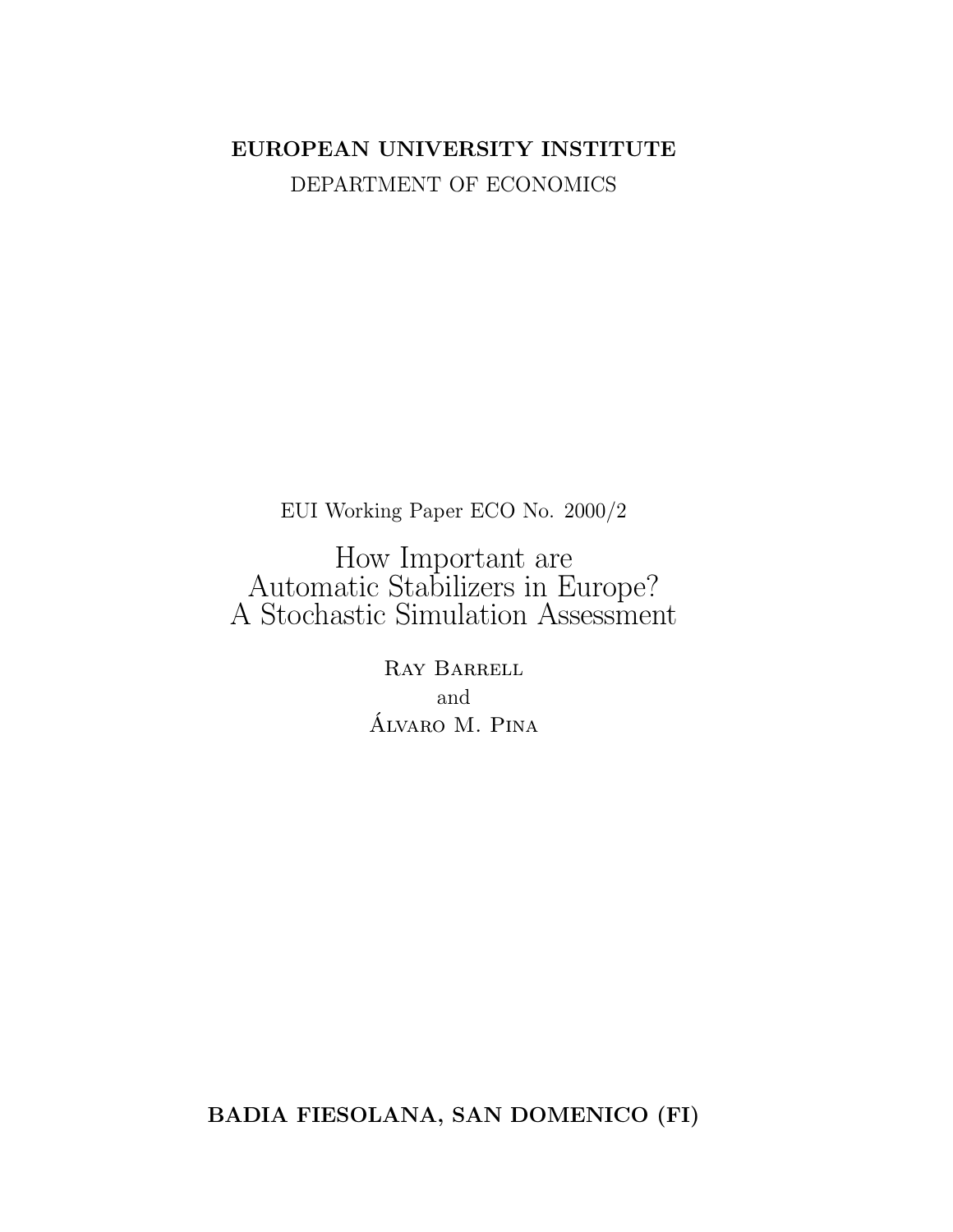All rights reserved.

No part of this paper may be reproduced in any form without permission of the author.

> $\odot$ 2000 R. Barrell and Á.M. Pina Printed in Italy in April  $2000\,$ European University Institute Badia Fiesolana I-50016 San Domenico (FI) Italy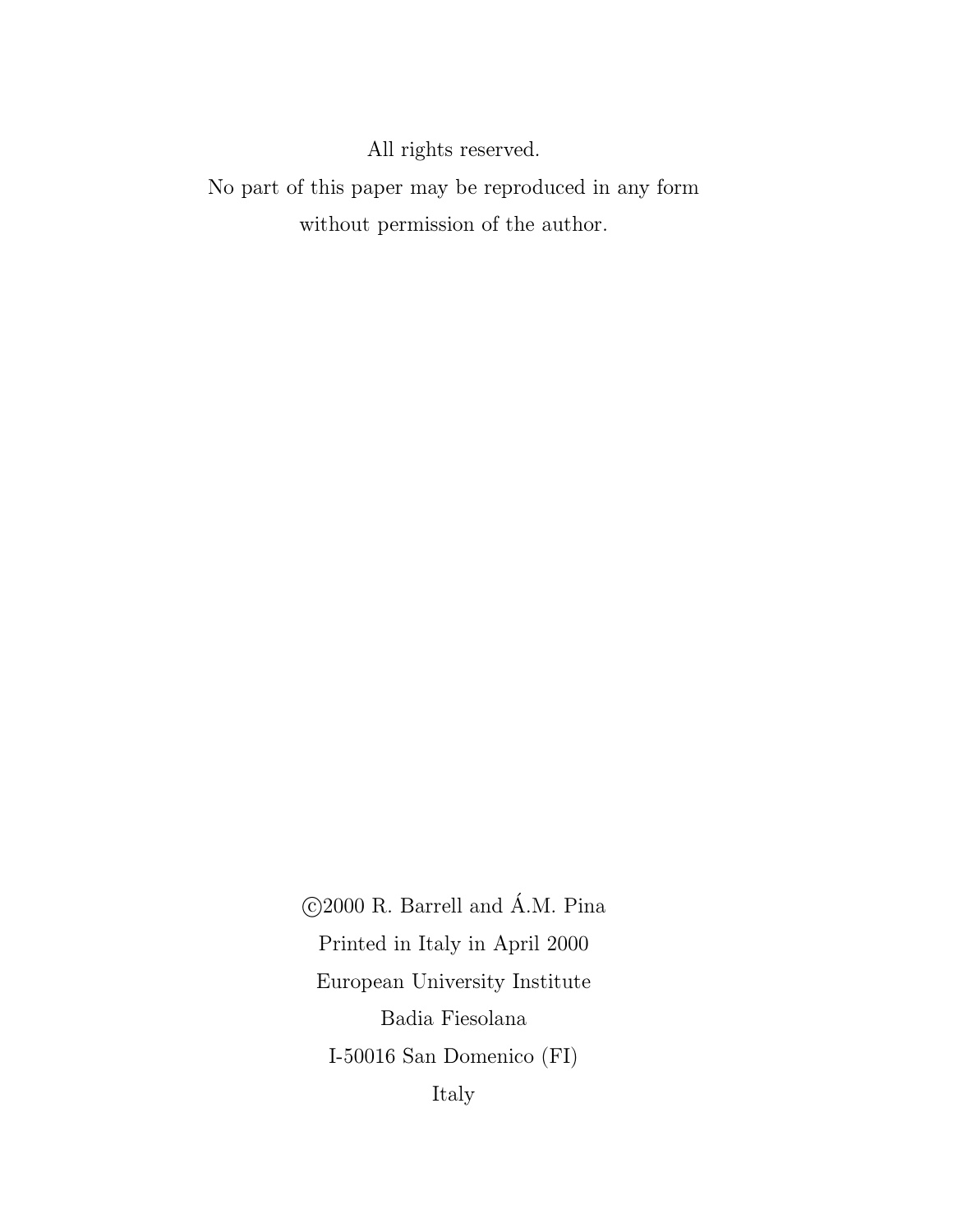## **How Important are Automatic Stabilizers in Europe? A Stochastic Simulation Assessment**

## **Ray Barrell**\*

and

**Álvaro M. Pina**\*\*

In this paper we formalize budgetary stabilizers as a set of simple policy rules, and assess their operation in an uncertain environment by performing stochastic simulations in a forward-looking multi-country macroeconometric model, NiGEM, comprising individual blocks for 10 Euroland economies. Automatic stabilizers make output volatility fall in all countries, but such decreases, ranging from 5 to 18 per cent, are smaller than commonly believed, and display significant international variation. We also find that, provided countries comply with their announced fiscal consolidation programmes, built-in stabilizers and the Stability and Growth Pact are broadly compatible.

Keywords: automatic stabilizers, fiscal policy rules, stochastic simulation, Stability Pact JEL Classification: E37, E62, E63, H61

> First draft: November 5, 1999 This version: February 17, 2000

<sup>\*</sup> National Institute of Economic and Social Research and Imperial College. E-mail: r.barrell@niesr.ac.uk

**<sup>\*\*</sup>** European University Institute and ISEG/Univ. Técnica de Lisboa. E-mail: pina@datacomm.iue.it The authors would like to thank Michael Artis, Karen Dury, Nigel Pain and Ian Hurst for valuable discussions and advice. The usual disclaimer applies. The second author gratefully acknowledges a doctoral scholarship awarded by the Ministério dos Negócios Estrangeiros of Portugal and the European University Institute.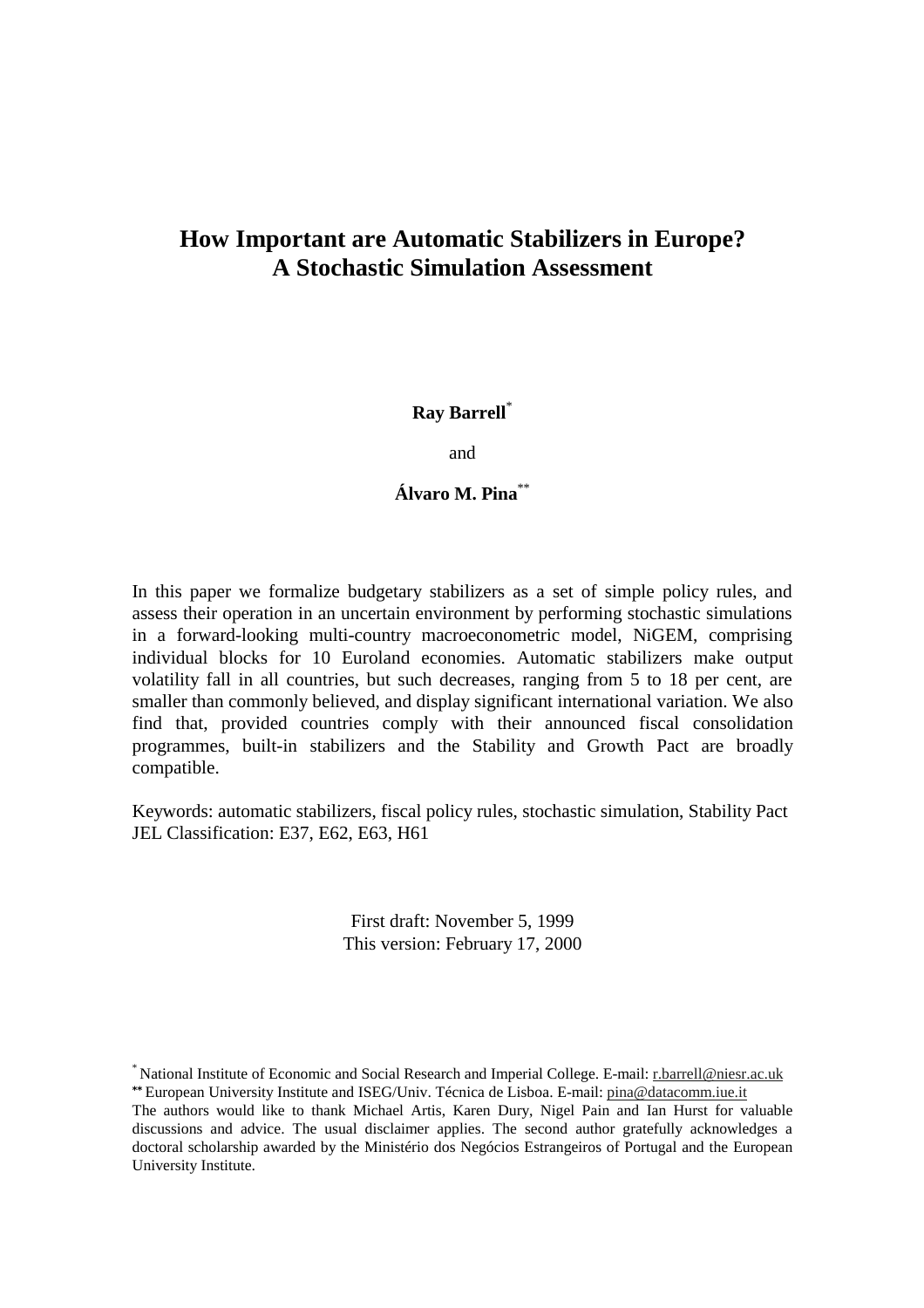## **1. Introduction**

The start of Stage III of Economic and Monetary Union (EMU) on 1 January 1999 has brought about not only a new regime for monetary policy in Europe but also a new set of rules and constraints as regards the national fiscal policies - since countries joining the Euro have concomitantly become bound by the provisions of the Stability and Growth Pact (SGP).

One of the issues that has received considerable attention in the recent economic policy literature is the scope for the use of fiscal policy as a stabilization tool under the SGP, and in particular whether there will still be room for automatic stabilizers to operate (e.g. Url, 1997; Buti *et al.*, 1998; Eichengreen and Wyplosz, 1998; Dalsgaard and De Serres, 1999). Although it can be argued (as Buti *et al.* (1998) do) that once a fiscal position close to balance or in surplus has been attained automatic stabilizers will be 'restored', in contrast with the distortions characterising European fiscal policy in the recent past, it is widely accepted that while countries are still close to the 3 per cent threshold a potential incompatibility between built-in stabilizers and the SGP exists (e.g. Eichengreen, 1997). Several studies aim at determining a 'safe' budgetary position that allows stabilizers to operate without inducing SGP violations; in doing so, simple computations based on past output gaps and how a 1 percentage point (p.p.) change in the latter affects the budget are often used (see Buti *et al.* (1998) for an example and Dalsgaard and De Serres (1999) for a SVAR-based approach).

A related question, at least as important, regards the actual effectiveness of automatic stabilizers at smoothing output. Existing evidence (e.g. OECD (1993), Bayoumi and Eichengreen (1995), European Commission (1997), Allsopp *et al.* (1997)) suffers from a number of shortcomings – for instance, it is based on a limited number of deterministic simulations, and often does not consider the new monetary environment of EMU. Yet it seems uncontroversial that an assessment of fiscal policy in Europe requires comparable, up-to-date estimates of the decrease in macroeconomic volatility due to automatic stabilizers in the several countries.

In this paper we have developed a modified version of  $NiGEM<sup>1</sup>$  – the Global Econometric Model of the National Institute of Economic and Social Research (NIESR) – to address the two sets of issues mentioned above. Two policy regimes have been defined: one where automatic stabilizers are allowed to operate, thus making fiscal policy responsive to the output gap; the other where they are effectively suppressed, and hence the *actual* and *structural* fiscal policy stances coincide. Further, drawing on Dury and Pina (2000), we have also formalized the provisions of the SGP regarding the stages and timings of the excessive deficit procedure (EDP). Then, under both policy regimes, we apply the technique of stochastic simulation: over the 1999-2005 period, the model is subject to vectors of shocks that purport to represent typical macroeconomic turbulence. All eleven countries having joined the Euro, bar Luxemburg, are individually analysed.

 1 Taking its April 1999 release (cf. NIESR, 1999) as a starting point.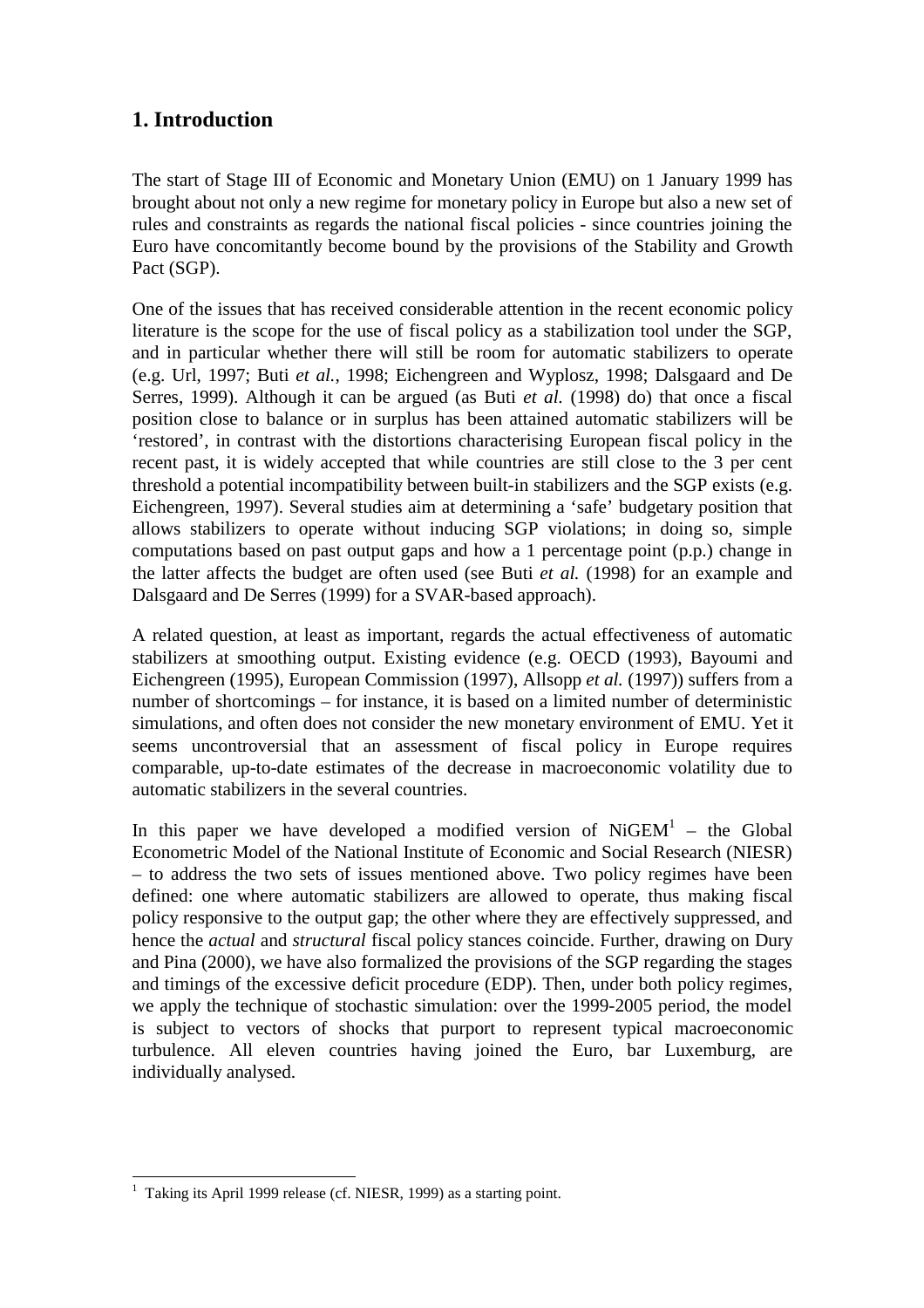Several features of NiGEM make it particularly suited for our purposes. It has been widely used for policy analysis and model comparison studies<sup>2</sup>, and can be solved under rational expectations for a variety of policy regimes. Demand and supply sides are fully modelled, alongside an extensive monetary and financial sector. NiGEM is largely estimated (as opposed to calibrated) and its equations regularly tested for econometric misspecification. Last but not least, all EU countries have individual models with a similar theoretical structure, so that cross-country variation in simulation properties reflects genuine differences resulting from estimation.

Our analysis contains innovative features both in terms of methodology and at the level of results. Unlike in previous studies, the operation of budgetary stabilizers is formalized as set of simple policy rules, which private agents take into account when forming model-consistent expectations. In a similar vein, the new monetary environment in Europe is explicitly modelled. We thus reduce the vulnerability of our findings to the Lucas critique<sup>3</sup>. Further, long-run government solvency is ensured, ruling out increasing debt ratios as a consequence of countercyclical policies. The use of stochastic simulation makes it possible to consider the multiple sources of uncertainty impinging on the economy, rather than restricting attention to a few demand disturbances, as in most of the literature. When assessing whether SGP violations will ensue from the operation of built-in stabilizers, account is taken of the fact that output variability is in itself regime-dependent: we model output gaps and their interaction with the budget explicitly, rather than resorting to simple rules of thumb based on the past. Finally, our formalization of the EDP allows us to study how serious violations might be: not only whether excessive deficits will occur but also whether they are likely to be persistent enough to make the country concerned receive a notice, or suffer pecuniary sanctions.

A flavour of our results can be stated as follows. First, provided countries pursue the fiscal consolidation efforts announced in their Stability Programmes, automatic stabilizers will not be greatly hampered by the SGP deficit ceilings. Second, budget stabilizers reduce output variability by less than the standard literature estimates; besides, cross-country variation is very significant, and can only be partly explained by differences in the size of those stabilizers or in the degree of openness to foreign trade.

The remainder of this paper is organized as follows. We start by presenting NiGEM's main features, with particular emphasis on fiscal variables, and by describing how stochastic simulations have been performed. Section 3 opens with the main lines of our approach to automatic stabilizers, discussing it both in the light of alternative views on the link between fiscal policy and the business cycle, and taking into account some important methodological shortcomings of previous analyses. Our formalization of fiscal policy is then presented in detail (sections 3.1 and 3.2), together with the way some other issues, such as monetary policy or the choice of a baseline, were handled (section 3.3). The automatic stabilizers regime hence defined makes extensive use of a

<sup>&</sup>lt;sup>2</sup> Undertaken by the Brookings Institution (e.g. Bryant *et al.*, 1993) and by the ESRC Macroeconomic Modelling Bureau (e.g. Mitchell *et al.*, 1998), among others.

<sup>&</sup>lt;sup>3</sup> Vulnerability to such a critique cannot be completely eliminated insofar as NiGEM's equations are based on past data: the estimated coefficients may not reflect 'deep parameters', and likewise the econometric residuals (used for stochastic simulation) may mirror a regime-dependent shock distribution. However, the model's equations have in general been successfully tested for structural stability, while the consideration of structural change is clearly beyond the scope of this paper.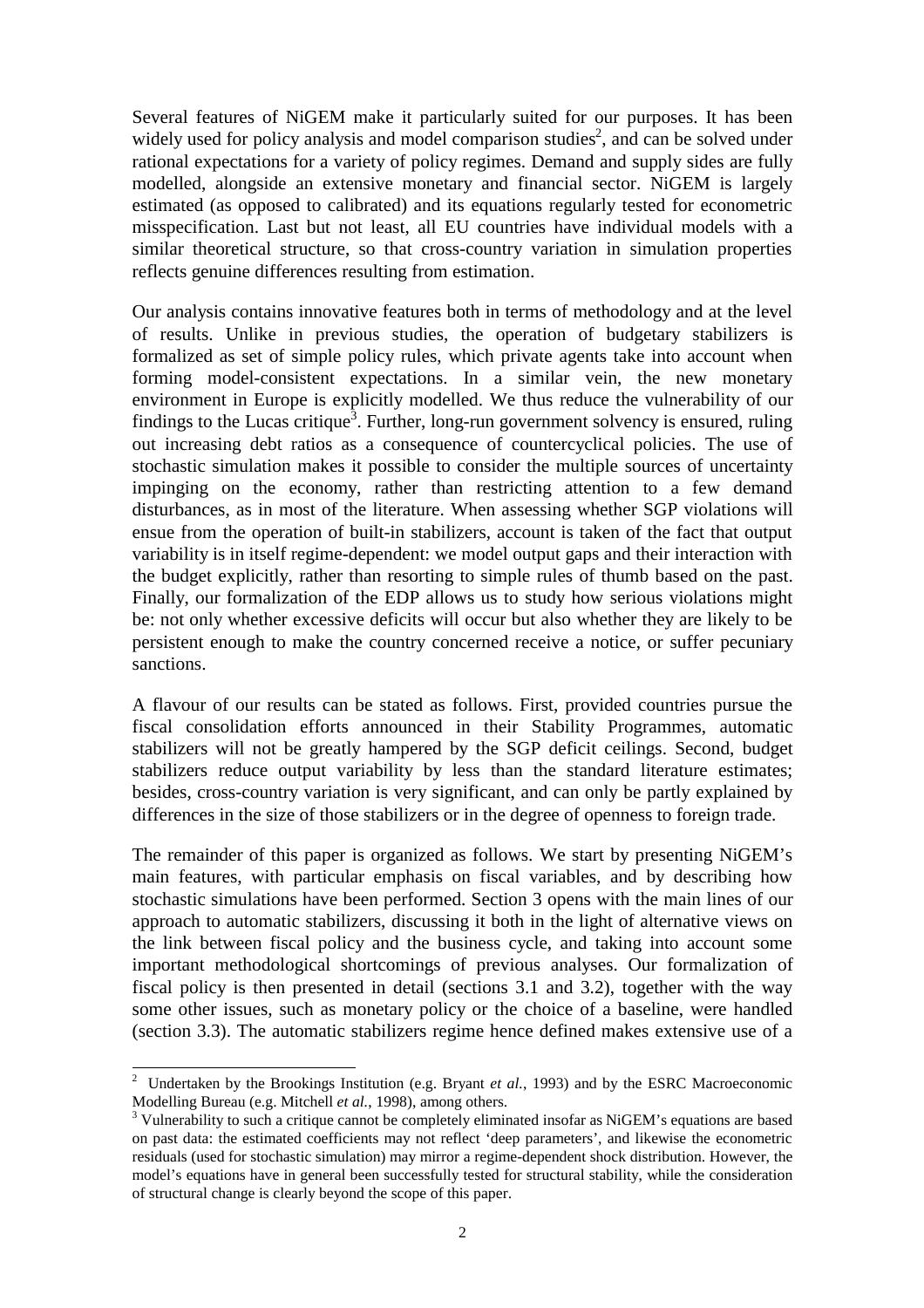measure of the output gap: section 4 then explains how we employ aggregate production functions and labour market equilibrium concepts to estimate potential output. Section 5 is devoted to the analysis of simulation results: we describe our findings, compare them with those of previous studies, and, despite the multiplicity of economic mechanisms at work, attempt to isolate some major driving forces behind the empirical outcomes. Section 6 concludes.

## **2. Model and Simulation Technique Overview**

In this section we start by outlining NiGEM's main characteristics, drawing heavily on NIESR (1999), where more comprehensive information can be found; then, in a second stage, we present the model's fiscal blocks, as well as the technique of stochastic simulation.

NiGEM is an estimated macroeconometric model, with quarterly periodicity, using a 'New-Keynesian' approach: agents are forward-looking in financial and labour markets, but the process of adjustment to shocks is slowed down by nominal rigidities. Demand and supply sides are fully modelled, alongside an extensive monetary and financial sector.

The model comprises estimated blocks for the whole world: all OECD countries, as well as China, are modelled separately, there being regional blocks for East Asia, Latin America, Africa, Developing Europe, OPEC countries, Visegrad nations and Miscellaneous Developing countries. The major economies have fairly detailed models (60-90 equations in total, with around 20 key behavioural relations) sharing a similar theoretical structure, so that cross-country variation in simulation properties reflects genuine differences resulting from estimation. National or regional blocks are linked through trade, financial variables and asset stocks.

The core structure of NiGEM can be viewed as a Mundell-Fleming model extended in a significant number of ways (Barrell and Sefton, 1997). Consumption is not forwardlooking but depends on wealth, which entails the need to ensure that the assets stocks of the private and public sectors are modelled consistently within and across countries. Solvency constraints are imposed on governments, thus ruling out any long-run explosion in public debt stocks. Financial markets are forward-looking: exchange rates follow the uncovered interest parity condition, while long interest rates result from the forward convolution over 10 years of their 3-month counterparts. The latter are assumed to be the monetary authorities' instrument, set according to simple feedback rules (see section 3.3 for an example). Although households are not forward-looking, the impact of future events is brought forward onto them by financial markets, through variables such as long rates and equity prices. As regards the supply side, estimated demands for capital and labour form a basis to calibrate aggregate CES production functions with exogenous labour-augmenting technical progress. Capacity utilisation - defined as the ratio of actual output to a measure of potential output, the latter following from the production functions - feeds into the wage and price system (e.g. fuelling inflation if there is a shortage of capacity), thus playing an essential role in the model's selfstabilising properties. In those countries where evidence supports the existence of forward-looking behaviour in bargaining, wages depends on expected future inflation.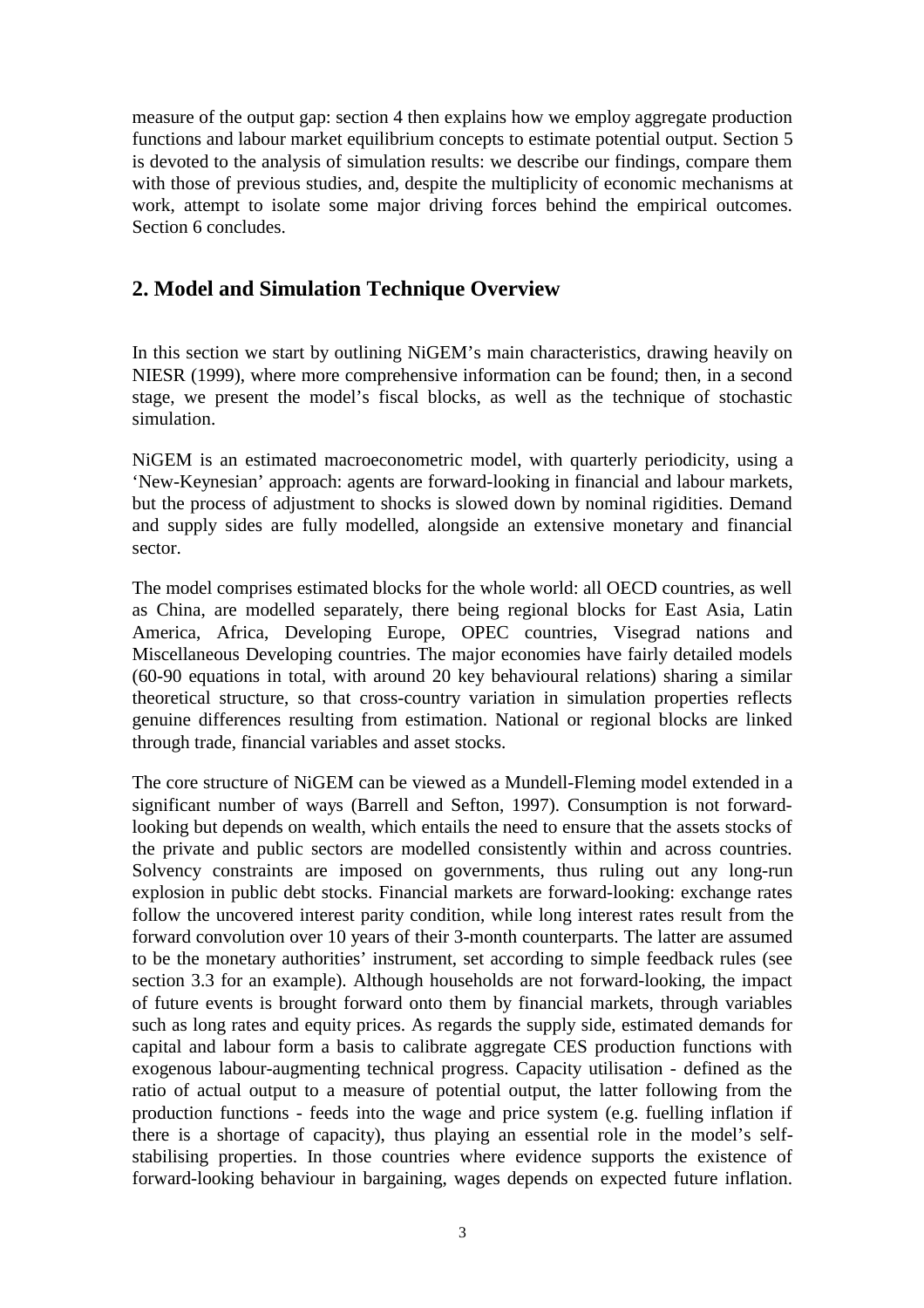More generally, different institutions in the labour and product markets make the estimated speed of adjustment of wages and prices vary across countries.

For each of the ten countries analysed in this paper, current fiscal revenues are disaggregated into personal taxes (variable TAX, which includes both personal income tax and social security contributions), corporate taxes (CTAX) and miscellaneous taxes (mainly indirect; MTAX). On the expenditure side, one finds government consumption and investment (GC and GI, respectively), interest payments (GIP) and transfers  $(TRAN)<sup>4</sup>$ . As GC and GI are expressed at constant prices, a conversion to nominal terms is necessary (using the private consumption deflator CED and the GDP deflator P, respectively). The budget balance thus reads:

 $BUD = TAX + MTAX + CTAX - TRAN - GIP - GC^*CED - GI^*P$ 

Government interest payments are modelled as the income on a perpetual inventory, the change in the debt stock each period paying the long interest rate in the issue period until it is replaced<sup>5</sup>. The equations for the remaining budget items are presented in the next section. Variables GC and GI are both components of aggregate demand, and GI also feeds into the public capital stock. Personal taxes and transfers affect disposable income, as do interest payments<sup>6</sup>. Further, all budget items feed into the economic system through their impact on the budget balance, and thus on the economy´s asset stocks.

Stochastic simulation consists in solving the model under a variety of shocks. These shocks are representative of the uncertainty surrounding the economic environment, and can refer either to the model equations' error terms or to their estimated coefficients (or both). As NiGEM's equations have been tested for structural stability, in this work we only shock error terms.

Shocks can either be drawn from an estimated joint distribution (see e.g. Fair, 1993) or 'bootstrapped' from a matrix of actual historical residuals (as in e.g. Blake, 1996), both methods ensuring that the contemporaneous covariance structure is preserved. We take the second route, which relies on the absence of serial correlation in the residuals, and thus successively impose on the model vectors of shocks that are columns of a matrix  $M_{NT}$ , where *N* is the number of behavioural or stochastic equations (around 800) in the current version of NiGEM), and *T* stands for the number of observations in the historical period whose residual terms we use. In this paper *T*=20, corresponding to the quarters from 1993:1 to 1997:4 - five years that are common to the estimation period of all stochastic equations and, further, that avoid the structural break induced by German reunification. Fiscal variables are not shocked<sup>7</sup>, as that would blur the contrast between policy regimes and add noise to the simulation outcomes.

<sup>&</sup>lt;sup>4</sup> As well as, in the case of Germany, a miscellaneous expenditure category (GMEXP): though countries in Europe are modelled in the same way, the German federal structure requires that we add GMEXP to capture net transfers to lower levels of government and the social security scheme.

<sup>5</sup> Except in countries like Italy and Belgium, where the existence of a large proportion of short-term public debt is taken into account.

<sup>6</sup> Variable GIP also influences net property income paid abroad, and thus the current account and asset stocks as well.

<sup>7</sup> Formally, no residuals of equations defining fiscal variables are bootstrapped. The only exception is variable GIP, whose equation is the same in both regimes.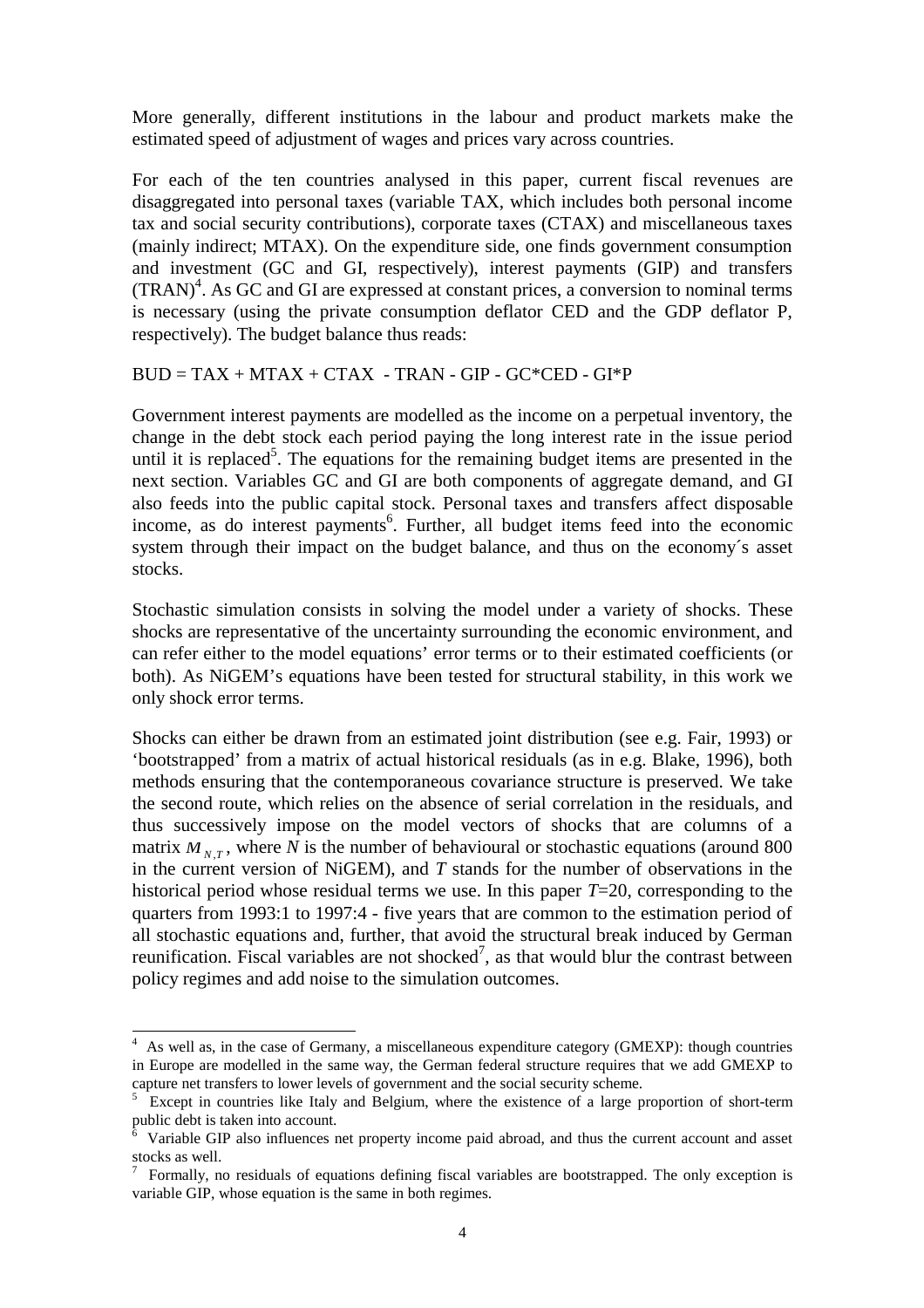The mechanics of the simulation procedure are as follows. One starts by applying a set of shocks to the first period of the simulation horizon (1999:1, in this paper), and solves the model forward<sup>8</sup>. One then moves to the following quarter (1999:2), draws a new vector of disturbances, and solves forward again. This second model solution, however, will only determine the values of variables from 1999:2 onwards: 1999:1 is already history, and thus no longer subject to change. We proceed in this way until 2005:4; the ensuing set of 28 simulations (as the period considered comprises 28 quarters) is called a *trial*.

Results in section 5 are presented for a total of 200 trials per policy regime. Though this may seem a low figure, Barrell *et al.* (2000a) show that statistics of macroeconomic variability similar to ours (root-mean-squared deviations; see section 5.2) initially change as the number of replications grows, but settle down after roughly 100 trials: therefore, 200 trials are enough for a reliable assessment of each policy regime. As a further step to control for simulation error, we have seeded our shocks identically across regimes.

## **3. The Two Policy Regimes: Formalizing Automatic Stabilizers**

In modelling fiscal automatic stabilization we have followed the OECD both in defining which revenue and expenditure items are assumed to depend on the cycle, and in quantifying such dependence. According to this approach, which has become standard among international organizations that periodically compute cyclically-adjusted budget balances, tax revenues (divided into several categories) respond to the economy's cyclical position, whereas public expenditure does not - except for unemployment benefits. Further, each cycle-dependent budget item displays a given, constant elasticity with respect to  $(w.r.t.)$  the output gap, reflecting the characteristics of the respective national tax system<sup>9</sup>.

As we are interested in quantifying the impact of automatic stabilizers on macroeconomic volatility, two policy regimes are simulated: one where taxes and unemployment transfers are determined according to the abovementioned elasticities, the other where the cyclical response of those budget items is exactly cancelled out by (pro-cyclical) discretionary measures of identical magnitude. This will mean that in the latter regime tax and spending plans are set at their structural trajectory levels, and there are no fiscal feedback mechanisms operating to stabilise the economy. It is the purpose of this section to present how both regimes have been formalized in NiGEM.

However, alternative approaches to automatic stabilizers exist, and in particular the 'OECD view' of how the cycle affects the budget has come under attack in a number of recent studies. Hence, before turning to the issue of regime specification, we summarize and discuss such approaches and criticisms, and argue that, although a 'pure automatic

 $\overline{a}$ <sup>8</sup> The whole model is solved simultaneously using a version of the Fair-Taylor algorithm (Fair and Taylor, 1983), with terminal conditions on expected variables specified as constant rates of growth. This forward solution, yielding model-consistent expectations, must go far enough into the future to ensure that solution values do not depend on the terminal date: in this paper, we have always solved to 2017:1.

 $9$  See Giorno *et al.* (1995, pp. 203-208) for a summary of how such elasticities have been estimated.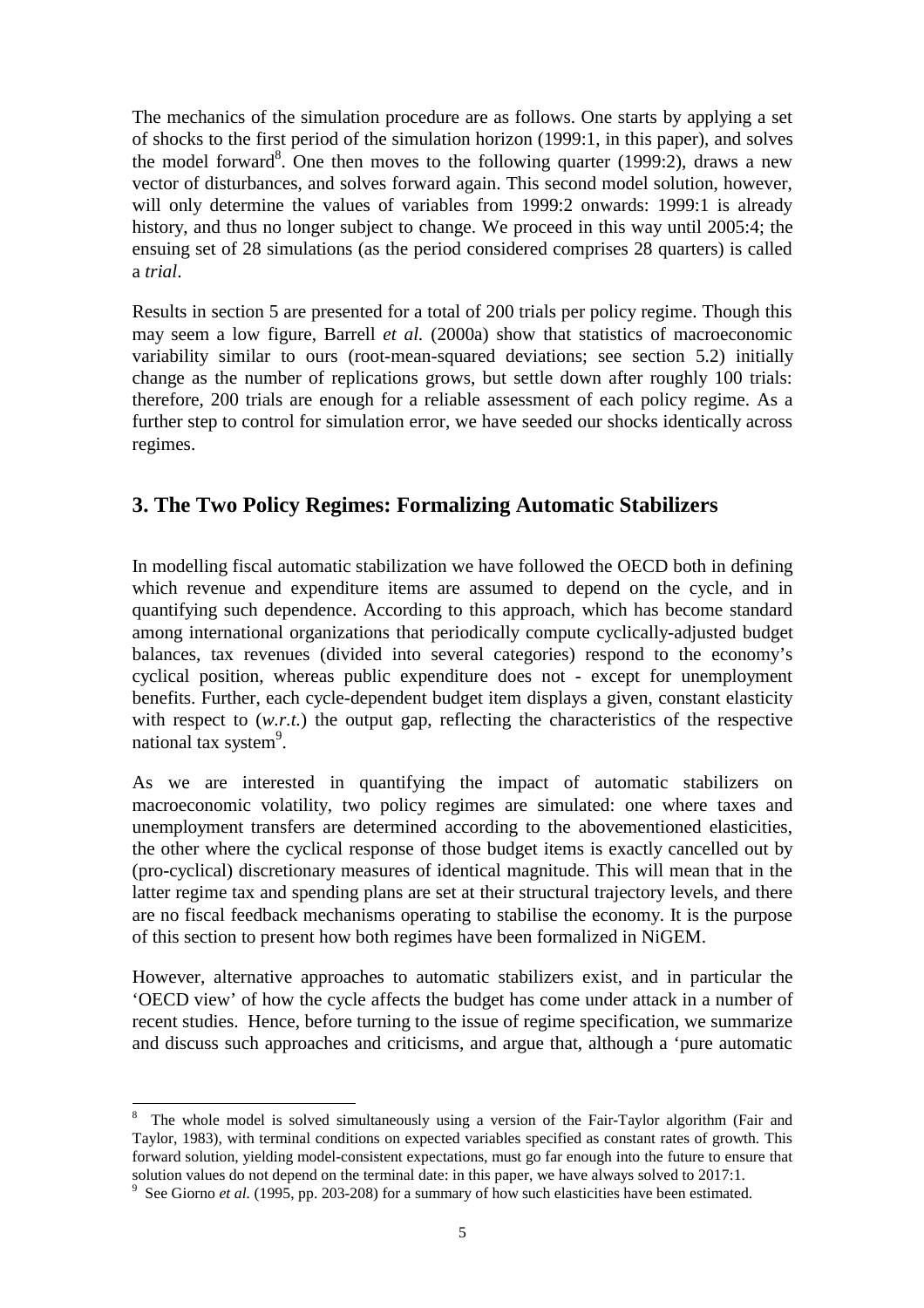stabilizers' regime is unlikely to be observed in practice, its analysis and simulation, improving on previous studies, can provide valuable insights.

Some studies have addressed the link between government size and output volatility. A recent example is Fatás and Mihov (1999), who report robust evidence that volatility tends to fall when size increases, reflecting automatic stabilization mechanisms associated with the latter. Although we do find that government size (or, more specifically, the size of cyclically-sensitive budget items) is an important determinant of the degree of automatic stabilization, it turns out that other factors play an important role as well. Further, while Fatás and Mihov rely on cross-sectional data (for either OECD members or US states), our approach allows us to compare the effectiveness of stabilizers in different individual countries.

Another strand of literature criticizes 'OECD-style' automatic stabilizers, the main objection being that they do not provide a good characterization of fiscal policy over the cycle. Melitz (1997) finds evidence of contemporaneous pro-cyclical behaviour of government spending in a sample of 19 OECD countries. A study by the European Commission (1997) reports that EU countries have on average engaged in pro-cyclical discretionary policy both in periods of moderately positive output gaps and in periods of strong recessions<sup>10</sup>. In the light of these papers, it then seems to be the case that, besides the cyclical variation of revenues and transfers that 'automatically' follows from the design of tax and unemployment insurance systems, other forces of a systematic or 'quasi-automatic' nature are also at play - for instance, a more lenient control of expenditure when cyclical upswings make revenues more abundant (Melitz, 1997).

Two other papers provide additional support to this criticism. Using data for U.S. states, Alesina and Bayoumi (1996) find that a lower cyclical variability of the budget balance (generally associated with tighter fiscal rules) does not translate into increased state output volatility - and thus budgets over the cycle probably reflect not only 'conventional' automatic stabilizers (which tend to smooth output) but also politicallyinduced distortions (which may be destabilizing). Brandner *et al.* (1998) perform a univariate trend-cycle decomposition of several revenue and expenditure categories for EU countries, and conclude that the cyclical components of current expenditures are generally more volatile than those of current revenues.

A second objection to the conventional view of automatic stabilizers concerns the assumption of time-invariant output gap elasticities (e.g. Url, 1997; Brandner *et al.*, 1998). This criticism is related to the fact that, in a medium term perspective, the degree of automatic stabilization becomes endogenous, as the tax system is subject to reform. If strong anti-deficit rules are in force, it is unlikely that a tax code giving rise to marked revenue fluctuations is left unrevised for long - in line with Bayoumi and Eichengreen (1995) or Alesina and Bayoumi (1996), who provide evidence that U.S. states with tighter 'balanced budget rules' tend to have budgets which are less reactive to the cycle.

While accepting that the above objections make valid points, we contend that it remains of interest to assess, in the light of the existing elasticity estimates and abstracting from political biases, how effectively European tax and transfer systems perform at smoothing output fluctuations. First, even if such systems proved incompatible with

<sup>&</sup>lt;sup>10</sup> Buti *et al.* (1998) argue that this has been especially the case for high-debt countries.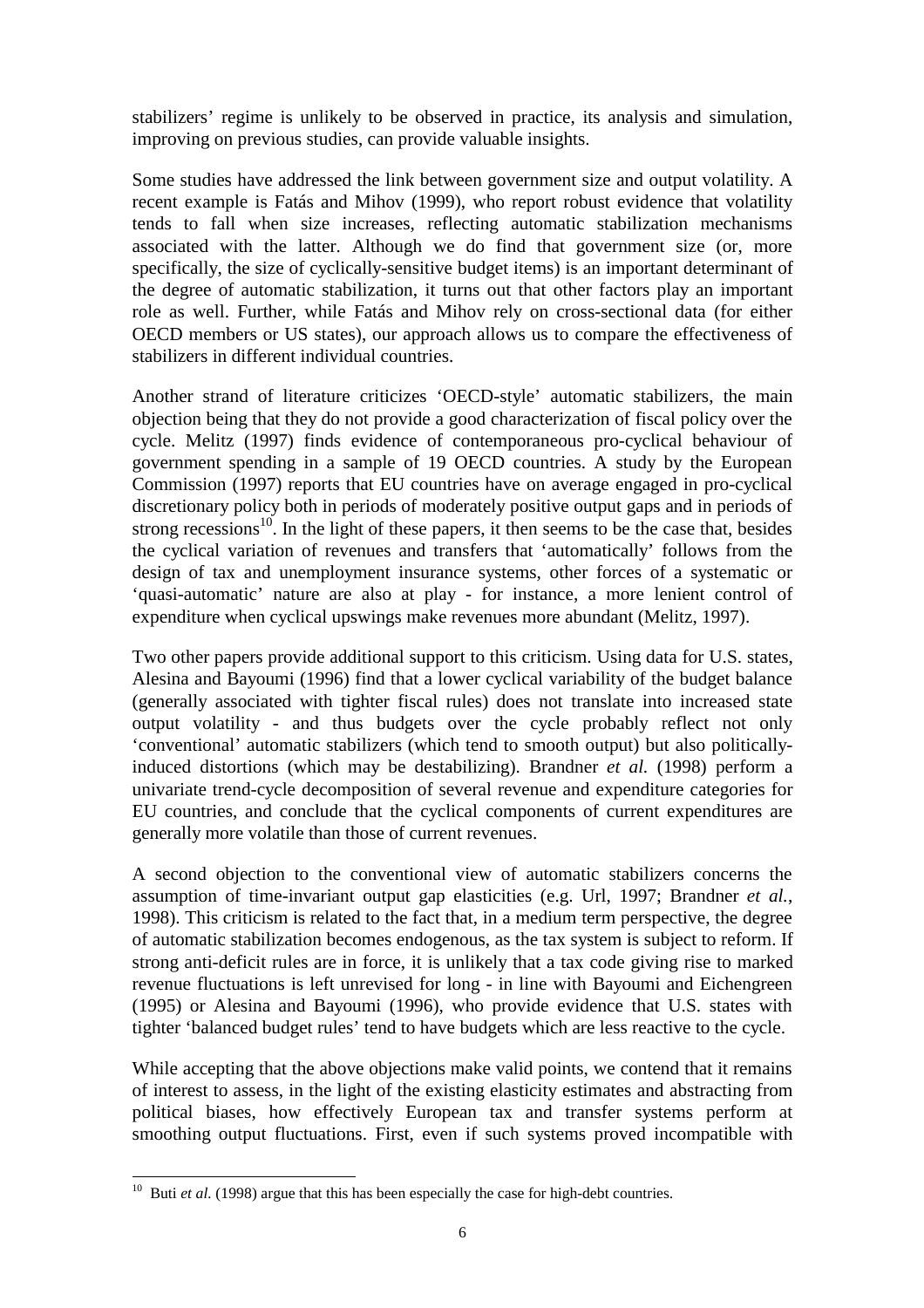SGP rules, and a reform of taxation and unemployment benefits ensued (the elasticity endogeneity argument), any accompanying increase in output volatility would be a loss in itself, whose quantification provides one possible rationale for our approach.

Furthermore, and despite widespread awareness of the existence of political distortions impinging on fiscal policy, the conventional view of automatic stabilizers continues to be found in recent studies on European fiscal policy: for instance, Buti *et al*. (1998) and the IMF (1998) aim at determining structural balances that would allow (conventionallydefined) budgetary stabilizers to operate without giving rise to excessive deficits.

Finally, existing studies estimating the effectiveness of automatic stabilizers in terms of output smoothing (e.g. OECD (1993), Bayoumi and Eichengreen (1995), European Commission (1997), Allsopp *et al.* (1997)) present important shortcomings. They are based on a very limited number of deterministic simulations, mainly consisting of demand shocks, which both excludes many other sources of uncertainty (unlike in stochastic simulations) and may bias the results towards large stabilization gains (as argued below in section 5). Only some studies have dealt with the several Euroland countries in a comparable way, and none has taken into account the new reality of a single monetary policy<sup>11</sup>. The macroeconometric models employed have sometimes been of a backward-looking nature, thus limiting the scope for consideration of the implications of government solvency or of the effects of actions on exchange rates and asset prices in a rational expectations world. And the regime where automatic stabilizers are prevented from operating (which serves as a term of comparison) has not always been accurately defined: for instance, in the OECD (1993) and the European Commission (1997) studies taxation is changed so as to keep the budget balance at a constant level, but such constancy should actually be ensured on both the expenditure and the revenue sides $^{12}$ . It is our goal to overcome these deficiencies.

An attractive feature of the conventional view of automatic stabilizers is that it can be expressed as a set of 'simple rules' for the relevant budget instruments - thus making it possible to perform a formal analysis of the ensuing policy regime in the dynamic, rational expectations framework of NiGEM. Deriving such 'simple rules'13 is what we now turn to.

### **3.1. The Automatic Stabilizers Regime**

As mentioned before, we have decided to follow the OECD (cf. Giorno *et al.*, 1995 and OECD, 1998) as regards both the definition of which budget items are sensitive to the cycle and the elasticities that characterize such sensitivity. This ensures that our results are comparable to previous research by other authors (discussed above). For a given item with (nominal) value *T*, the OECD determines the corresponding structural (or cyclically adjusted) amount by the formula

<sup>&</sup>lt;sup>11</sup> The OECD (1993), for instance, makes an  $ad-hoc$  assumption of constant interest rates.

<sup>&</sup>lt;sup>12</sup> As acknowledged by the European Commission itself (1997, n. 22, p. 101). In turn, Bayoumi and Eichengreen (1995) show that results are sensitive to which budget item adjusts to keep the fiscal balance fixed.

<sup>&</sup>lt;sup>13</sup> Political factors would be much harder to formalize in this framework. Notice that our simple rules, as most such rules in the literature, are however baseline-dependent and non-operational (as knowledge of the contemporary output gap is required) - see e.g. McCallum (1993).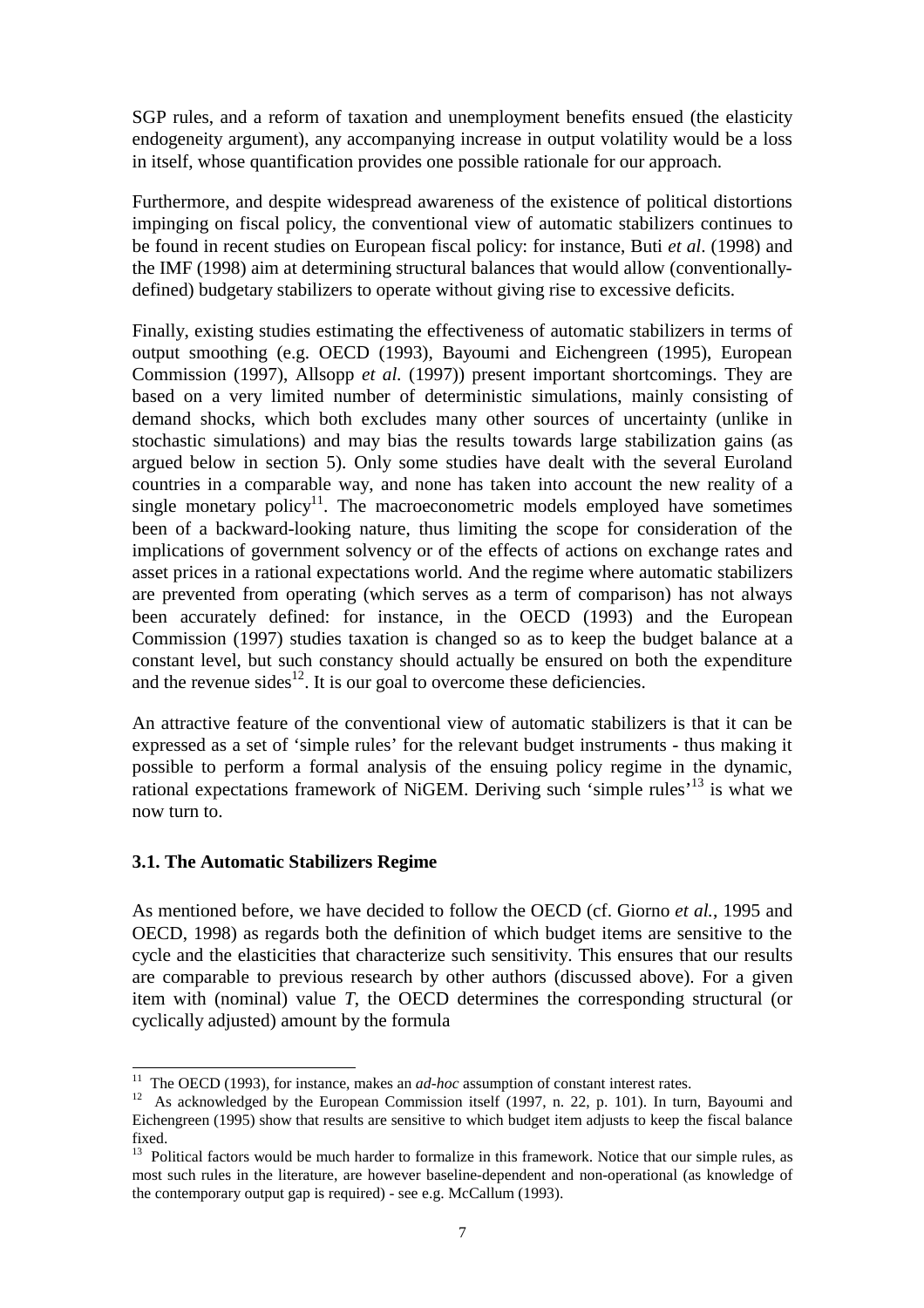$$
T^a = T \left(\frac{Y^*}{Y}\right)^\alpha \tag{1}
$$

where  $Y^*$  represents potential output, *Y* actual output and  $\alpha$  is thus an elasticity with respect to the output gap. The OECD cyclically adjusts five budget categories: personal income tax, social security contributions, indirect taxes, corporate taxes and current primary expenditure. The elasticity applied to the latter is typically small, reflecting the circumstance that unemployment benefits are the only expenditure item assumed to vary automatically with the cycle. A summary of OECD elasticities<sup>14</sup> is presented in annex 1.

In an important way, however, our approach is the inverse of the OECD's. While the latter computes the *structural* values of budget items for given *actual* amounts, we aim at obtaining *actual* taxes and expenditure that, although varying across stochastic trials, correspond to a given unchanged *structural* stance - and thus reflect the operation of automatic stabilizers in the wake of a variety of shocks and in the absence of discretionary fiscal policy measures.

A second, related point is also worth emphasizing: we assume a constant structural stance across replications, but not along time. Since the essence of stochastic simulation is a comparison of outcomes that, for the same time period, result from different vectors of stochastic disturbances, the structural stance of fiscal policy is kept unchanged across trials for every given quarter of the simulation horizon. However, such stance need not be the same in, say, 1999:1 and 2002:4 - indeed, constancy along time would be contradictory with the goal of further fiscal consolidation to which Member States claim in their Stability Programmes to be committed (and which NiGEM's baseline largely encapsulates).

In the light of the preceding paragraphs, the automatic stabilizers policy regime is implemented in two steps. First, and prior to any stochastic trials, for each budget item and each quarter of the model solution horizon (1999:1 - 2017:1) we apply equation (1) to derive the structural values on baseline. Notice that the baseline output gap is not necessarily zero (especially in the initial years of the forecast), thus creating the need for cyclical adjustment. Rewriting the equation for clarity (with superscript *b* for baseline):

$$
T_t^{a,b} = T_t^b \left(\frac{Y_t^{b,*}}{Y_t^b}\right)^\alpha, \ t = 1999:1,\dots,2017:1\tag{2}
$$

Second, when performing stochastic simulations the actual values of budget items are obtained from:

$$
T_t = T_t^a \left(\frac{Y_t^*}{Y_t}\right)^{-\alpha}, \ T_t^a = \frac{P_t Y_t^*}{P_t^b Y_t^{b,*}} T_t^{a,b}, \ t = 1999:1,\dots,2017:1
$$
 (3)

The adjusted value  $T^a$  requires a word of explanation. We define a constant structural stance across replications by keeping the *ratio* of cyclically adjusted budget items to (nominal) potential output unchanged, rather than by simply fixing the value of adjusted items (in which case we would have  $T^a = T^{a,b}$ ). We thus control for deviations from

<sup>&</sup>lt;sup>14</sup> Also used, sometimes with slight modifications, by the European Commission (1995) and the IMF (1995).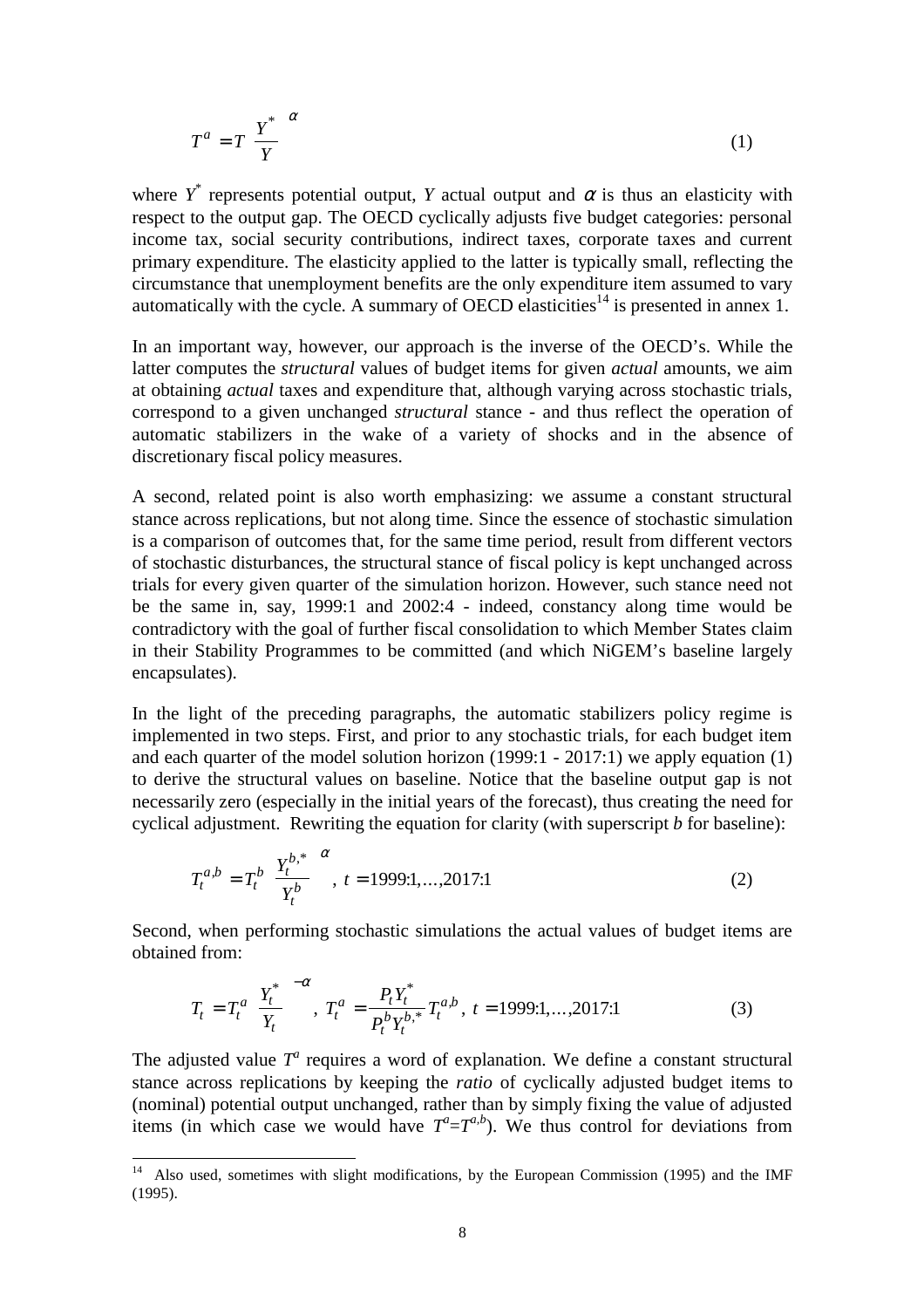baseline as regards the GDP deflator, *P*, and the economy's productive potential: in a situation where stochastic developments have made both  $\overline{P}$  and  $\overline{Y}^*$  bigger than on baseline, it would be hard to claim that keeping *nominal* adjusted budget categories unchanged would correspond to a constant structural stance.

Equations (2) and (3) should be regarded as a stylised representation of the policy regime, as three additional factors have yet to be taken into account. First, the tax and expenditure categories used by the OECD do not exactly coincide with NiGEM's, and hence some corrections are needed as regards the composition and/or magnitude of certain budget items. Second, corporate taxes are in some countries collected with a significant lag, thus requiring the use of past output gaps when performing cyclical adjustments. Last but not least, the unconstrained operation of automatic stabilizers does not ensure government solvency, implying that a forward-looking model like NiGEM might simply not have a saddlepath if an equation like (3) described the behaviour of all budget categories at all times. We present our solutions to these three problems by considering each of NiGEM's budget items in turn.

As seen in Section 2, the budget balance of a generic Euroland country is given by:

 $BUD = TAX + MTAX + CTAX - TRAN - GIP - GC^*CED - GI^*P$ 

TAX includes both personal income tax and social security contributions, two items for which the OCDE has estimated separate elasticities. Furthermore, one generally finds some discrepancy between the sum of the OECD variables<sup>15</sup> for those two items and the values for TAX. By calibrating on the basis of the recent past the ratios of cyclically adjusted OECD income tax and social security contributions to NiGEM's TAX values ratios  $\gamma$  and  $\gamma$ <sub>S</sub>, respectively - we show in annex 1 that the counterpart of equation (2) becomes:

$$
TAX_t^{a,b} = TAX_t^b \left[ \gamma_p \left( \frac{Y_t^{b,*}}{Y_t^b} \right)^{-\alpha_p} + \gamma_s \left( \frac{Y_t^{b,*}}{Y_t^b} \right)^{-\alpha_s} + (1 - \gamma_p - \gamma_s) \right]^{-1}, t = 1999 : 1, \dots, 2017 : 1
$$
 (4)

It is arguable that the loss from not disaggregating variable TAX into income tax and social security is minimal. Apart from the stability of parameters  $\gamma$  and  $\gamma$  during the simulation period, all one needs to assume for such disaggregation to become redundant is that the cyclical variation of income tax and of social security contributions affects the economy in the same way - a plausible assumption, as the two apparent impacts (via budget balance and via disposable income) exactly coincide for both revenue items.

To address the solvency issue, we determine TAX according to the operation of automatic stabilizers only during the period under stochastic simulation (i.e., 1999:1 to 2005:4), and revert to the standard NiGEM fiscal closure rule afterwards. We hence assume that automatic stabilizers are left unconstrained in the short to medium run, but any persistent deficit increases that might ensue will trigger tax rises in the medium to long run - which is realized by private agents and thus immediately reflected in forwardlooking variables<sup>16</sup>. Formally, the counterpart of equation  $(3)$  reads:

 $15$  See OECD (1998) and annex 1.

<sup>&</sup>lt;sup>16</sup> As in rest of the analysis, we assume perfect commitment. However, Sims (1993) points out that large fiscal contractions in the future face a credibility problem, especially if monetary accommodation is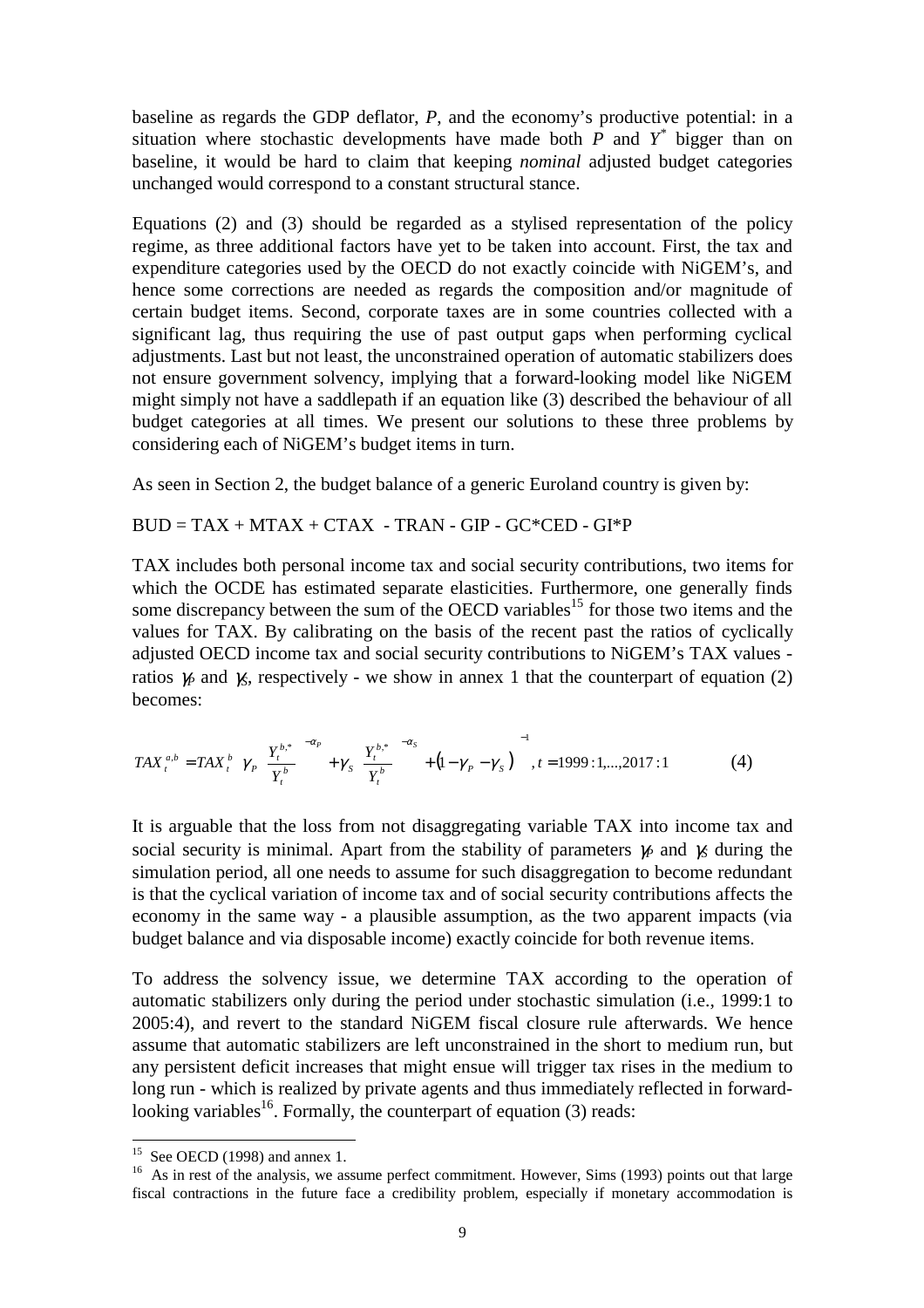$$
TAX_{t} = \begin{cases} \frac{P_{t}Y_{t}^{*}}{P_{t}^{b}Y_{t}^{b,*}}TAX_{t}^{a,b} \left[\gamma_{P}\left(\frac{Y_{t}^{*}}{Y_{t}}\right)^{-\alpha_{P}} + \gamma_{S}\left(\frac{Y_{t}^{*}}{Y_{t}}\right)^{-\alpha_{S}} + (1-\gamma_{P}-\gamma_{S})\right], t = 1999:1,...,2005:4\\ PI_{t} \frac{TAX_{t-1}}{PI_{t-1}} + 0.2(BUD_{t-1}^{*} - BUD_{t-1})t > 2005:4 \end{cases}
$$
(5)

where PI denotes personal income and  $BUD^*$  is the budget balance target (which results from multiplying the baseline balance-to-GDP ratio by nominal GDP).

MTAX comes close to the OECD variable for indirect taxes, any gap between the two being handled in the same way as the wedge between TAX and the sum of OECD personal income tax and social security contributions. No other complications arise.

CTAX exactly coincides with OECD corporate taxes, the only correction needed regarding therefore the collection lags. We follow the OECD's method of adjustment: for each country a parameter  $\lambda$  gives the fraction of revenue collected in a given period that corresponds to corporate income earned in the same period  $(1-\lambda)$  denoting the fraction of revenue derived from income earned before - in the previous year, for the OECD, which we proxy by a lag of four quarters). The counterparts of (2) and (3) become, respectively:

$$
CTAX_t^{a,b} = CTAX_t^b \left[ \lambda \left( \frac{Y_t^{b,*}}{Y_t^b} \right)^{\alpha_c} + (1 - \lambda) \left( \frac{Y_{t-4}^{b,*}}{Y_{t-4}^b} \right)^{\alpha_c} \right], \ t = 1999:1, \dots, 2017:1
$$
  

$$
CTAX_t = \frac{P_t Y_t^*}{P_t^b Y_t^{b,*}} CTAX_t^{a,b} \left[ \lambda \left( \frac{Y_t^*}{Y_t} \right)^{\alpha_c} + (1 - \lambda) \left( \frac{Y_{t-4}^*}{Y_{t-4}} \right)^{\alpha_c} \right]^{-1}, \ t = 1999:1, \dots, 2017:1
$$

Among the four NiGEM expenditure categories, only TRAN, which includes unemployment benefits, is assumed to be cyclically sensitive. NiGEM's standard treatment of GIP has not been modified (see section 2), whereas public consumption (GC) and public investment (GI) are modelled as independent of the cycle: versions of (2) and (3) with  $\alpha = 0$  hence apply.

To model TRAN, we start by making use of the OECD elasticity for current primary expenditure. The closest NiGEM counterpart of this magnitude is given by the sum of GC (in nominal terms, i.e., multiplied by the consumption deflator) and TRAN: the ensuing aggregate is thus handled along the lines of equations (2) and (3), with a correction for statistical discrepancies similar to those performed for TAX and MTAX. By subtracting nominal GC (obtained as indicated in the previous paragraph) one derives the value of transfers<sup>17</sup>.

perceived as an alternative. We might therefore include solid European Central Bank credentials as an underlying assumption of our regime characterization.

<sup>&</sup>lt;sup>17</sup> Germany has another current expenditure category, GMEXP (recall n. 4), assumed independent of the cycle. Hence, NiGEM's counterpart of German current primary expenditure also includes GMEXP, which is then subtracted to obtain the value of transfers (see annex 1).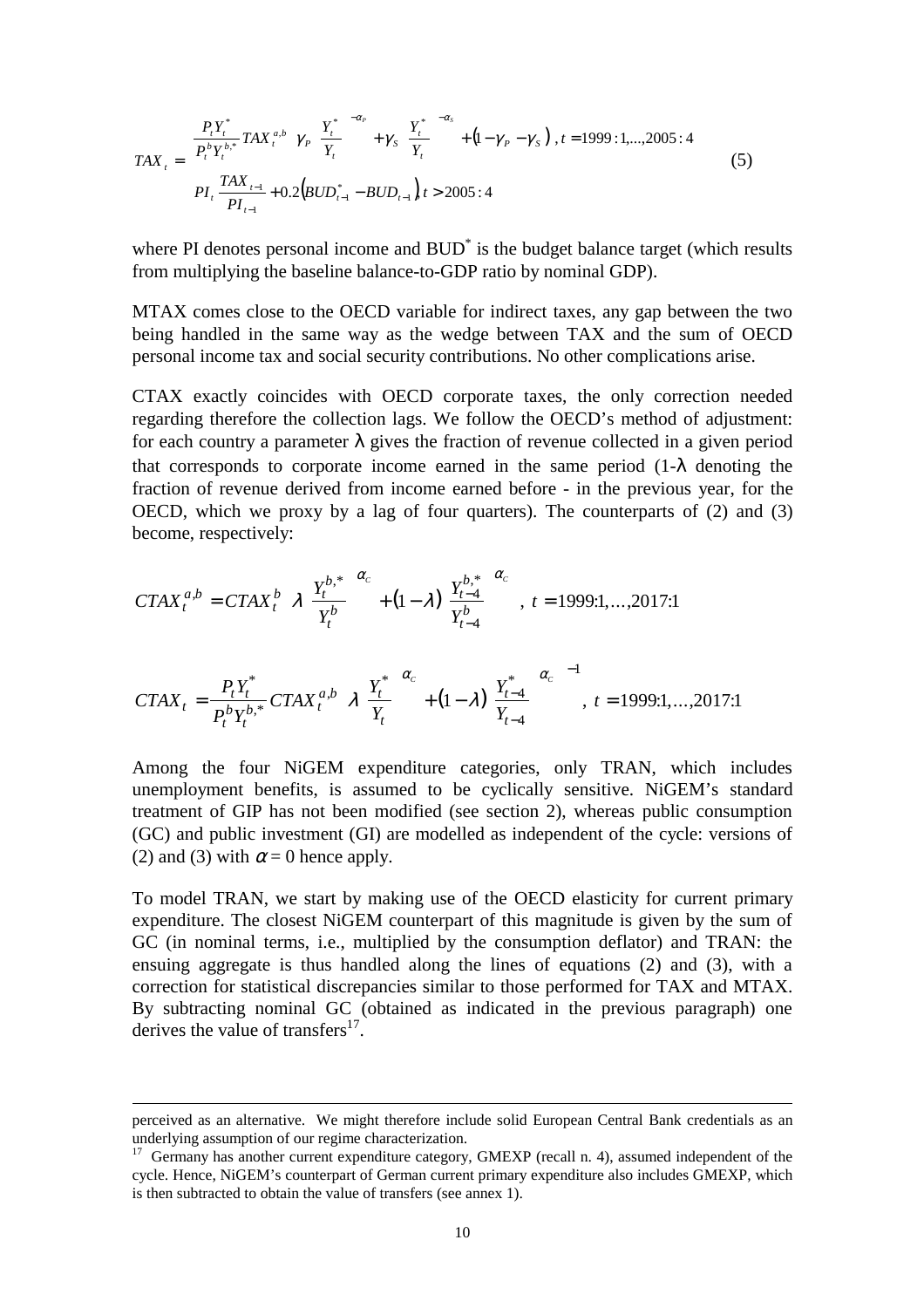The overall magnitude of built-in stabilizers varies from country to country, reflecting differences in both the size of the several budget items as a percentage of GDP and in their elasticities *w.r.t.* the output gap. The standard summary measure in this area  $-$  the response of the whole budget balance, in p.p. of GDP, to a 1 p.p. change in the output gap – is presented for each country in annex 1. We have also supplemented it with a related indicator which only considers those budget items feeding into disposable income (the main transmission channel of automatic stabilizers). There is significant cross-country variation, especially as regards the second indicator – an important factor behind simulation outcomes, as discussed in section 5.

### **3.2. The Regime Without Automatic Stabilizers**

Assessing the economic impact of budgetary stabilizers requires the definition of an alternative regime where fiscal policy is independent of the cycle. Previous studies have addressed this issue by making some *ad-hoc* assumption about which budget category changes to ensure a constant balance (see above), which inevitably entails a certain degree of arbitrariness. In this paper we assume instead that the *actual* values of each budget item are set equal to their *structural* counterparts<sup>18</sup> – defined, as before, as a constant share of nominal potential output. Hence, no reaction to the output gap takes place, and across replications fiscal policy is characterised by a constant ratio of the primary balance to nominal potential output. In operational terms, we use the same equations as before, but now with all elasticities  $(\alpha)$  set to zero.

This policy regime admits two interpretations: a comprehensive reform of taxes and transfers that completely eliminates their dependence on cyclical conditions, or, perhaps more realistically, a systematic adoption of policy measures that, for each and every budget item, exactly cancel out the effects of the existing stabilizers.

### **3.3. Other Features of the Experimental Design**

 $\overline{a}$ 

One of the main motivations for this paper is to assess whether the operation of automatic stabilizers is compatible with SGP compliance. We have therefore inserted into both NiGEM versions used for the two policy regimes a formalization of the excessive deficit procedure (EDP), closely following the letter of SGP provisions. Countries move along a succession of stages (e.g. declaration of an excessive deficit, EDP held in abeyance, issue of a notice, or imposition of a deposit) according to specific timings and to economic criteria, which have in most cases a *forward-looking* nature (e.g. whether the model-consistent forecast of the deficit/GDP ratio in the year after an excessive deficit is declared is already below 3 per cent, so that a notice can be avoided). Details of our formalization can be found in Dury and Pina  $(2000)^{19}$ .

The answer to the question of compatibility between SGP rules and unrestrained budgetary stabilizers clearly depends on the base scenario assumed for the trajectories of

<sup>&</sup>lt;sup>18</sup> With the exception of interest payments, which continue to be defined as in NiGEM's standard versions.

<sup>&</sup>lt;sup>19</sup> The only difference lies in the fact that in the present paper, unlike in Dury and Pina (2000), deposits and fines have a 'virtual' nature (i.e., their imposition is recorded but the respective amounts do not feed into national debt stocks), since the regimes under simulation do not purport to represent actual fiscal policy under SGP rules.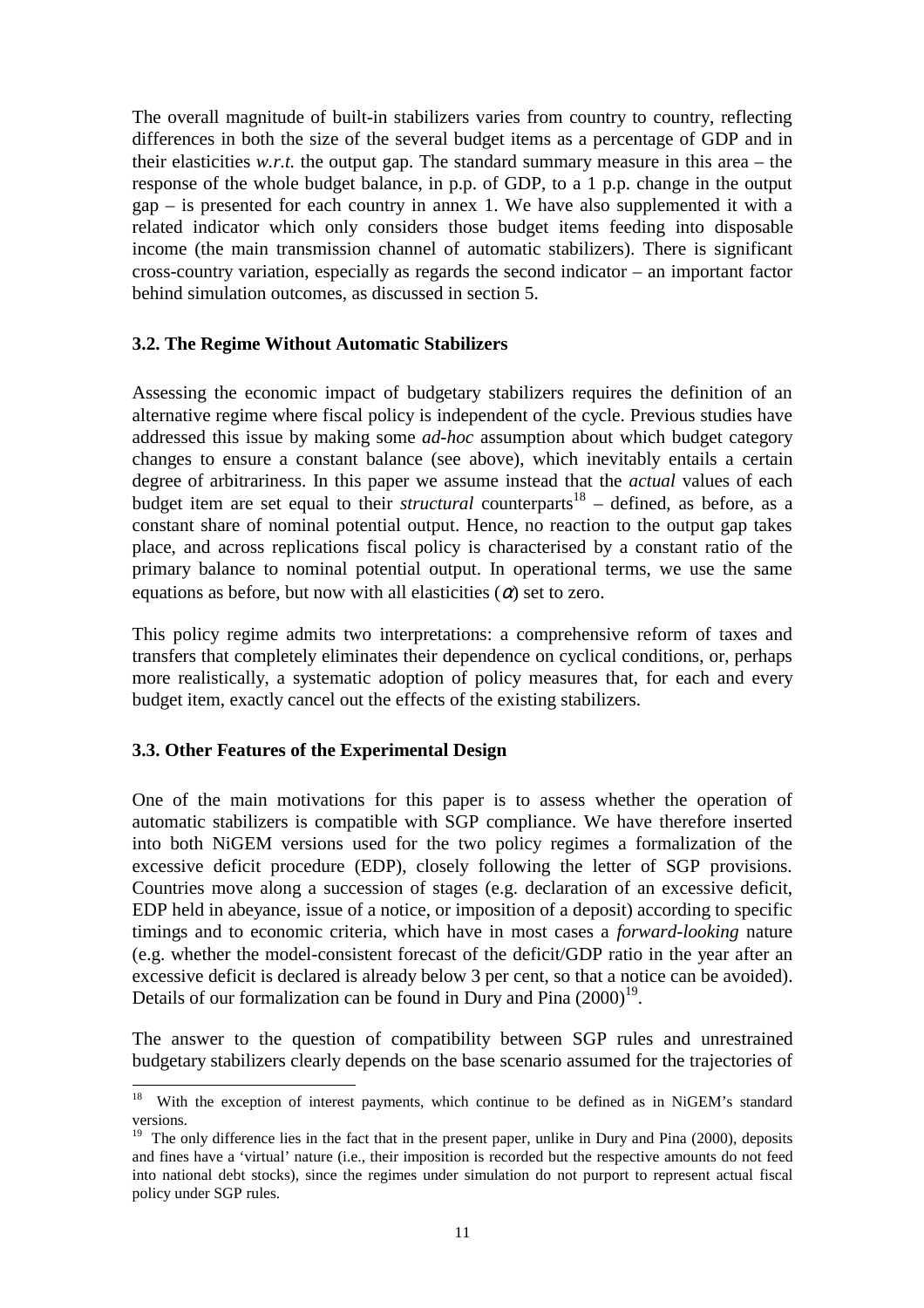deficit ratios over the period under simulation  $(1999:1 - 2005:4)$ , or, more generally, on the model's baseline (the trajectory forecast for the economy in the absence of shocks). To limit the arbitrariness involved in this choice, an effort has been made to bring NiGEM's April 1999 baseline closer to the deficit targets set out in the several countries' Stability Programmes, as the latter provide a natural benchmark for fiscal policy in the coming years. Table A.2 (in annex 2) summarizes our assumptions: the average gap between baseline and Stability Programmes deficit ratios is as small as 0.04 percentage points of GDP; remaining deviations are often associated to differences in GDP growth and, more generally, result from the fact that a baseline cannot perfectly replicate the different Stability Programmes, as the latter were neither prepared simultaneously nor do they share a common underlying macroeconometric model.

Finally, our assessment of automatic stabilizers in the ten Euroland countries is conditioned on constant reaction functions for the remaining policy actors of the world economy. We consider an explicit EMU environment where the European Central Bank (ECB) targets a nominal aggregate, in line with the "prominent role" money has in its strategy (ECB, 1999). Since the ECB has made it clear that deviations from the announced reference value of 4.5% annual growth of the M3 aggregate will not automatically induce interest rate changes, nominal GDP targeting, rather than strict money targeting, has been modelled – nominal output being strongly correlated with money in the long run, but much less vulnerable to short-run volatility. Formally, the benchmark policy rule of the ECB is given by

$$
i_t = i_t^b + \gamma \log \left( \frac{P_t Y_t}{P_t^b Y_t^b} \right) \tag{6}
$$

where  $i$  is the 3-month nominal interest rate, and target values for nominal output correspond to Euroland baseline values<sup>20</sup>. Though different monetary rules - e.g. inflation targeting - could be simulated<sup>21</sup>, the point of doing so would only be to check whether comparisons *between the two fiscal regimes* (i.e., the impact of automatic stabilizers) are sensitive to alternative ways of conducting the common monetary policy. We find it unlikely that such alternative rules can be an important determinant of the effectiveness of stabilizers at smoothing output, since the main driving forces of our results (cf. section 5.2) are not related to monetary policy – at least provided the monetary union context is modelled. Monetary policy could affect the probability of SGP violations – and this issue is addressed in a separate paper (Dury and Pina, 2000).

The major economies outside the Euro zone - the US, the UK, Japan and Canada – also have constant reaction functions in both policy regimes: interest rates respond to nominal GDP and inflation, while fiscal closure rules ensure solvency (as in the second branch of eq.  $(5)$ ).

<sup>&</sup>lt;sup>20</sup> The parameter  $\gamma$  is set equal to 32.9, which is the inverse of the long run (semi)elasticity of Euroland money demand *w.r.t.* the interest rate.<br><sup>21</sup> For a discussion of alternative monetary rules in NiGEM, see Barrell *et al.* (2000b).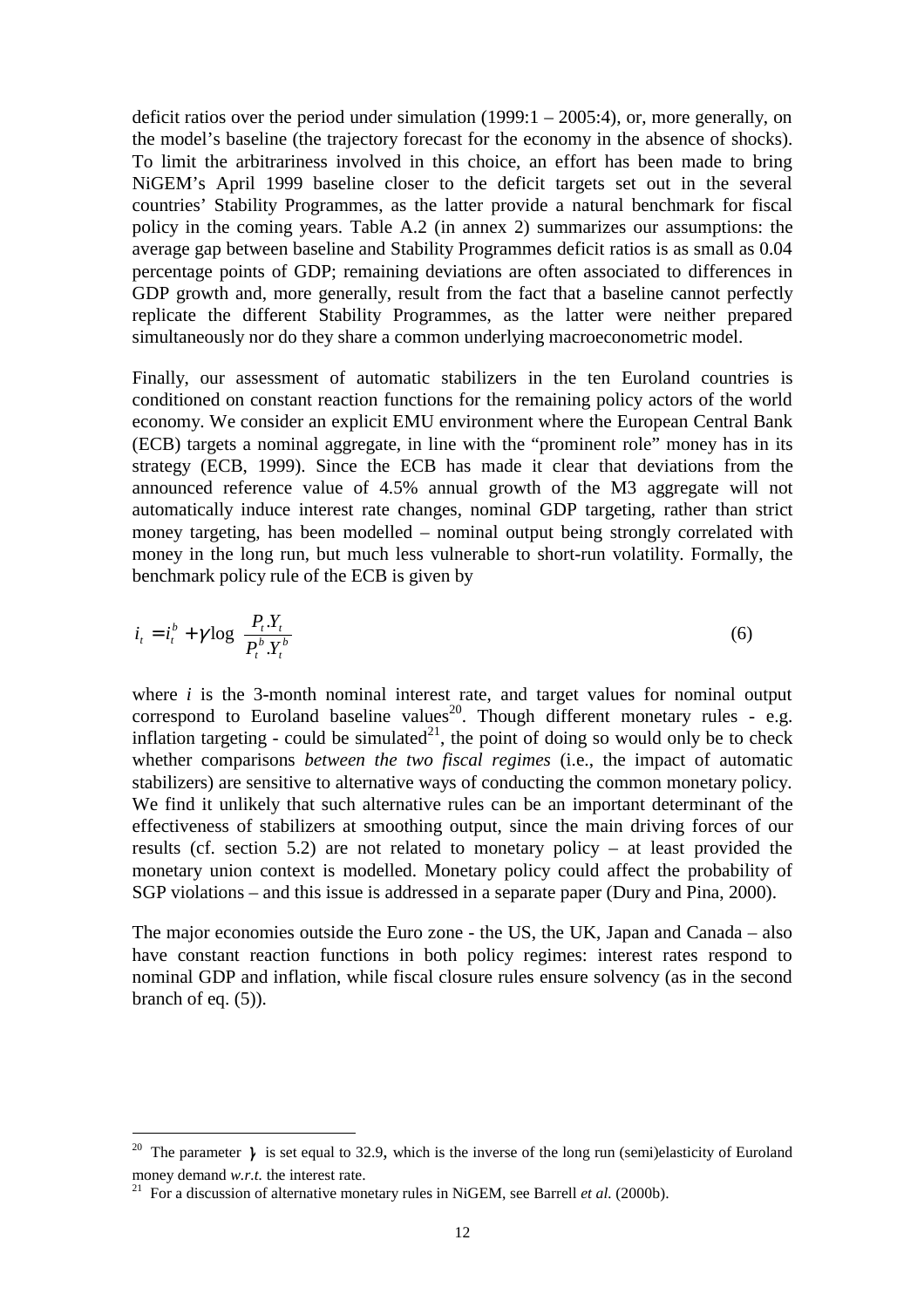## **4. Determining Potential Output**

While the output gap elasticities of the several budget items broadly constitute a 'consensus area' among the several international institutions that routinely adjust budget balances (with OECD elasticity estimates playing a prominent role), there is a variety of methods to compute the output gap itself, with sometimes significantly different results (Barrell and Sefton (1995) provide a survey). Such methods fall into two main categories: time-series approaches and production function-based approaches.

Time-series methods vary widely in sophistication. While Barrell and Sefton (1995) or Url (1997) provide different examples of multivariate trend-cycle decompositions, the most widely used filters (e.g. Hodrick-Prescott, or the split time-trend method) remain those univariate. Their main shortcoming is the 'end-point bias': for instance, the Hodrick-Prescott filter used by the European Commission (1995) tends to follow the actual GDP time series more closely at the end of the sample than elsewhere. Alleviating this problem by extending the series into the near future implies, in turn, that current output gap estimates become strongly dependent on future output forecasts.

Both the OECD (Giorno *et al.*, 1995) and the IMF (De Masi, 1997) mainly follow a production function-based methodology. Although more strongly grounded in economic theory, and capable of taking into account a wider range of considerations, the use of a production function is much more demanding as regards the necessary information, some of which is either hard to measure (e.g. the capital stock) or actually unobservable (such as the natural rate of unemployment). Restrictive assumptions as regards some important parameters (e.g. the widespread use of a Cobb-Douglas specification, which imposes a unit elasticity of substitution) or the need for judgemental corrections in the light of country-specific information may also be viewed as disadvantages.

In this paper we estimate potential output by means of a production function. Rather than taking sides on the controversy about how to best compute output gaps (which is not the thrust of our analysis anyway), the main motivation for our choice has been one of consistency with the macroeconometric model used throughout. As will become clear below, standard versions of NiGEM already contain most of the building blocks needed for potential output estimation - e.g. factor demands, hours and wage equations. It therefore makes sense to extend the supply side of the model in order to obtain a formal measure of the output gap.

## **The analytical setup**

For each Euroland country standard NiGEM versions have an underlying CES production function<sup>22</sup> with constant returns to scale, which one can write as:

 $\overline{a}$  $22$  We use the term 'underlying' since these production functions, although not directly used for actual output determination, constitute the theoretical background for the specification of the factor demand equations and, in the case of the major economies, provide a measure of capacity utilisation, which then feeds into the price system. This capacity utilisation variable differs from our retained output gap measure insofar as the latter uses equilibrium, rather than actual, labour input.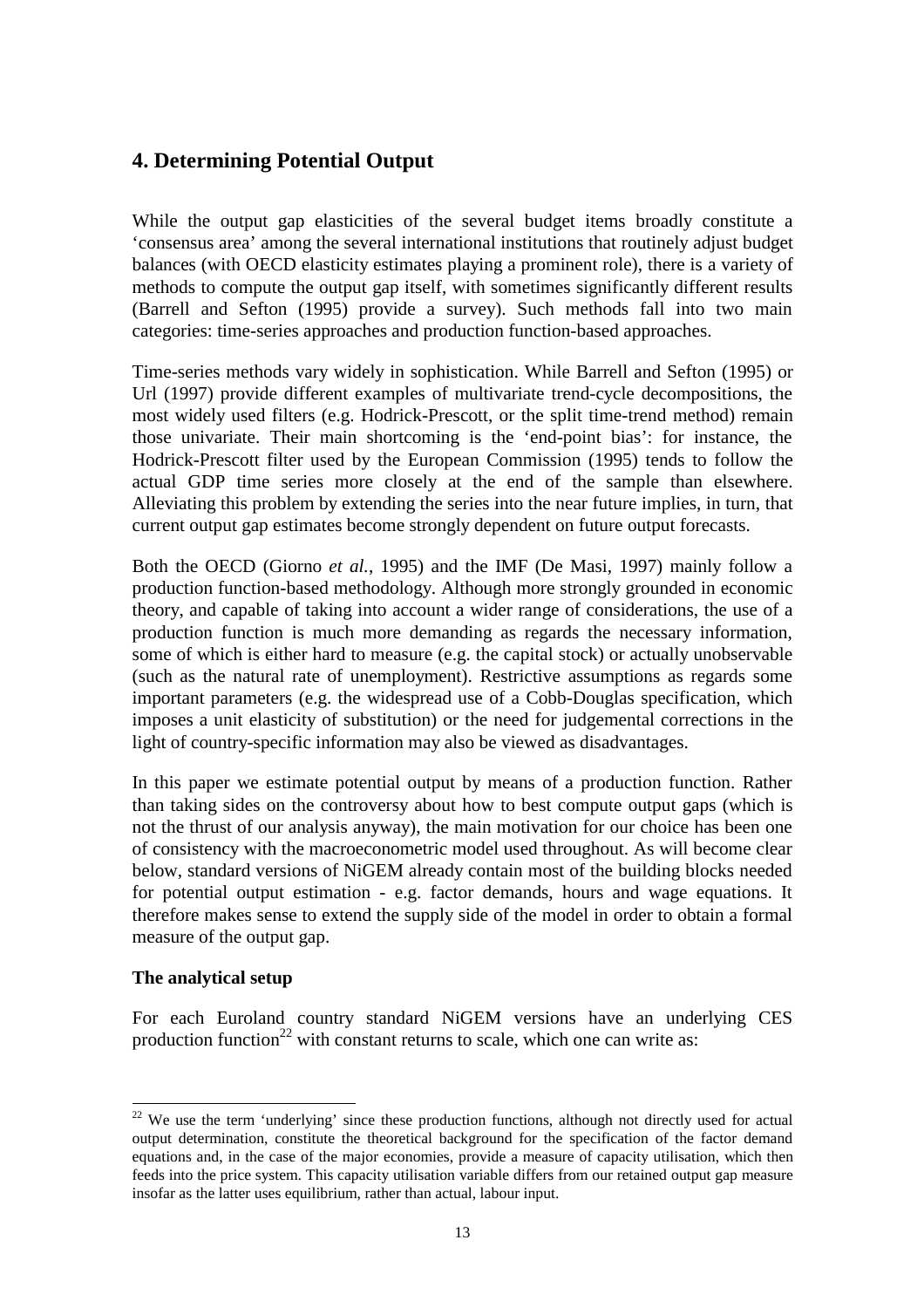$$
Y_t = \gamma \bigg[ \delta \big( K_t \big)^{-\rho} + \big( 1 - \delta \big) \big( L_t e^{\eta t} \big)^{-\rho} \bigg]^{-1/\rho}
$$

In the equation above, output is a function of the capital stock  $K$  and of the labour input  $L$ , measured in employee hours<sup>23</sup>. Labour-augmenting technical progress takes place at rate *n*, while the elasticity of substitution  $\sigma$  equals  $1/(1+\rho)$ .

Our measure of potential output follows from this production function when *L* is taken at its equilibrium, rather than actual, level. Equilibrium labour input is defined as the product of equilibrium employment (obtained in turn by subtracting natural unemployment from the labour force) and equilibrium hours. Formally, representing by *LF* the total labour force, by *NAIRU* the natural unemployment rate and by  $H$  (quarterly) hours per worker, and denoting by an asterisk potential or equilibrium values:

$$
Y_t^* = \gamma \bigg[ \delta(K_t)^{-\rho} + (1 - \delta) \bigg( L F_t \big( 1 - N A I R U_t \big) H_t^* e^{\eta t} \bigg)^{-\rho} \bigg]^{-1/\rho} \tag{7}
$$

The remainder of this section discusses the several steps involved in the implementation of eq. (7), as well as the ensuing results. We then present (i) how NAIRU estimates have been obtained, (ii) the computation of equilibrium hours, (iii) the calibration of the production functions and (iv) the adjustments made to accommodate the special circumstances of some countries (e.g. the gradual catching up of East German productivity or the Irish very strong growth performance).

#### **Estimating the NAIRU**

 $\overline{a}$ 

We estimate the natural rate of unemployment within a stylised version of the bargaining framework of Layard *et al.* (1991, Chap. 2). Firms are assumed to have the 'right to manage', determining employment according to their labour demand curves. Therefore bargaining only takes place over wages, the outcome reflecting the relative strength of unions *versus* employers. The NAIRU is an equilibrium concept corresponding to the rate of unemployment that would prevail were the endogenous wage and price variables at their equilibrium levels (Barrell *et al.*, 1993). Endogeneity, however, clearly depends on the time frame of the analysis: as will become more clear below, a medium-term horizon is considered.

The adopted methodology rests on two relationships: a labour demand equation and a wage equation. NiGEM includes both for each of the Euroland countries. The former equation follows from the standard equality between the marginal product of labour (computed, naturally, according to the CES production function) and the markupadjusted real hourly wage. Assuming that markups are stable, we disregard constant terms and write:

$$
\ln(L_t) = \ln(Y_t) - \sigma \ln(W_t / P_t) + (\sigma - 1)\eta t \tag{8}
$$

where *W* is the nominal hourly wage rate. The wage equation models in a stylised way the determinants of the bargaining outcome by making wages dependent on the

 $^{23}$  Both factor inputs refer to the whole economy, rather than to the private sector alone.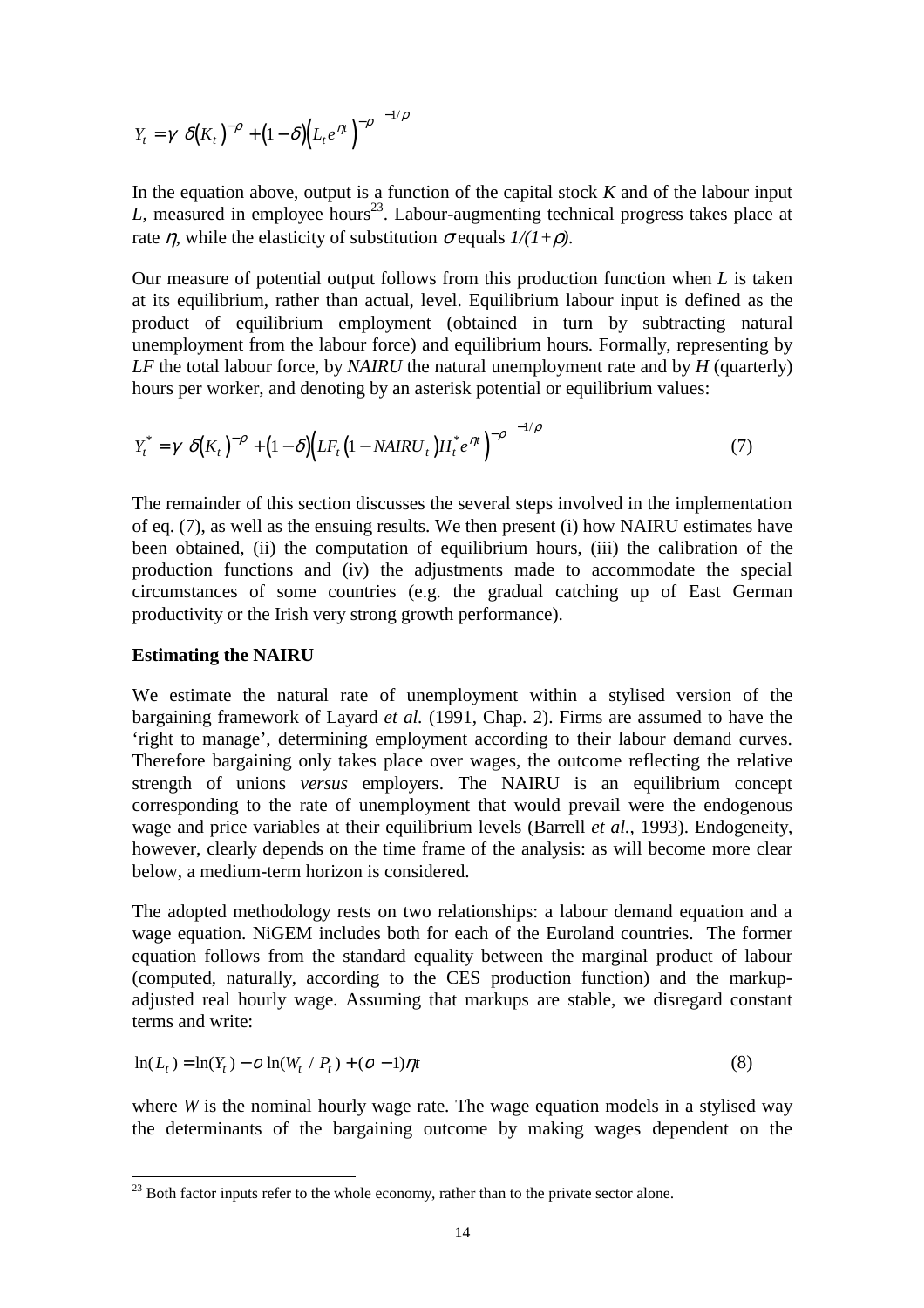prevailing unemployment rate<sup>24</sup> (*U*), as well as on average labour productivity. Suppressing again intercept terms, it then holds that:

$$
\ln(W_t \mid P_t) = \ln(Y_t \mid L_t) - \beta U_t \tag{9}
$$

An estimate of the NAIRU can now be obtained by solving eq. (8) for the (log) real wage, inserting the result into eq. (9) and solving the latter for the unemployment rate:

$$
NAIRU_t = \frac{1}{\beta} \frac{\sigma - 1}{\sigma} \left[ \ln \left( \frac{Y_t}{L_t} \right) - \eta t \right]
$$
 (10)

Equations (8) and (9) express long-run equilibrium relationships, and appear as cointegrating vectors in NiGEM's error correction formulation for the labour demand and wage equations, respectively. A question which then naturally arises concerns how to treat the short-run dynamic terms (i.e., the difference terms) in those equations. Since we aim at estimating NAIRUs that correspond to a medium-term equilibrium, the difference terms have been set equal to the five-year centred moving average of the growth rates of the respective variables<sup>25</sup>. We thus obtain NAIRUs given by eq.  $(10)^{26}$ plus intercept and average growth rates terms, expressing the level of unemployment compatible with the (medium-term) equilibrium real wage - derived from the labour demand equation.

Our estimates are summarized in Table 1, both for the recent past and for the years under stochastic simulation (1999-2005). The period starting in 1993 has not witnessed major structural changes, thus providing a basis to assess whether the methodology adopted yields reasonable results. The same period has also been used to calibrate some of the production function parameters (see below).

#### **Determining equilibrium hours**

NiGEM's equation for hours has been used along the lines described above: we have computed medium-term equilibrium hours as the value implied by the level terms of the respective equation when the difference terms are set equal to five-year centred moving averages of rates of growth. Omitting the intercept, the levels relationship present in the dynamic equation for hours reads

 $ln(H_t) = -\beta ln t$ ,  $\beta > 0$ 

 $\overline{a}$ 

thus expressing a gradual decline, at a decreasing rate, of the number of hours worked.

<sup>&</sup>lt;sup>24</sup> Clearly, many other factors influence the bargain - replacement ratios, the degree of unionisation or the existence and level of minimum wages, to name a few.

<sup>&</sup>lt;sup>25</sup> For Spain and Austria seven-year centred moving averages were used instead. Notice that steady state rates of growth (those consistent with a balanced growth path) should have been used if we were interested in estimating long-term equilibrium unemployment rates.

 $26$  To minimize erratic movements in the NAIRU, the average labour productivity term in (10) is measured as an average over eight quarters.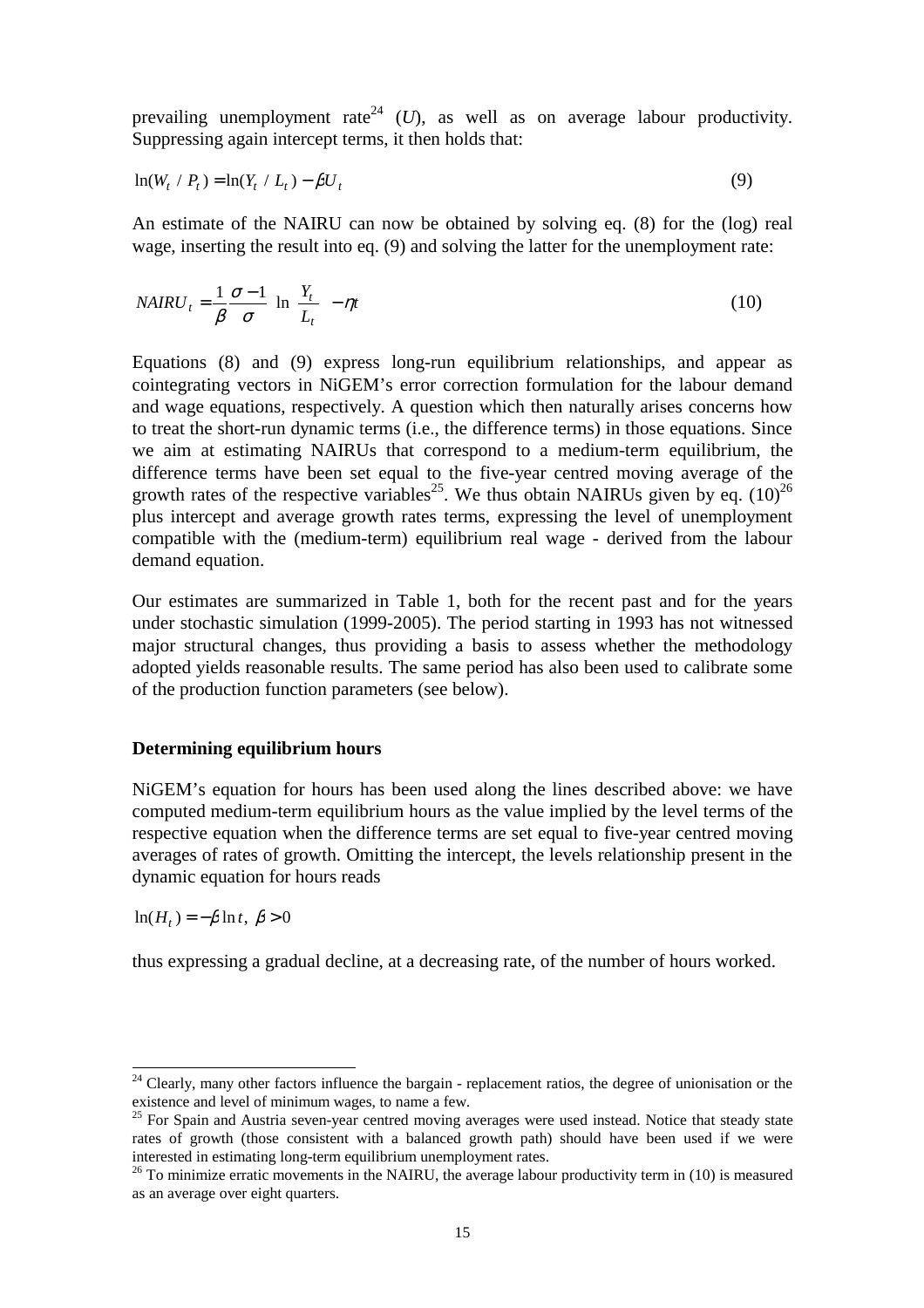|           |              | 1993 | 1994 | 1995 | 1996 | 1997 | 1998 | 1999 | 2000 | 2001 | 2002 | 2003 | 2004 | 2005 |
|-----------|--------------|------|------|------|------|------|------|------|------|------|------|------|------|------|
| <b>GE</b> | <b>NAIRU</b> | 11.0 | 10.0 | 10.1 | 10.4 | 10.7 | 10.9 | 10.8 | 10.4 | 10.2 | 10.0 | 9.7  | 9.5  | 9.3  |
|           | U            | 9.1  | 9.6  | 9.5  | 10.5 | 11.5 | 11.0 | 10.7 | 10.5 | 10.2 | 9.8  | 9.6  | 9.5  | 9.3  |
| <b>FR</b> | <b>NAIRU</b> | 11.1 | 11.6 | 11.7 | 11.8 | 12.0 | 11.5 | 11.0 | 10.5 | 10.1 | 9.7  | 9.4  | 9.1  | 8.8  |
|           | U            | 11.7 | 12.2 | 11.6 | 12.3 | 12.5 | 11.8 | 11.1 | 10.6 | 10.3 | 9.9  | 9.6  | 9.2  | 9.0  |
| IΤ        | <b>NAIRU</b> | 11.7 | 10.7 | 11.2 | 11.5 | 11.8 | 12.0 | 12.0 | 11.9 | 11.6 | 11.3 | 11.0 | 10.9 | 10.8 |
|           | U            | 10.4 | 11.5 | 12.0 | 12.0 | 12.2 | 12.2 | 11.9 | 11.8 | 11.5 | 11.2 | 11.1 | 11.0 | 10.9 |
| <b>SP</b> | <b>NAIRU</b> | 22.7 | 21.1 | 21.3 | 21.1 | 20.1 | 18.8 | 17.6 | 16.6 | 15.8 | 15.2 | 14.8 | 14.7 | 14.6 |
|           | U            | 22.9 | 24.1 | 22.9 | 22.2 | 20.8 | 18.8 | 17.0 | 15.5 | 14.7 | 14.8 | 15.0 | 15.0 | 14.8 |
| <b>NL</b> | <b>NAIRU</b> | 6.7  | 6.6  | 6.1  | 5.6  | 5.3  | 4.9  | 4.5  | 4.5  | 4.6  | 4.8  | 5.0  | 5.2  | 5.4  |
|           | U            | 6.6  | 7.1  | 6.9  | 6.3  | 5.2  | 4.0  | 3.9  | 4.3  | 4.6  | 4.9  | 5.2  | 5.3  | 5.4  |
| <b>BG</b> | <b>NAIRU</b> | 8.9  | 9.5  | 9.4  | 9.9  | 9.6  | 8.8  | 8.5  | 8.4  | 8.2  | 8.2  | 8.2  | 8.2  | 8.3  |
|           | U            | 8.9  | 10.0 | 9.9  | 9.7  | 9.3  | 8.8  | 8.7  | 8.4  | 8.3  | 8.3  | 8.3  | 8.3  | 8.3  |
| <b>PT</b> | <b>NAIRU</b> | 5.6  | 6.2  | 6.9  | 6.6  | 5.8  | 5.5  | 5.5  | 4.7  | 4.1  | 3.9  | 4.0  | 4.0  | 3.9  |
|           | U            | 5.7  | 7.0  | 7.3  | 7.3  | 6.8  | 4.9  | 4.8  | 4.6  | 4.4  | 4.2  | 4.1  | 4.0  | 3.9  |
| <b>OE</b> | <b>NAIRU</b> | 4.6  | 6.7  | 7.9  | 7.8  | 7.3  | 6.7  | 6.5  | 6.6  | 6.6  | 6.6  | 6.6  | 6.6  | 6.5  |
|           | U            | 6.8  | 6.5  | 6.6  | 7.0  | 7.1  | 7.2  | 7.1  | 6.8  | 6.6  | 6.6  | 6.7  | 6.6  | 6.5  |
| IR.       | <b>NAIRU</b> | 14.9 | 14.5 | 12.8 | 10.9 | 11.0 | 10.0 | 8.0  | 6.9  | 6.4  | 5.8  | 5.4  | 5.6  | 5.7  |
|           | U            | 15.6 | 14.3 | 12.3 | 11.6 | 10.1 | 8.9  | 8.2  | 6.3  | 5.9  | 5.8  | 5.8  | 5.8  | 5.8  |
| <b>FN</b> | <b>NAIRU</b> | 15.9 | 15.0 | 13.9 | 14.5 | 14.9 | 12.0 | 10.0 | 10.5 | 10.0 | 9.2  | 8.9  | 8.5  | 7.9  |
|           | U            | 17.6 | 17.5 | 16.2 | 15.3 | 13.1 | 11.8 | 10.2 | 10.1 | 10.0 | 9.6  | 9.2  | 8.7  | 8.1  |

**Table 1 - NAIRU estimates** *versus* **actual unemployment rates (U)**

Source for U: NiGEM's database, NiGEM's baseline for projection period.

 $GE = Germany$ ,  $FR = France$ ,  $IT = Italy$ ,  $SP = Spain$ ,  $NL = Netherlands$ ,  $BG = Belgium$ ,  $PT = Portugal$ ,  $OE = Austria$ ,  $IR = Ireland$ ,  $FN = Finland$ .

#### **Calibrating the production functions**

The CES production function in equation (7) has four parameters to calibrate:  $\gamma$ ,  $\delta$ ,  $\eta$ and  $\rho$  (or, equivalently,  $\sigma$ ). Values for the elasticity of substitution  $\sigma$  and for the rate of exogenous technical progress  $\eta$  have already been derived: they follow from the cointegrating vector of the labour demand equation (see (8) above)<sup>27</sup>. Notice that this approach avoids one of the common shortcomings of output gap computations based on an aggregate production function - viz. the imposition of  $\sigma = 1$  due to a Cobb-Douglas specification.

Parameter  $\delta$  was calibrated by setting output elasticities *w.r.t.* each of the production factors equal to the respective shares in income. Some algebra shows that

$$
\frac{1-\delta}{\delta} = \frac{W_t L_t / (P_t Y_t)}{1 - W_t L_t / (P_t Y_t)} \left(\frac{L_t e^{\eta t}}{K_t}\right)^{\rho}
$$

from which one obtains  $\delta$ .

 $27$  The elasticity of substitution can similarly be recovered from the long-run solution of the capital demand equation.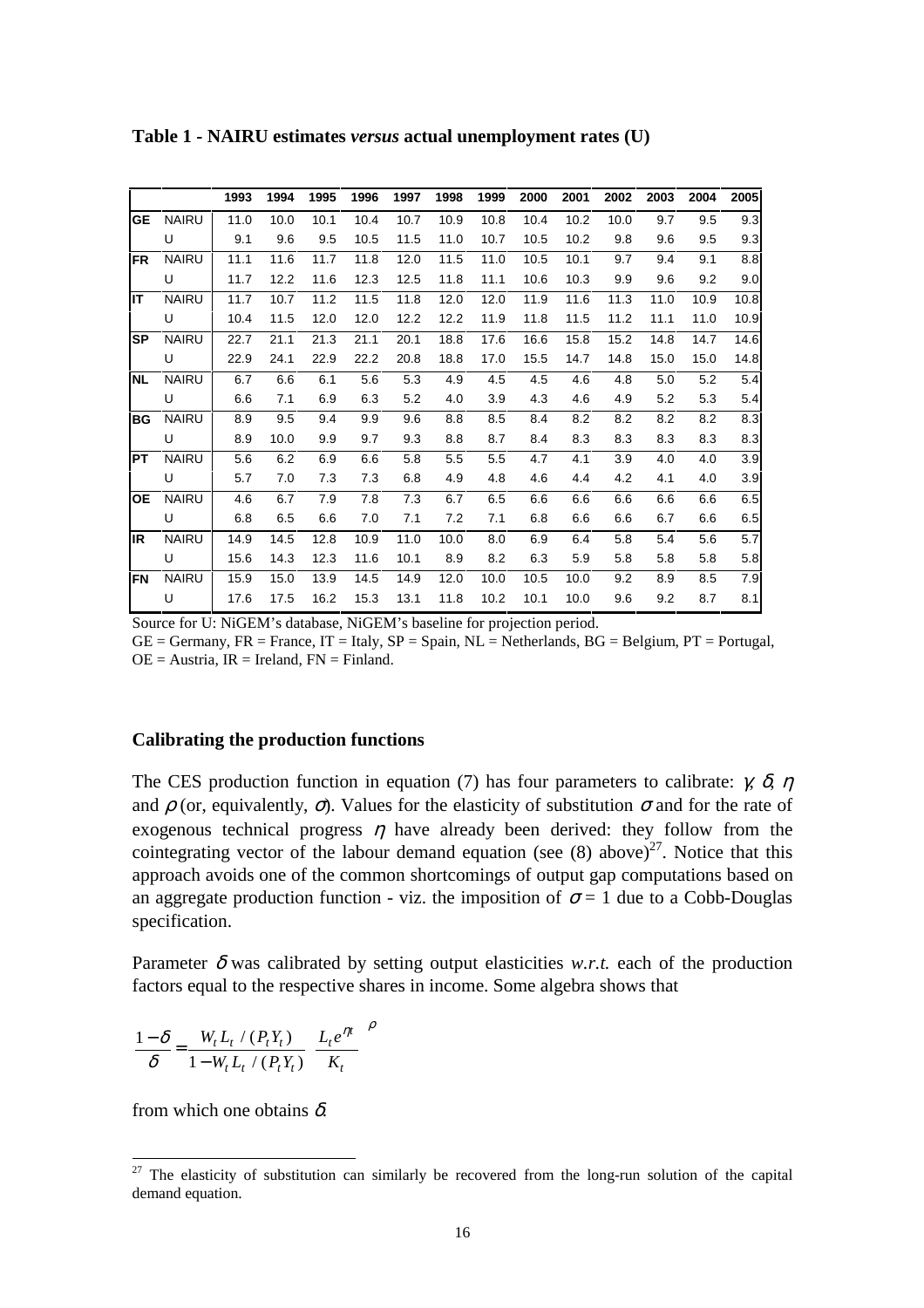Finally, the scale parameter  $\gamma$  was found by setting, for each country, the ensuing average annual output gap over the 1993-1997 period equal to the homologous average computed on the basis of OECD (1998) output gap estimates.

Table 2 below contains our estimates. As an informal check for plausibility, it can be seen that in most cases the pattern of output gaps from 1993 to 1997 closely matches the OECD figures. During the period under simulation (1999-2005) NiGEM's baseline implies a gradual convergence to potential output, although the initial years still witness significant gaps for a number of countries.

|             |              | 1993    | 1994   | 1995   | 1996   | 1997   | 1998   | 1999   | 2000   | 2001                     | 2002   | 2003   | 2004   | 2005                     |
|-------------|--------------|---------|--------|--------|--------|--------|--------|--------|--------|--------------------------|--------|--------|--------|--------------------------|
| GE          | <b>NiGEM</b> | $-0.7$  | $-0.6$ | $-0.9$ | $-1.6$ | $-1.4$ | $-0.7$ | $-1.4$ | $-0.9$ | $-0.3$                   | 0.0    | 0.1    | 0.0    | 0.0                      |
|             | <b>OECD</b>  | $-0.6$  | $-0.3$ | $-1.1$ | $-1.6$ | $-1.7$ | $-1.4$ | $-1.4$ | $-1.2$ |                          |        |        |        |                          |
| <b>FR</b>   | <b>NiGEM</b> | $-2.2$  | $-2.0$ | $-2.4$ | $-3.7$ | $-2.5$ | $-1.6$ | $-1.1$ | $-0.5$ | $-0.2$                   | $-0.2$ | $-0.1$ | $-0.1$ | 0.0                      |
|             | <b>OECD</b>  | $-3.5$  | $-2.4$ | $-2.1$ | $-2.5$ | $-2.2$ | $-1.2$ | $-0.9$ | $-0.4$ | $\blacksquare$           |        |        |        | $\overline{\phantom{0}}$ |
| Iіт         | <b>NiGEM</b> | $-2.1$  | $-2.1$ | $-1.2$ | $-2.5$ | $-3.0$ | $-3.8$ | $-3.4$ | $-2.7$ | $-1.5$                   | $-0.7$ | $-0.4$ | $-0.2$ | $-0.1$                   |
|             | OECD         | $-2.6$  | $-2.3$ | $-1.1$ | $-2.3$ | $-2.6$ | $-3.2$ | $-3.2$ | $-2.7$ |                          |        |        |        |                          |
| <b>SP</b>   | <b>NiGEM</b> | $-0.9$  | $-2.1$ | $-1.4$ | $-1.9$ | $-1.5$ | $-0.9$ | $-0.8$ | $-0.1$ | 0.0                      | 0.1    | $-0.1$ | $-0.2$ | 0.0                      |
|             | <b>OECD</b>  | $-1.3$  | $-1.4$ | $-1.3$ | $-2.1$ | $-1.7$ | $-1.0$ | $-0.8$ | $-0.8$ |                          |        |        |        | -                        |
| <b>NL</b>   | <b>NiGEM</b> | $-0.4$  | 0.7    | $-0.6$ | $-0.6$ | $-0.6$ | 0.7    | 0.4    | 0.2    | 0.1                      | 0.0    | 0.1    | 0.0    | 0.0                      |
|             | OECD         | $-1.2$  | $-0.5$ | $-0.6$ | 0.1    | 0.7    | 1.4    | 1.0    | 0.4    |                          |        |        |        |                          |
| BG          | <b>NiGEM</b> | $-3.5$  | $-2.6$ | $-2.5$ | $-2.9$ | $-2.0$ | $-1.8$ | $-1.2$ | $-0.8$ | $-0.4$                   | 0.0    | 0.2    | 0.1    | 0.0                      |
|             | <b>OECD</b>  | $-3.1$  | $-2.9$ | $-2.4$ | $-3.1$ | $-2.1$ | $-1.2$ | $-1.0$ | $-0.7$ | $\overline{\phantom{a}}$ |        |        |        |                          |
| lPT.        | <b>NiGEM</b> | $-2.0$  | $-2.3$ | $-1.1$ | $-0.7$ | $-1.0$ | 0.1    | 0.3    | 0.2    | 0.0                      | 0.1    | 0.0    | 0.0    | 0.1                      |
|             | OECD         | $-1.3$  | $-1.8$ | $-1.7$ | $-1.5$ | $-0.8$ | 0.1    | 0.2    | 0.3    |                          |        |        |        |                          |
| ЮE          | <b>NiGEM</b> | $-1.2$  | $-1.5$ | $-1.7$ | $-1.5$ | $-1.6$ | $-1.3$ | $-0.8$ | $-0.4$ | 0.0                      | 0.0    | $-0.1$ | $-0.1$ | 0.0                      |
|             | <b>OECD</b>  | $-1.8$  | $-1.2$ | $-1.2$ | $-1.7$ | $-1.5$ | $-0.8$ | $-0.7$ | $-0.6$ |                          |        |        |        |                          |
| <b>I</b> IR | <b>NiGEM</b> | $-5.3$  | $-4.1$ | $-1.2$ | $-2.1$ | 0.5    | 1.7    | 1.2    | 0.7    | 0.6                      | 0.3    | $-0.2$ | $-0.1$ | 0.0                      |
|             | OECD         | $-6.0$  | $-5.0$ | $-1.1$ | $-1.1$ | 1.0    | 2.0    | 1.0    | 0.4    |                          |        |        |        |                          |
| <b>FN</b>   | <b>NiGEM</b> | $-10.6$ | $-8.1$ | $-5.9$ | $-3.8$ | 0.3    | 1.3    | 0.8    | 1.0    | 0.5                      | 0.2    | 0.1    | $-0.2$ | $-0.1$                   |
|             | OECD         | $-10.9$ | $-8.0$ | $-4.9$ | $-3.3$ | $-1.0$ | 1.3    | 0.8    | 0.3    |                          |        |        |        |                          |

**Table 2 - Estimates of the output gap**

Notes and sources: output gaps are defined as actual GDP minus potential GDP, as a percentage of the latter; OECD figures are taken from OECD (1998).

It is important to clarify that potential output does not remain constant across replications. Rather, it is recomputed according to equation (7) for each new set of shocks, and to the extent that the latter affect the values of variables such as the user cost of capital (which feeds into the demand for capital) or the average labour productivity (which influences the NAIRU), potential output will vary as well<sup>28</sup>. Our methodology therefore yields not only estimates of baseline potential output, but also a coherent framework to assess how disturbances impinge on the economy's equilibrium GDP.

 $^{28}$  Although much less that actual GDP.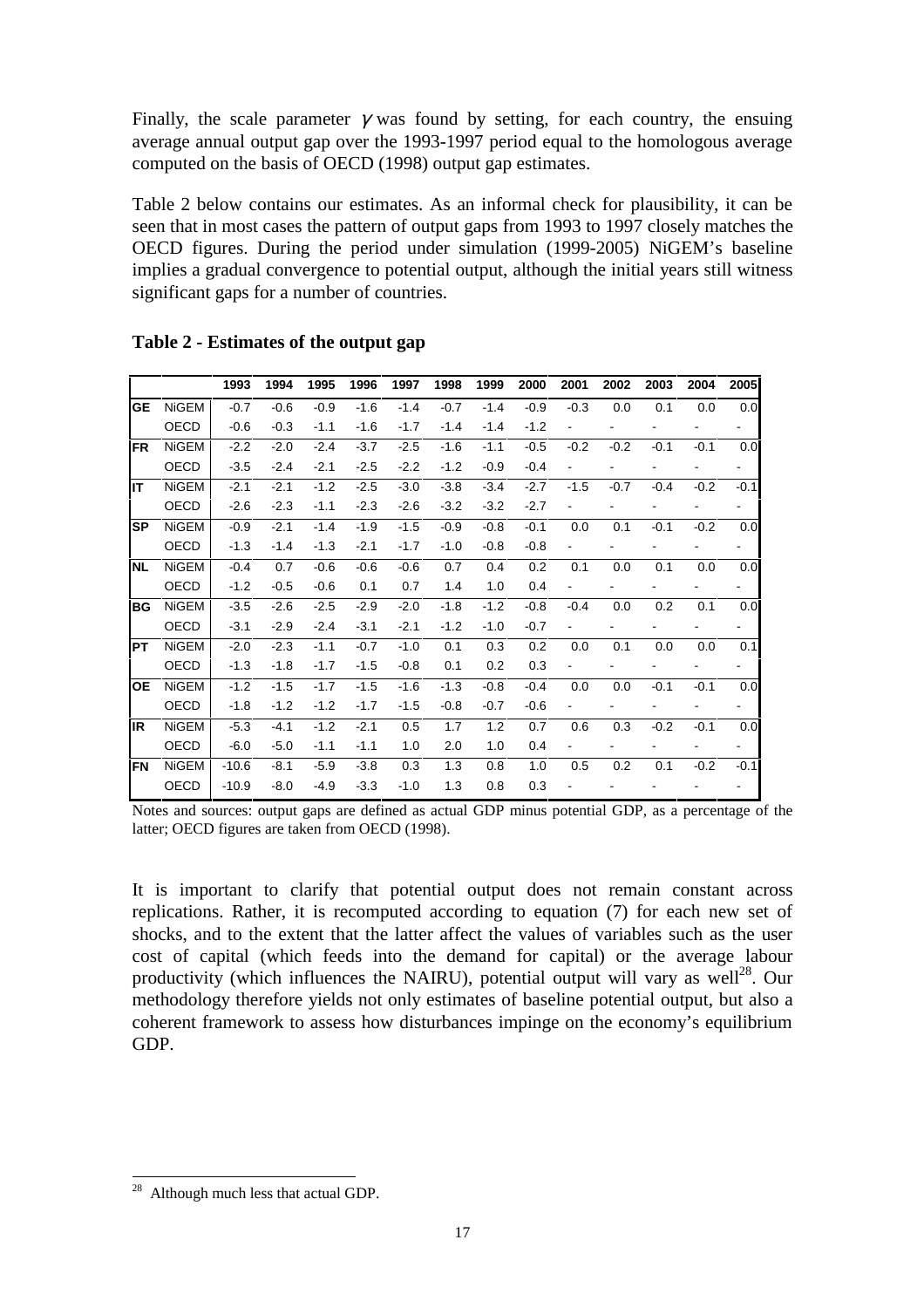#### **Some special cases**

 $\overline{a}$ 

Minor adjustments to the general methodology presented above had to be made in the cases of Germany, Spain and Ireland. We now consider each of these countries in turn.

German unification induced a sudden drop in labour productivity (around 14%, when comparing in 1991 Germany as a whole with West German levels), followed by a gradual, non-linear catching up process of the former GDR (Barrell and te Velde, 2000). NiGEM's labour demand equation incorporates these developments by augmenting the technical progress time trend with a term capturing the above pattern of abrupt decrease followed by gradual recovery. Hence, for Germany, eq. (8) takes the form:

 $\ln(L_t) = \ln(Y_t) - \sigma \ln(W_t / P_t) + (\sigma - 1) \left\{ \eta_t - UNIF_t [0.14 / (1 + \varepsilon (t - t_0))] \right\}$ 

where  $t_0$  corresponds to the unification quarter (1990:4) and UNIF is an indicator variable equal to unity from 1991:1 onwards. Naturally, a similar adjustment takes place in the exponential technical progress term of the production function.

In the case of Spain the hypothesis of a unit elasticity of substitution could not be rejected, and therefore the general CES production function specializes into a Cobb-Douglas formulation<sup>29</sup>. An exponential neutral technical progress term has been calibrated on the basis of 1989-1997 data.

Ireland's recent years of very strong growth have led us to include neutral technical progress, besides the standard labour-augmenting term, in the CES production function. Calibrated for the 1987-1997 period, neutral technical progress is assumed to gradually fade away in the early years of the simulation period, reflecting the fact that the Irish economy has already essentially caught up to average European income per capita levels.

<sup>&</sup>lt;sup>29</sup> Which implies that the Spanish NAIRU will not have any terms in the level of productivity - see eq. (10).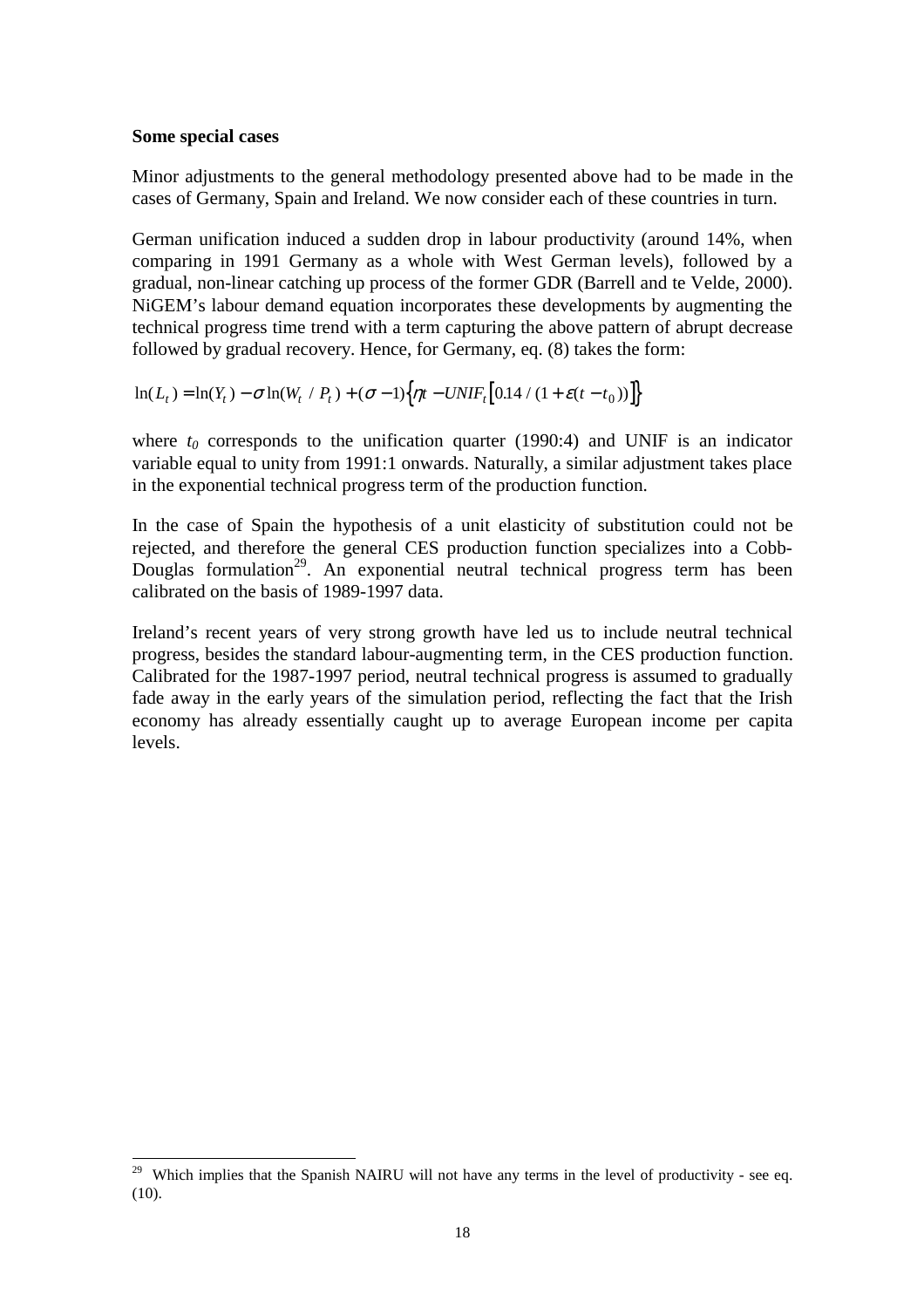## **5. Empirical Results**

In line with this paper's double motivation, we start by analysing how each policy regime fares in terms of compliance with SGP rules, and then turn to the implications of automatic stabilizers for macroeconomic variability. The regimes with and without built-in stabilizers are denoted below by regimes 1 and 2, respectively.

### **5.1. Automatic Stabilizers and SGP Discipline**

The main conclusion to be drawn from Table 3 is that the unconstrained operation of automatic stabilizers is broadly compatible with a deficit ceiling of 3% of GDP. Under regime 1, among the ten countries comprised in our study, five (Italy, Belgium, Portugal, Ireland and Finland) never record an excessive deficit; four (Germany, France, the Netherlands and Spain) face probabilities of ever running an excessive deficit over the whole simulation period (1999-2005) which do not exceed 5%; and only one (Austria) finds that automatic stabilizers create a significant risk of SGP violations.

|        | Exc. Def. | <b>Notice</b> | <b>Deposit</b> | <b>Fine</b> |
|--------|-----------|---------------|----------------|-------------|
| Reg. 1 | 5.0       | 0.0           | 0.0            | 0.0         |
| Reg. 2 | 0.0       | 0.0           | 0.0            | 0.0         |
| Reg. 1 | 2.5       | 0.0           | 0.0            | 0.0         |
| Reg. 2 | 0.0       | 0.0           | 0.0            | 0.0         |
| Reg. 1 | 0.0       | 0.0           | 0.0            | 0.0         |
| Reg. 2 | 2.5       | 0.0           | 0.0            | 0.0         |
| Reg. 1 | 0.5       | 0.0           | 0.0            | 0.0         |
| Reg. 2 | 0.0       | 0.0           | 0.0            | 0.0         |
| Reg. 1 | 0.0       | 0.0           | 0.0            | 0.0         |
| Reg. 2 | 0.0       | 0.0           | 0.0            | 0.0         |
| Reg. 1 | 2.5       | 0.0           | 0.0            | 0.0         |
| Reg. 2 | 0.0       | 0.0           | 0.0            | 0.0         |
| Reg. 1 | 0.0       | 0.0           | 0.0            | 0.0         |
| Reg. 2 | 0.0       | 0.0           | 0.0            | 0.0         |
| Reg. 1 | 27.0      | 0.0           | 0.0            | 0.0         |
| Reg. 2 | 0.0       | 0.0           | 0.0            | 0.0         |
| Reg. 1 | 0.0       | 0.0           | 0.0            | 0.0         |
| Reg. 2 | 0.0       | 0.0           | 0.0            | 0.0         |
| Reg. 1 | 0.0       | 0.0           | 0.0            | 0.0         |
| Reg. 2 | 0.0       | 0.0           | 0.0            | 0.0         |
|        |           |               |                |             |

**Table 3 – Probabilities (%) of events ever taking place over 1999-2005**

Non-zero entries shaded for readability.

Excessive deficits are not only rare but also short-lived. In an overwhelming majority of cases, countries manage to eliminate them in the same year they are declared (Table 4).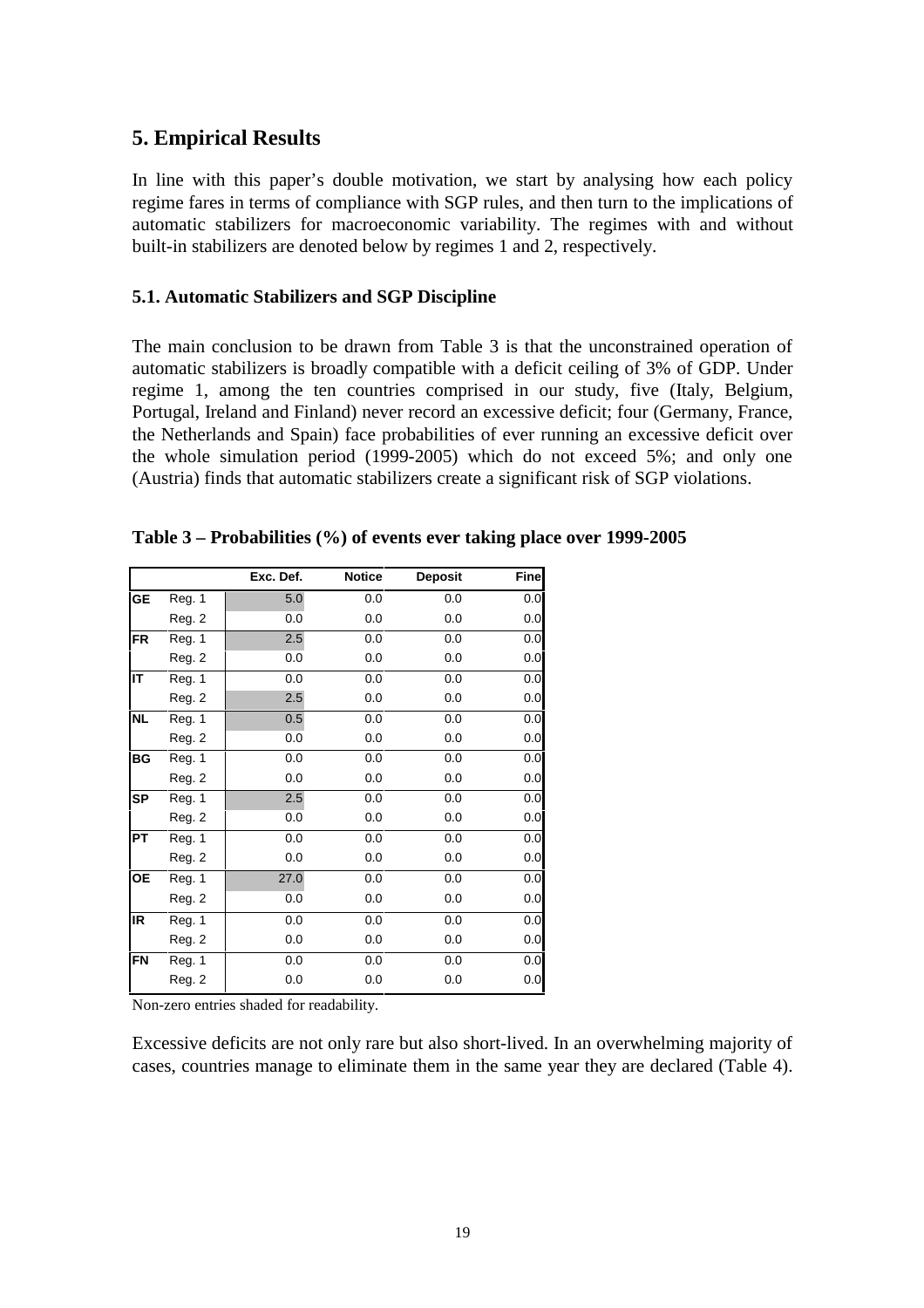The remaining excessive deficits are corrected during the subsequent year, thus avoiding that the EDP ever reaches the stage where a notice is issued<sup>30</sup>.

|        | <b>GE</b> | FR         |        | <b>NL</b> | BG                       | <b>SP</b>      | <b>PT</b>                | ОE     | ΙR     | <b>FN</b> |
|--------|-----------|------------|--------|-----------|--------------------------|----------------|--------------------------|--------|--------|-----------|
| Reg. 1 | 90.0      | 100.0      | $\sim$ | 100.0     | $\overline{\phantom{a}}$ | 80.0           | $\blacksquare$           | 94.4   | $\sim$ |           |
| Reg. 2 | $\sim$    | $\sim$ $-$ | 100.0  | $\sim$    | $\blacksquare$           | $\blacksquare$ | $\overline{\phantom{a}}$ | $\sim$ | $\sim$ |           |

**Table 4 - % of EDPs that finish in the initial year**

Such optimistic outlook is related to the assumed base scenario. Table A.3 (annex 2) presents the cyclically-adjusted baseline deficits and compares them with an example of the simple computations of 'safe' budgetary positions based on past output gaps mentioned in the introductory section. It can be seen that, with a few exceptions in initial years, baseline deficits are 'safe', often by a considerable margin.

If governments decide to block the operation of budget stabilizers (regime 2) compliance with SGP rules becomes virtually absolute: only Italy ever runs an excessive deficit.

The figures for Austria and (to a lesser extent) Italy, in regimes 1 and 2 respectively, illustrate the non-linear relation between baseline targets or deficit ratio volatilities, on the one hand, and the probability of excessive deficits, on the other – a consequence of the threshold nature of the latter. Austria has more frequent SGP violations not because its deficit ratio is particularly volatile (Table A.5, Annex 3), but rather because its assumed baseline deficits in initial years are somewhat higher than those of other countries: for a given volatility, a *modest* deterioration in baseline balances may translate into a *large* increase in the number of times the 3 per cent threshold is exceeded<sup>31</sup>. Likewise, a slightly higher deficit variability for Italy under regime 2 (cf. section 5.2) induces the occurrence of SGP breaches<sup>32</sup>.

More detailed simulation results are provided by Table A.4 (in annex 3). Vulnerability to violations of the 3 per cent threshold tends to be highest in the initial years of the simulation horizon, where countries like Germany and Austria are still far away from a budgetary position close to balance (recall our baseline assumptions)<sup>33</sup>. Deficits in excess of 3 per cent of GDP are also more prevalent in times of recession (defined as an annual GDP fall of at least 0.75 per cent), which largely follows from the way regime 1 is defined; in both 1999 and 2000, however, Austria faces probabilities of breaking the deficit ceiling under no recession which are well above 5 per cent.

 $\overline{a}$  $30$  More accurately, notices are non-existent not only because deficits are eventually corrected in time but also because, from the beginning to the termination of the EDP, they are always *expected* to be corrected in time (see Dury and Pina (2000) for details).

<sup>&</sup>lt;sup>31</sup> As argued below, the relatively high Austrian figure for excessive deficits is also due to a lack of waivers (deficits over 3 per cent being regarded as exceptional and temporary).

<sup>&</sup>lt;sup>32</sup> Which, unsurprisingly, take place in the year with the most vulnerable baseline deficit, 2000 (Tables A.2 and A.4), and are associated to deficit ratios only marginally above 3 per cent.

<sup>&</sup>lt;sup>33</sup> There is a rough correspondence, but not a perfect matching, between the occurrence of SGP violations and the 'unsafe' character of some baseline deficits (Table A.3). Recall that the 'safe deficits' computations, though useful rules of thumb, are considerably exposed to the Lucas critique, and unable to yield quantified estimates of the probability of violations.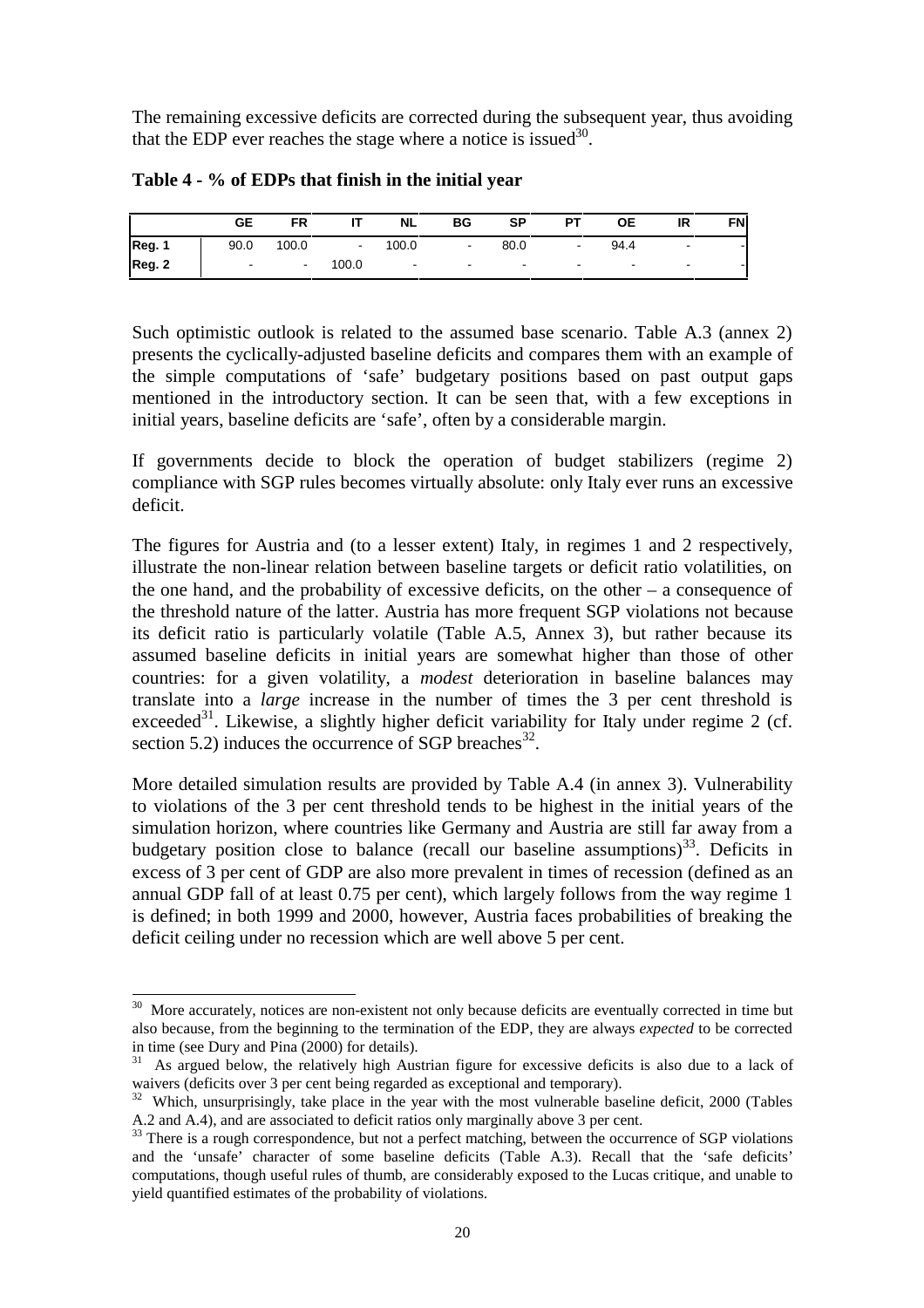The two final columns of Table A.4 indicate that most deficits above the reference value of 3 per cent that take place under recessions are regarded as exceptional and temporary, thereby not giving rise to an EDP. An important exception, however, are the 1999 Austrian deficits, all of which are declared excessive: not only does the high (2.4 per cent) baseline deficit ratio for Austria in 2000 induce SGP violations in that same year, it also makes it less likely that any 1999 deficits are deemed temporary (i.e., expected to be corrected in the year after the end of the downturn).

## **5.2. Macroeconomic Volatility With and Without Automatic Stabilizers**

Although all EMU members enjoy a more stable macroeconomic environment when built-in stabilizers are allowed to operate, the gains afforded by regime 1 display significant cross-country variation. This section aims at documenting and interpreting such variation, as well as comparing our results with those of previous studies.

Table 5 presents indices of macroeconomic variability with, relative to without, automatic stabilizers<sup>34</sup>. As regards GDP growth, stabilizations gains (in terms of reduced root-mean-squared deviation, RMSD) exceed 18 per cent in the case of Germany, and 13 per cent for Spain; Austria and Portugal come next (12 and 10 per cent, respectively), while the remaining six countries display variability reductions in the range of 5 to 7 per cent. These country rankings are broadly maintained when it comes to gains from reduced variability in consumption growth and in inflation, with differences scaled up (relative to the case of GDP growth) as regards the former variable, and down as regards the latter: not surprisingly, country dispersion is smallest for the variable where the relative influence of the common monetary policy (in contrast to the national fiscal policies) is strongest. While RMSDs average across time, Table A.6 (in annex 3) presents relative volatilities for each simulation year: no time pattern in stabilization gains is easily discernible.

More stable growth of output and prices ease the burden of monetary policy: it is noteworthy that also for short-term interest rates variability is reduced when automatic stabilizers are allowed to operate. The reverse naturally takes place as far as deficit ratios are concerned, since regime 1 entails a greater degree of fiscal activism<sup>35</sup>.

j  $34$  The underlying RMSD figures can be found in Table A.5 (annex 3).

<sup>&</sup>lt;sup>35</sup> The huge country dispersion in the relative variability of the deficit ratio largely follows from the extremely low values of RMSD for some countries under regime 2 (Table A.5), and also from the fact that, due to a more volatile output, countries like Ireland make a more intensive use of their budget stabilizers than other economies. Italy is again an exception; its slightly reduced variability under regime 1 is explained by (i) the modest overall size of Italian built-in stabilizers, which implies a low volatility of the primary deficit, (ii) the greater stability of interest rates (and thus of interest payments) in regime 1, and (iii) a negative covariance between the primary deficit and interest payments (found for most countries).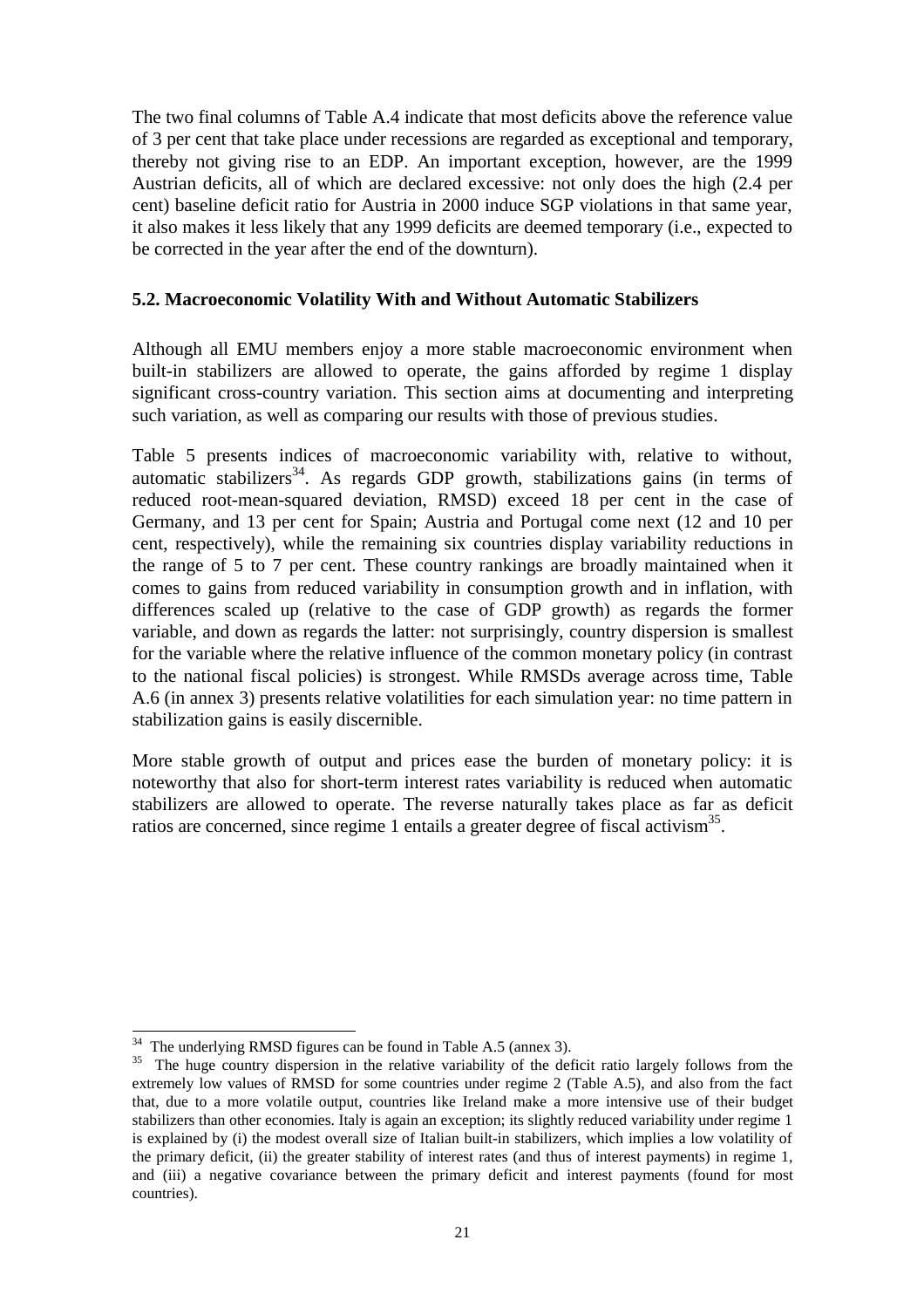|                | Y growth | <b>Inflation</b> | C growth | Def/Y  | i (short) | i (long) |
|----------------|----------|------------------|----------|--------|-----------|----------|
| Germany        | 81.6     | 85.9             | 61.7     | 530.7  |           |          |
| France         | 93.4     | 90.9             | 84.5     | 308.1  |           |          |
| Italy          | 95.1     | 91.3             | 88.5     | 95.5   |           |          |
| Netherl.       | 94.2     | 91.4             | 72.3     | 870.7  |           | -        |
| <b>Belgium</b> | 95.4     | 91.4             | 86.1     | 203.4  |           |          |
| <b>Spain</b>   | 86.8     | 86.6             | 59.9     | 520.6  |           |          |
| Portugal       | 90.1     | 93.7             | 84.6     | 163.1  |           |          |
| <b>Austria</b> | 88.1     | 90.2             | 72.4     | 642.6  |           |          |
| <b>Ireland</b> | 93.4     | 91.6             | 90.6     | 1060.8 |           |          |
| Finland        | 93.0     | 91.8             | 82.4     | 106.7  |           |          |
| Euroland       | 89.4     | 89.3             | 71.8     |        | 87.9      | 83.1     |

**Table 5 – Macroeconomic volatility: relative RMSDs under reg. 1 (reg. 2 = 100)**

The first three columns refer to GDP growth, inflation measured by the consumers' expenditure deflator and private consumption growth, all in annual terms (4 quarters over previous 4 quarters); the fourth column concerns annual budget deficits as a percentage of GDP, whereas quarterly values of the short-run and long-run interest rates underlie the two final columns.

Root-mean-squared deviations (RMSDs) are summary statistics of the simulated volatility of a given variable *x* at different time horizons, defined as

$$
RMSD(x) = \sqrt{\frac{1}{N} \sum_{t=1}^{N} \left\{ \frac{1}{J} \sum_{j=1}^{J} \left( x_t^{j} - x_t^{b} \right)^2 \right\}}
$$

 $\overline{a}$ 

where *N* is the number of time periods, *J* is the number of trials and the superscript *b* denotes value on baseline. These statistics have been computed over the final quarters of 1999 to 2005 (i.e., in the equation above, *t* = 1999:4, 2000:4, …, 2005:4) in the case of GDP growth, inflation, consumption growth and deficits, and over all quarters from 1999:1 to 2005:4 in the case of interest rates.

This paper's results differ from previous analyses of the importance of automatic stabilizers in two main respects. First, our stabilization gains are smaller: while the OECD (1993), the European Commission (1997) or Allsopp *et al.* (1997) estimate that built-in stabilizers reduce the amplitude of output fluctuations in the major European economies by at least 25 per cent, we have arrived at figures in the range of only 5 to 18 per cent (11 per cent for Euroland as a whole)<sup>36</sup>. Second, our pattern of cross-country variation departs to some extent from the conventional wisdom whereby the economies which are either big or which have large automatic stabilizers reap the highest gains.

The multiplicity of forces at work in the world make it difficult to provide a detailed account of the effects behind simulation results. However, a plausible explanation for the fact that other studies find larger stabilization gains lies in the kind of disturbances considered. Automatic stabilizers feed into the economic system mainly through the channel of disposable income, and are therefore most suited to counteract demand disturbances, and in particular shocks to private consumption – precisely the kind of disturbance which previous analyses have almost exclusively focussed on. Stochastic simulations, instead, consider multiple sources of uncertainty, of which consumption shocks are no more than one example.

<sup>&</sup>lt;sup>36</sup> Although results from deterministic and stochastic simulations are not exactly comparable, in both cases one is taking output variability without built-in stabilizers as a denominator or index base (as in Table 5).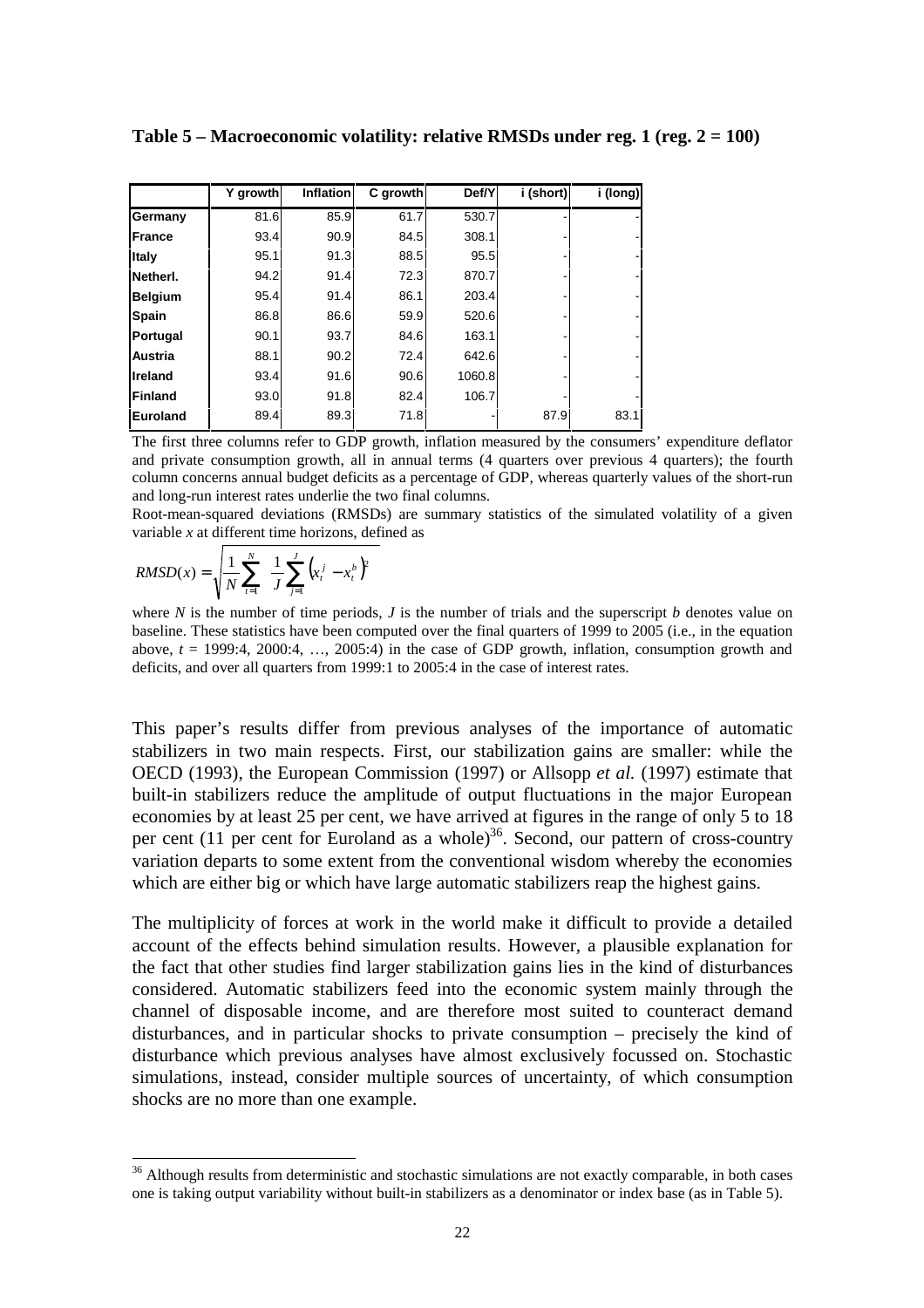As far as the pattern of cross-country variation is concerned, differences in the size of national automatic stabilizers undoubtedly play an important role. For instance, the striking contrast in the magnitude of Spanish and Italian stabilizers (cf. section 3.1 and annex 1) translates into much bigger gains from regime 1 for the Iberian country; and the relatively modest size of Portuguese built-in stabilizers limits the benefits reaped by this country, although it fares well by other criteria (see below). As argued in previous studies, openness – often inversely related to economic size – plays against the effectiveness of budgetary stabilizers, by the standard Keynesian argument that a greater proportion of a stimulus to aggregate demand is directed towards imports. Our results give some support to this view: the two biggest winners from regime 1, Germany and Spain, are more closed than smaller economies (see Table 6), and among the latter the less open countries (Portugal, Austria and Finland) obtain higher stabilization gains than the more open trio (Ireland, Belgium and the Netherlands).

|  | Table 6 - Exports and Imports as a % of GDP (1993-1997) |  |
|--|---------------------------------------------------------|--|
|  |                                                         |  |

|                | GЕ   | FR   |      | NL   | ΒG   | SP   | РT   | ОE   | ΙR   | <b>FNI</b> |
|----------------|------|------|------|------|------|------|------|------|------|------------|
| <b>Exports</b> | 24.0 | 23.8 | 25.8 | 52.9 | 66.9 | 23.9 | 30.0 | 39.1 | 73.3 | 36.9       |
| Imports        | 23.1 | 21.2 | 21.6 | 46.3 | 62.7 | 23.6 | 37.4 | 39.4 | 58.4 | 29.5       |

Source: European Commission (1998), *European Economy*, No. 66. Figures refer to trade in goods and services.

The two factors discussed in the previous paragraph, however, leave important features of cross-country variation unexplained, such as the modest stabilization gains derived by France, or the relatively high benefits reaped by Portugal. An additional factor that we find relevant for the effectiveness of automatic stabilizers, and which previous studies have overlooked, is the speed of transmission to private consumption of a stimulus to disposable income. As budgetary stabilizers operate through the latter variable, faster transmission will enhance shock smoothing under regime 1, whereas a slower response of consumption reduces the advantage of fiscal policy over endogenous stabilization mechanisms, such as wage and price adjustment. Table 7 shows consumption elasticities (both in the short and in the long run) with respect to real disposable income. The high short-run elasticities for EMU members like Ireland, Austria and Finland (closely followed by Germany, Spain and Portugal) contrast with the sluggishness of consumption in the Netherlands, Italy and France, thereby shedding some further light on why the latter countries derive modest benefits from the operation of automatic stabilizers.

|  |  | Table 7 - Income elasticities of private consumption |
|--|--|------------------------------------------------------|
|--|--|------------------------------------------------------|

|           | GE   | FR   |      | <b>NL</b> | ΒG   | SP   | PТ   | OΕ   | ΙR   | FNI  |
|-----------|------|------|------|-----------|------|------|------|------|------|------|
| Short run | 0.61 | 0.32 | 0.44 | 0.35      | 0.53 | 0.59 | 0.59 | 0.72 | 0.75 | 0.66 |
| Long run  | 0.80 | 0.86 | 0.80 | 0.89      | 0.94 | 0.91 | 0.85 | 0.93 | 0.93 | 0.96 |

The short-run elasticity is defined as the cumulative percentage change in private consumption in the first 4 quarters following a 1 per cent impulse shock to real personal disposable income (RPDI). NiGEM models private consumption as a function of RPDI, real net financial wealth, nominal interest rates and inflation; consumption equations have an error correction form, with a data driven lag structure and long run elasticities on RPDI (reported in the table) and wealth summing to unity (restriction accepted by the data).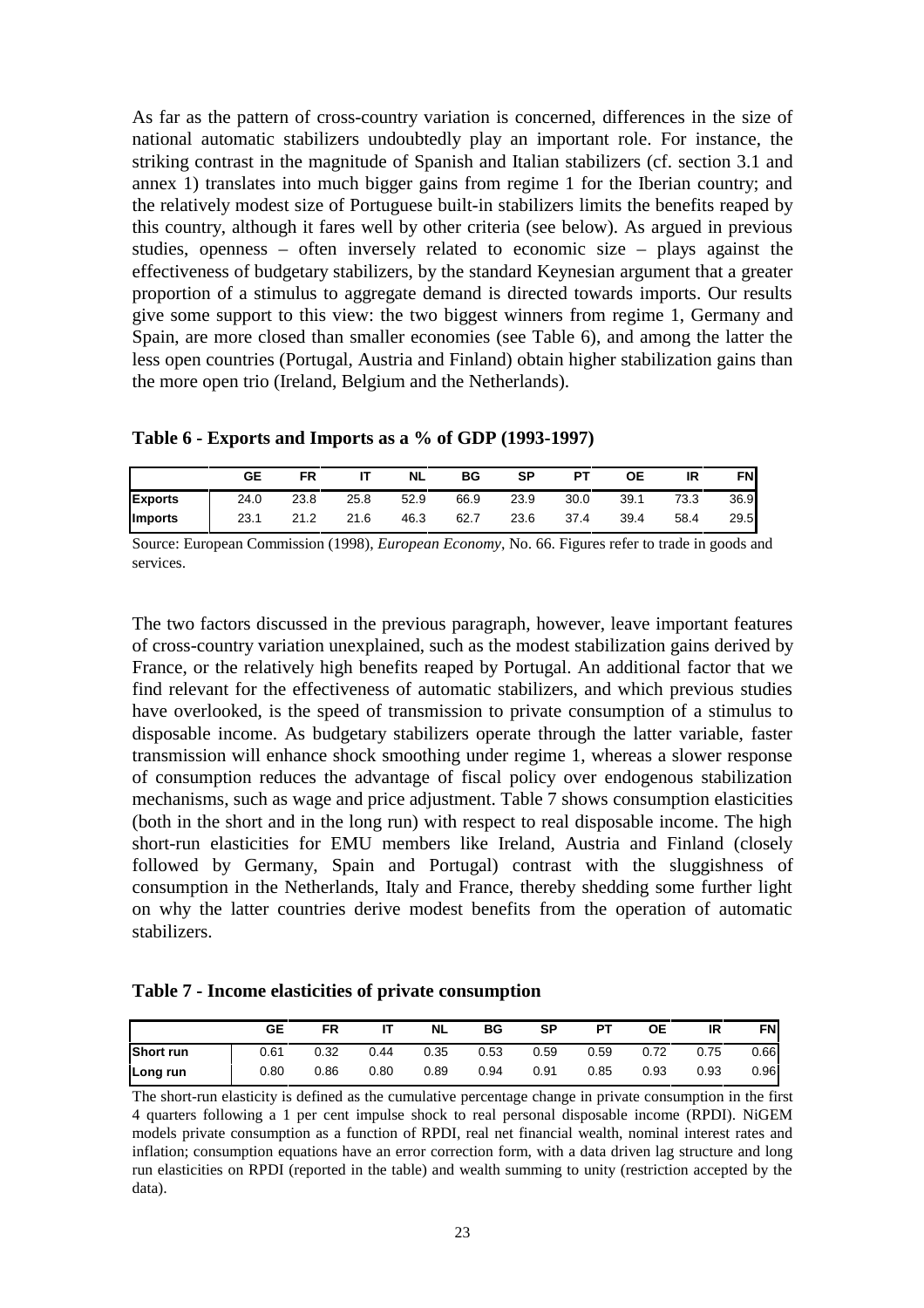## **6. Concluding Remarks**

We have performed a formal analysis of budgetary stabilizers in Euroland countries within the dynamic, rational-expectations framework of NiGEM. Two main issues have motivated our study: how effective such stabilizers are at smoothing output fluctuations, and whether their operation will conflict with SGP provisions.

Output growth volatility is decreased by less than commonly believed: around 11 per cent in EMU as a whole, rather than by a quarter to a third. Further, and contrary to previous studies, we find important exceptions to the standard conclusion that countries which benefit the most are those with less open economies and/or with bigger built-in stabilizers. While it is worth reasserting that stochastic simulation results do not lend themselves to the kind of detailed interpretation feasible in small analytical models (a price to be paid for taking on board a much wider set of economic interactions), plausible explanations for our findings are relatively straightforward. As stabilizers work through disposable income, they are most effective in the face of shocks to aggregate demand, and in particular to private consumption – prevalent in previous studies, but just one among several sources of macroeconomic uncertainty. And, in a world where wages and prices, though slowed down by pervasive short-run rigidities, eventually adjust to disturbances, the advantage of budgetary stabilizers largely depends on their speed of transmission – their effectiveness being thus enhanced by a fast response of consumption to disposable income.

Even when full operation of budgetary stabilizers is allowed, violations to SGP rules are relatively rare and short-lived – for instance, no EDP has ever reached the stage of a notice. Several facts and assumptions lie behind this result: (i) contrary to widespread concerns (e.g. Eichengreen, 1997), few countries entered EMU up against the 3 per cent ceiling; (ii) we have broadly assumed compliance with Stability Programmes; (iii) macroeconomic volatility in itself is somewhat reduced by automatic stabilizers; (iv) deficits beyond 3 per cent are generally associated with recessions, and some of them are therefore regarded as exceptional and temporary. Incidentally, the temporariness clause is most likely not to be verified if fiscal consolidation has a slow start – leaving initial years with high consecutive baseline deficits.

Our automatic stabilizers policy regime, although useful to address the issues at hand, is clearly an idealized representation of governments' behaviour. Apart from the simplifying features common to most analyses of policy rules in macroeconometric models - such as perfect credibility, baseline-dependence, or the absence of political distortions - we have assumed that no particular corrective action is taken when excessive deficits emerge. A more plausible assessment of the operation of the SGP in the near future, taking such corrective action into account, can be found in Dury and Pina (2000).

We have focussed attention on existing automatic stabilizers: those at national level. Fiscal federalism, however, boils down to built-in stabilizers as well – this time of a supranational nature – and hence constitutes an interesting related field of analysis.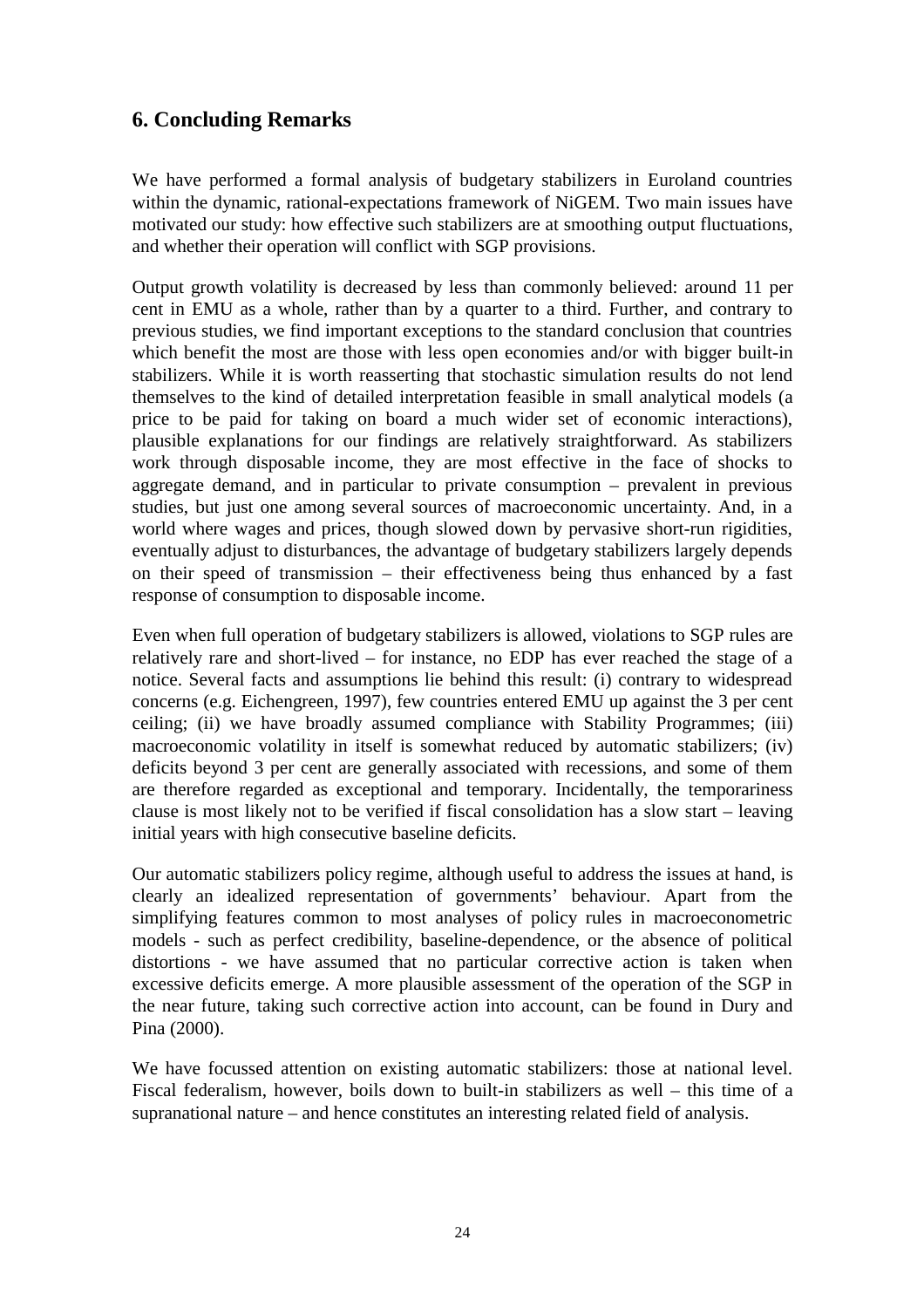### **References**

Alesina, A. and T. Bayoumi (1996), "The Costs and Benefits of Fiscal Rules: Evidence from U.S. States", *NBER Working Paper No. 5614*.

Allsopp, C., G. Davies, W. McKibbin and D. Vines (1997), "Monetary and Fiscal Stabilization of Demand Shocks Within Europe", *Review of International Economics, Special Supplement*, pp. 55-76.

Barrell, R., K. Dury and I. Hurst (2000a), "International Monetary Policy Coordination: An Evaluation of Cooperative Strategies Using a Large Econometric Model", *NIESR Discussion Paper no. 160*.

Barrell, R., K. Dury and I. Hurst (2000b), "Decision Making Within the ECB: Simple Monetary Policy Rules Evaluated in an Encompassing Framework", paper presented at the International ADRES Conference on The Econometrics of Policy Evaluation, Paris, January.

Barrell, R., N. Pain and G. Young (1993), "Structural Differences in European Labour Markets", *NIESR Discussion Paper no. 46*.

Barrell, R. and J. Sefton (1995), "Output Gaps. Some evidence from the UK, France and Germany", *National Institute Economic Review*, February.

Barrell, R. and J. Sefton (1997), "Fiscal Policy and the Maastricht Solvency Criteria", *The Manchester School*, Vol. LXV, No. 3, pp. 259-279.

Barrell, R. and D. te Velde (2000), "Catching-up of East German Labour Productivity in the 1990s", forthcoming in *German Economic Review*, Autumn, Special Issue on German Unification.

Bayoumi, T. and B. Eichengreen (1995), "Restraining Yourself: The Implications of Fiscal Rules for Economic Stabilization", *IMF Staff Papers*, Vol. 42, No. 1, pp. 32-48.

Blake, A. (1996), "Forecast Error Bounds By Stochastic Simulation", *National Institute Economic Review*, May.

Brandner, P., L. Diebalek and H. Schuberth (1998), *Structural Budget Deficits and Sustainability of Fiscal Positions in the European Union*, mimeo.

Bryant, R., P. Hooper and C. Mann (1993), *Evaluating Policy Regimes: New Research in Empirical Macroeconomics*, Washington, The Brookings Institution.

Buti, M., D. Franco and H. Ongena (1998), "Fiscal Discipline and Flexibility in EMU: the Implementation of the Stability and Growth Pact", *Oxford Review of Economic Policy*, Vol. 14, No. 3, pp. 81-97.

Dalsgaard, T. and A. De Serres (1999), "Estimating Prudent Budgetary Margins for 11 EU Countries: A Simulated SVAR Model Approach", *OECD Economics Department Working Paper No. 216*, July.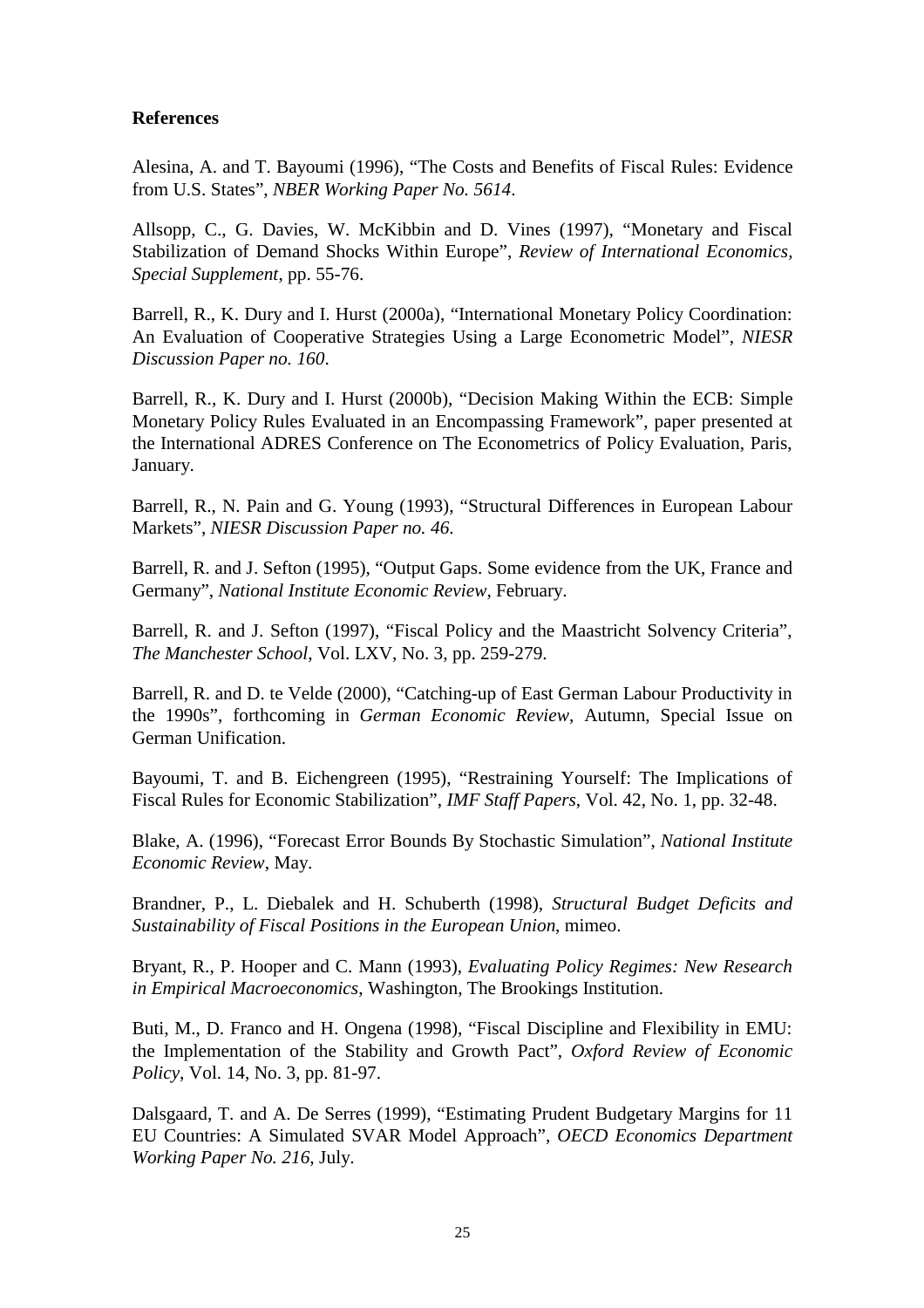Dury, K. and A. Pina (2000), *European Fiscal Policy After EMU: Simulating the Operation of the Stability Pact*, mimeo.

Eichengreen, B. (1997), "Saving Europe's Automatic Stabilizers", *National Institute Economic Review*, No. 159, pp. 92-98.

Eichengreen, B. and C. Wyplosz (1998), "The Stability Pact: More Than a Minor Nuisance?", *Economic Policy*, Vol. 26, pp. 65-114.

European Central Bank (1999), "The stability-oriented monetary policy strategy of the Eurosystem", *Monthly Bulletin*, January, pp. 39-50.

European Commission (1995), "The Commission services' method for the cyclical adjustment of government budget balances", *European Economy*, No. 60, pp. 35-49.

European Commission (1997), Economic Policy in EMU. Part B: Specific Topics, *Economic Papers, No. 125*, Directorate General II.

Fair, R. (1993), "Estimating Event Probabilities from Macroeconometric Models Using Stochastic Simulation", in Stock, J. and M. Watson (eds.), *Business Cycles, Indicators, and Forecasting, NBER Studies in Business Cycles*, Vol. 28, Chicago, Univ. of Chicago Press.

Fair, R. and J. Taylor (1983), "Solution and Maximum Likelihood Estimation of Dynamic Nonlinear Rational Expectations Models", *Econometrica*, Vol. 51, No. 4, pp.1169-1185.

Fatás, A. and I. Mihov, "Government Size and Automatic Stabilizers: International and Intranational Evidence", *INSEAD Working Paper 99/50/EPS*.

Giorno, C., P. Richardson, D. Roseveare and P. van den Noord (1995), "Potential Output, Output Gaps and Structural Budget Balances", *OECD Economic Studies*, No. 24, pp. 167-209.

IMF (1995), *World Economic Outlook*, May, pp. 108-111.

IMF (1998), *World Economic Outlook*, October.

Layard, R., S. Nickell and R. Jackman (1991), *Unemployment: Macroeconomic Performance and the Labour Market*, Oxford University Press.

De Masi, P. (1997), "IMF Estimates of Potential Output: Theory and Practice", *Staff Studies for the World Economic Outlook*, December.

McCallum, B. (1993), 'Invited Contributors: Selected Comments and Reflections', in Bryant, R., P. Hooper and C. Mann (eds.), *Evaluating Policy Regimes: New Research in Empirical Macroeconomics*, Washington, The Brookings Institution.

Melitz, J. (1997), "Some Cross-Country Evidence about Debt, Deficits and the Behaviour of Monetary and Fiscal Authorities", *CEPR Discussion Paper no. 1653*.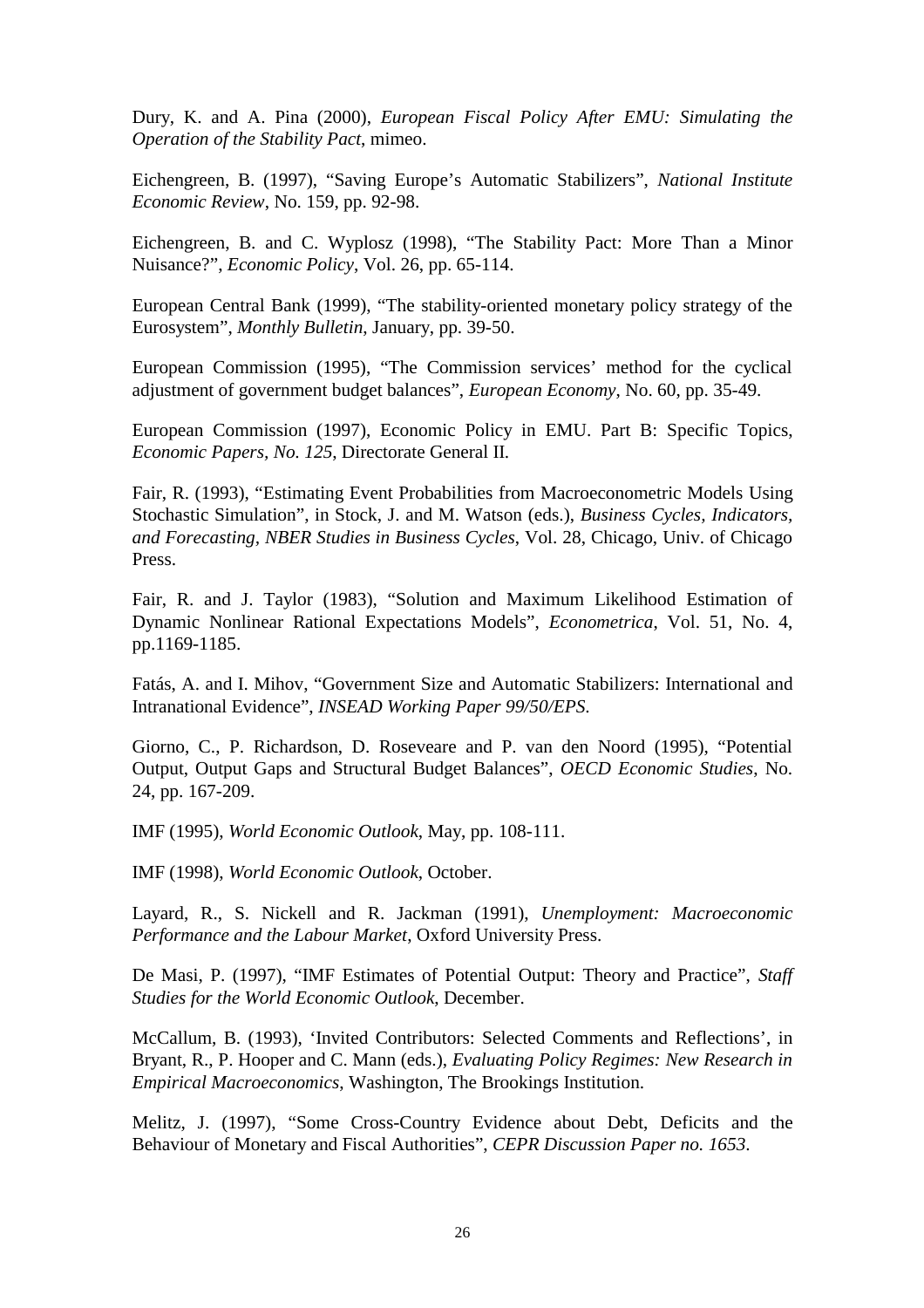Mitchell, P., J. Sault and K. Wallis (1998), "Fiscal Policy Rules in Macroeconomic Models: Principles and Practice", *ESRC Macroeconomic Modelling Bureau Discussion Paper No. 52*, University of Warwick.

NIESR (1999), *The World Model Manual*, mimeo, April.

OECD (1993), *Economic Outlook*, No. 53, June, pp. 37-44.

OECD (1998), *Economic Outlook*, No. 64, December.

Sims, C. (1993), 'Invited Contributors: Selected Comments and Reflections', in Bryant, R., P. Hooper and C. Mann (eds.), *Evaluating Policy Regimes: New Research in Empirical Macroeconomics*, Washington, The Brookings Institution.

Url, T. (1997), "How Serious is the Pact on Stability and Growth?", *WIFO Working Papers No. 92*.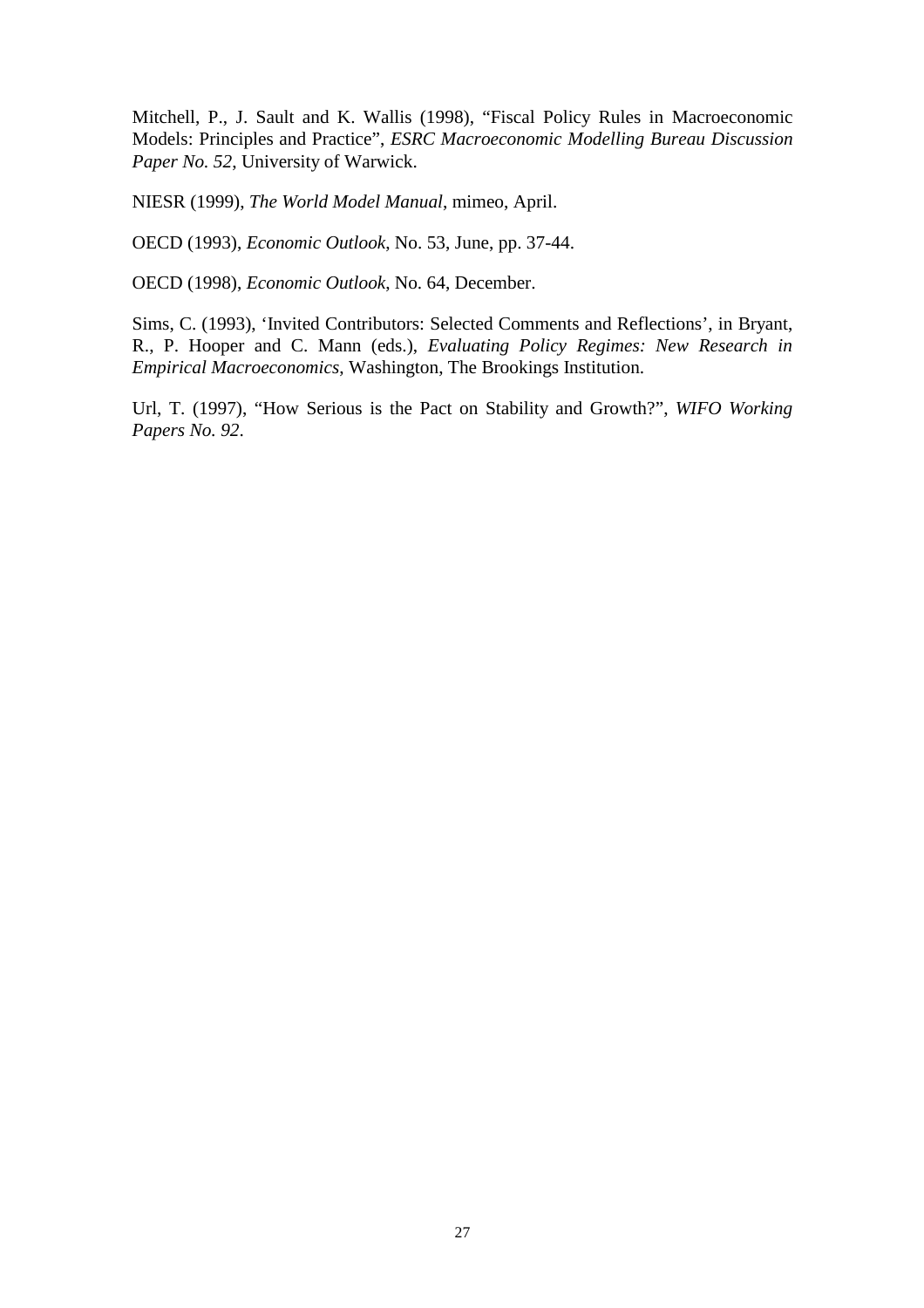#### **Annex 1**

Here we provide details on the implementation of the automatic stabilizers regime. We start by indicating the OECD fiscal variables as they appear in the *Economic Outlook database inventory* (OECD, 1998). The OECD cyclically adjusts:

- direct taxes on households (variable TYH; subscript P below)
- social security contributions received by government (variable SSRG; subscript S)
- direct taxes on business (variable TYB; subscript C)
- indirect taxes (variable TIND; subscript I)
- gov't current disbursements excl. gross interest payments (var. YPGX; subscript E)

The correspondence between NiGEM and OECD fiscal variables is established along the following lines. Conceptually, TAX comprises TYH and SSRG; a residual component X, assumed independent of the cycle, is added to capture statistical discrepancies. Thus  $TAX = TYH + SSRG + X$ ,  $TAX^a = TYH^a + SSRG^a + X$ , and we can write:

$$
\frac{TAX_t}{TAX_t^a} = \gamma_P \frac{TYH_t}{TYH_t^a} + \gamma_S \frac{SSRG_t}{SSRG_t^a} + (1 - \gamma_P - \gamma_S)
$$

where

$$
\gamma_P = \frac{TYH_t^a}{TAX_t^a}, \gamma_S = \frac{SSRG_t^a}{TAX_t^a}, 1 - \gamma_P - \gamma_S = \frac{X_t}{TAX_t^a}, \frac{TYH_t}{TYH_t^a} = \left(\frac{Y_t^*}{Y_t}\right)^{-\alpha_P}, \frac{SSRG_t}{SSRG_t^a} = \left(\frac{Y_t^*}{Y_t}\right)^{-\alpha_S}
$$

Equation (4) of the main text easily follows. The share parameters *γ*<sub>*P*</sub> and *γ*<sub>*S*</sub> correspond to 1993-97 averages.

In a similar way, we decompose MTAX into TIND and a residual component, with share parameters  $\gamma$  and 1- $\gamma$ , respectively; and likewise for the aggregate TRAN + GC<sup>\*</sup>CED (denoted below by CPS, for simplicity), which is set equal to YPGX (share  $\gamma_E$ ) plus a discrepancy term (share 1-γ*E*). Bearing in mind our treatment of GC as a constant ratio to nominal potential output, simulation outcomes for TRAN are then given by:

$$
TRAN_t = \frac{P_t Y_t^*}{P_t^b Y_t^{b,*}} C P S_t^{a,b} \left[ \gamma_E \left( \frac{Y_t^*}{Y_t} \right)^{-\alpha_E} + (1 - \gamma_E) \right] - \frac{P_t Y_t^*}{P_t^b Y_t^{b,*}} C E D_t^b . G C_t^b
$$

with

$$
CPS_t^{a,b} = CPS_t^b \left[ \gamma_E \left( \frac{Y_t^{b,*}}{Y_t^b} \right)^{-\alpha_E} + (1 - \gamma_E) \right]^{-1}
$$

In the case of Germany,  $CPS = TRAN + GC^*CED + GMEXP$  and the above equation for TRAN has the extra term  $-\frac{P_t I_t}{P_t^b Y_t^{b,*}} GMEXP_t^b$  $\frac{I_t I_t}{P_t^b Y_t^{b,*}}$ GMEXP<sub>t</sub> *PY* ,\*  $-\frac{P_t Y_t^*}{R_{t}^2} GMEXP_t^b$ .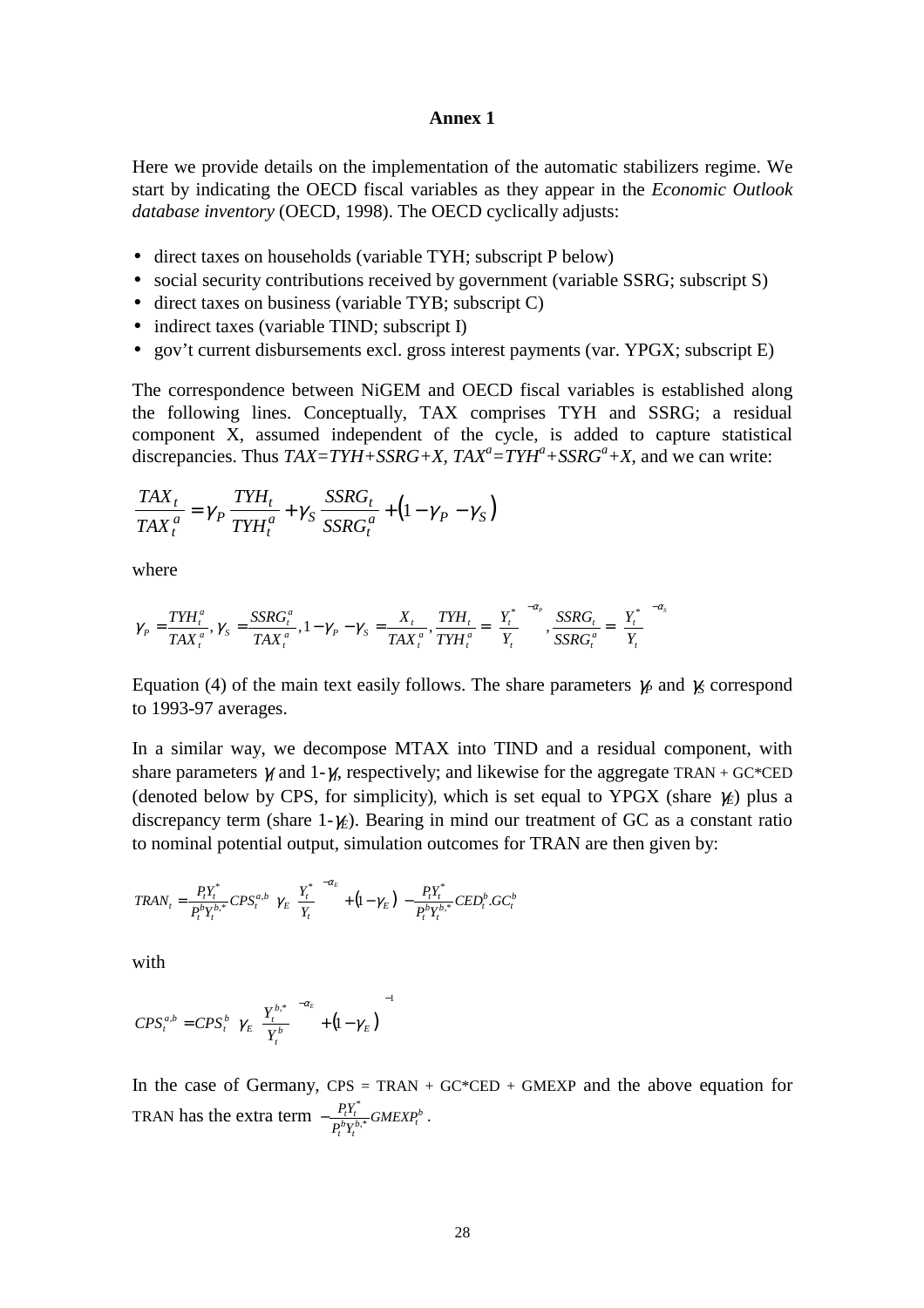The treatment of *MTAX* is straightforward, while that of *CTAX* has already been described in the main text. The following table summarizes the OECD's elasticities  $(\alpha)$ and collection lag parameters ( $\lambda$ ), as well as the share parameters ( $\gamma$ ) referred to above and the summary measures of the built-in stabilizers' global size.

|                     | λ   | $\alpha_{\rm P}$ | $\alpha_{\rm S}$ | $\alpha_{\rm C}$ | $\alpha_{I}$ | $\alpha_{\rm E}$ | $\gamma_{\bf P}$ | $\gamma_{\rm S}$ | $\gamma_{\rm I}$ | $\gamma_{\rm E}$ | Size $1^{(d)}$ | Size $2^{(e)}$ |
|---------------------|-----|------------------|------------------|------------------|--------------|------------------|------------------|------------------|------------------|------------------|----------------|----------------|
| <b>GE</b>           |     | 0.9              | 0.7              | 2.5              |              | $-0.2$           | $0.34^{(a)}$     | 0.80             | 0.72             | $1.02^{(b)}$     | 0.49           | 0.30           |
| FR                  | 0.7 | 1.4              | 0.7              | 3.0              |              | $-0.1$           | 0.25             | 0.70             | 0.95             | 1.05             | 0.52           | 0.30           |
| IT                  |     | 0.4              | 0.3              | 2.9              |              | $\Omega$         | 0.37             | 0.46             | 1.17             | 0.96             | 0.31           | 0.09           |
| SP                  |     | 1.9              | 1.1              | 2.1              |              | $-0.3$           | 0.37             | 0.58             | 0.99             | 1.07             | 0.60           | 0.44           |
| $\mathbf{NL}^{(c)}$ | 0.6 | 1.3              | 1.0              | 2.5              |              | $-0.2$           | 0.30             | 0.55             | 0.96             | 0.96             | 0.63           | 0.41           |
| <b>BG</b>           |     | 1.2              | 0.8              | 2.5              |              | $-0.1$           | 0.41             | 0.42             | 1.44             | 1.03             | 0.55           | 0.34           |
| <b>PT</b>           | 0   | 1.2              | 0.5              | 2.5              |              | $-0.2$           | 0.37             | 0.63             | 0.63             | 0.89             | 0.42           | 0.21           |
| OE                  |     | 1.2              | 0.5              | 2.5              |              | $-0.1$           | 0.44             | 0.56             | 1.05             | 1.05             | 0.48           | 0.27           |
| IR                  |     | 1.3              | 0.5              | 2.5              |              | $-0.2$           | 0.71             | 0.29             | 0.98             | 1.11             | 0.47           | 0.24           |
| <b>FN</b>           |     | 1.1              | 0.8              | 2.5              |              | $-0.1$           | 0.52             | 0.48             | 0.69             | 1.01             | 0.53           | 0.34           |

**Table A.1 – Indicators characterising automatic stabilizers**

 $^{(a)}$  OECD variable is TYH + ZCS020

 $(b)$  OECD variable is YPGX + ZCS009

(c) OECD variable for corporate taxes is TYB + ZCS002, which differs from CTAX; we set the latter equal to TYB + ZCS002 (share  $\chi$ ) plus a residual (share 1- $\chi$ ), with  $\chi$  = 1.04.

(d) Budget balance change, in p.p. of GDP, due to a 1 p.p. increase in the output gap. Computed as a weighted average of the five OECD elasticities (switching the sign of  $\alpha_E$ ), using as weights the shares of the respective budget items in nominal potential output (1993-1997 averages).

<sup>(e)</sup> Computed along the lines of the indicator 'Size 1', but considering only  $\alpha_p, \alpha_s, \alpha_F$ .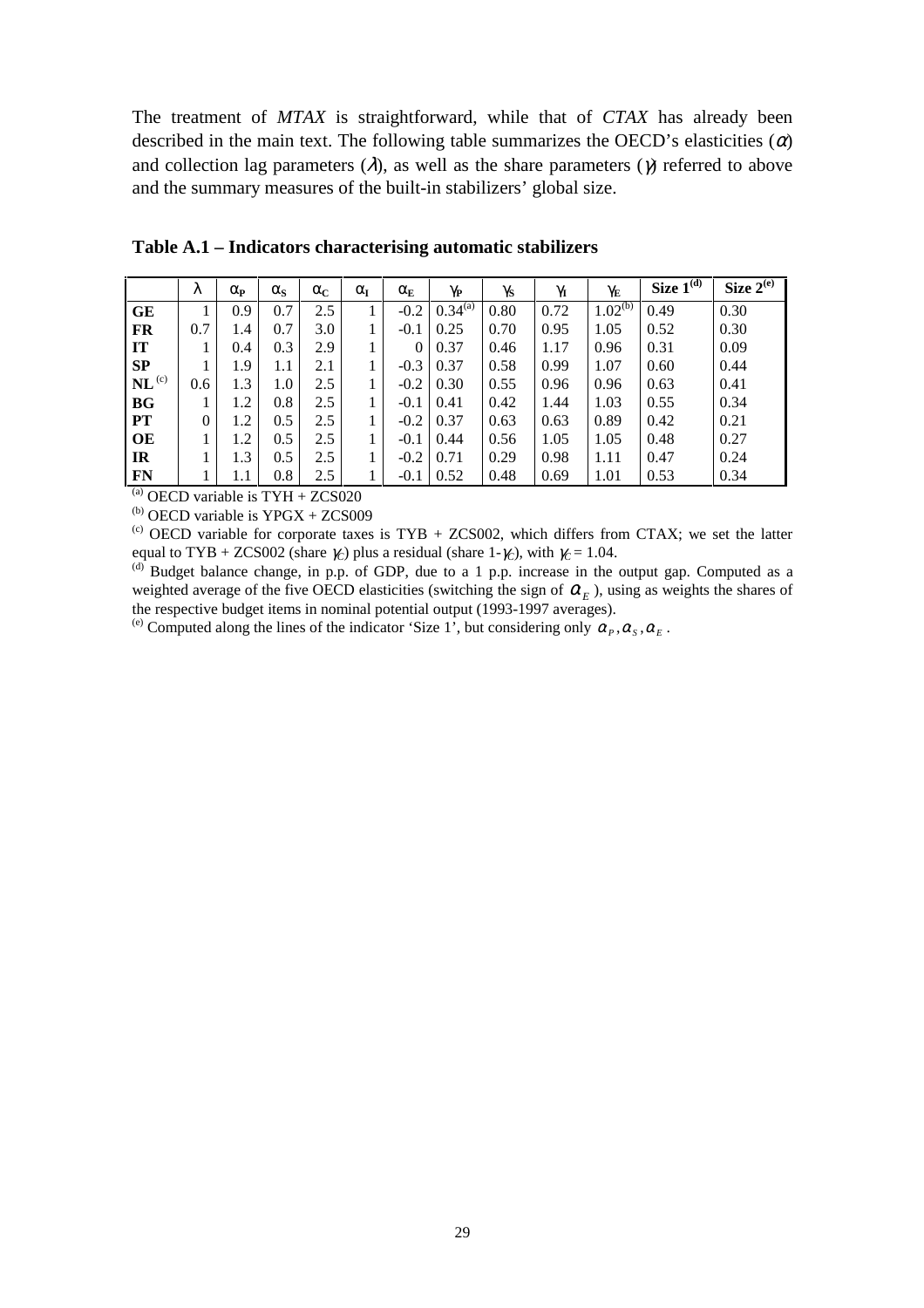#### **Annex 2**

| <b>Member State</b> | 1999   | 2000   | 2001   | 2002   | 1999                             | 2000 | 2001 | 2002           |
|---------------------|--------|--------|--------|--------|----------------------------------|------|------|----------------|
| <b>Baseline</b>     | $-2.3$ | $-1.8$ | $-1.6$ | $-1.2$ | 1.6                              | 2.8  | 2.7  | 2.9            |
| S. Prog.            | $-2.0$ | $-2.0$ | $-1.5$ | $-1.0$ | 2.0                              | 2.5  | 2.5  | 2.5            |
| <b>Baseline</b>     | $-2.5$ | $-1.7$ | $-1.3$ | $-1.2$ | 2.3                              | 2.6  | 2.5  | 2.7            |
| S. Prog. (a)        | $-2.3$ | $-2.0$ | $-1.6$ | $-1.2$ | 2.4                              | 2.5  | 2.5  | 2.5            |
| <b>Baseline</b>     | $-1.9$ | $-2.3$ | $-1.6$ |        | 1.5                              | 2.5  | 2.6  |                |
| S. Prog.            | $-2.0$ | $-1.5$ | $-1.0$ |        | 2.5                              | 2.8  | 2.9  |                |
| <b>Baseline</b>     | $-1.5$ | $-1.0$ | $-0.2$ | 0.0    | 3.1                              | 3.7  | 2.8  | 2.3            |
| S. Prog.            | $-1.6$ | $-1.0$ | $-0.4$ | 0.1    | 3.8                              | 3.3  | 3.3  | 3.3            |
| <b>Baseline</b>     | $-1.6$ | $-1.3$ | $-0.9$ | $-0.7$ | 2.0                              | 2.5  | 2.5  | 2.6            |
| S. Prog. (b)        | $-1.3$ | $-1.2$ | $-1.1$ | $-1.0$ | 2.3                              | 2.3  | 2.3  | 2.3            |
| <b>Baseline</b>     | $-0.9$ | $-0.5$ | $-0.6$ | $-0.7$ | 1.8                              | 2.7  | 2.1  | 2.1            |
| S. Prog.            | $-1.3$ | $-1.0$ | $-0.7$ | $-0.3$ | 2.4                              | 2.3  | 2.3  | 2.3            |
| <b>Baseline</b>     | $-2.0$ | $-1.8$ | $-1.2$ | $-0.9$ | 3.2                              | 3.6  | 2.7  | 2.5            |
| S. Prog.            | $-2.0$ | $-1.5$ | $-1.2$ | $-0.8$ | 3.5                              | 3.2  | 3.2  | 3.3            |
| <b>Baseline</b>     | $-2.5$ | $-2.4$ | $-1.3$ | $-1.0$ | 2.1                              | 2.5  | 2.0  | 1.9            |
| S. Prog.            | $-2.0$ | $-1.7$ | $-1.5$ | $-1.4$ | 2.8                              | 2.6  | 2.1  | 2.2            |
| <b>Baseline</b>     | 2.3    | 2.3    | 2.2    |        | 8.0                              | 7.4  | 7.6  |                |
| S. Prog.            | 1.7    | 1.4    | 1.6    |        | 6.7                              | 6.4  | 5.8  |                |
| <b>Baseline</b>     | 2.8    | 2.7    | 2.3    | 2.2    | 3.3                              | 3.3  | 3.1  | 3.0            |
| S. Prog.            | 2.4    | 2.2    | 2.1    | 2.3    | 4.0                              | 2.7  | 2.6  | 2.6            |
|                     |        |        |        |        | surplus(+)/deficit(-) (% of GDP) |      |      | GDP growth (%) |

**Table A.2 - NiGEM's baseline** *versus* **the national Stability Programmes**

Sources: Stability Programmes and NiGEM

(a) Cautious macroeconomic scenario; in the favourable scenario, figures for the deficit ratio over the period 1999-2002 are -2.3, -1.7, -1.2 and -0.8, respectively, while projections for growth become 2.7 in 1999 and 3.0 in 2000-2002.

(b) Cautious macroeconomic scenario; figures for the 2002 budget ratio become -0.25 and 0.25 under the intermediate and favourable scenarios, respectively. The growth forecast of 2.3% is an average over 1999- 2002. As the Programme does not contain deficit targets for the intermediate years (2000 and 2001), a linear interpolation was used.

|            | 'safe def.' | 1999   | 2000   | 2001   | 2002   | 2003   | 2004   | 2005   |
|------------|-------------|--------|--------|--------|--------|--------|--------|--------|
| <b>GE</b>  | $-1.6$      | $-1.6$ | $-1.4$ | $-1.4$ | $-1.2$ | $-0.9$ | $-0.5$ | $-0.3$ |
| <b>IFR</b> | $-1.5$      | $-1.9$ | $-1.5$ | $-1.2$ | $-1.1$ | $-1.0$ | $-0.9$ | $-0.9$ |
| lіт        | $-2.1$      | $-0.8$ | $-1.3$ | $-1.1$ | $-0.8$ | $-1.1$ | $-1.4$ | $-1.3$ |
| <b>SP</b>  | $-1.2$      | $-1.0$ | $-0.9$ | $-0.2$ | 0.0    | $-0.3$ | $-0.4$ | $-0.5$ |
| <b>NL</b>  | $-1.9$      | $-1.9$ | $-1.5$ | $-1.0$ | $-0.7$ | $-0.7$ | $-0.6$ | $-0.5$ |
| <b>BG</b>  | $-1.7$      | $-0.2$ | 0.0    | $-0.3$ | $-0.7$ | $-0.8$ | $-0.8$ | $-1.0$ |
| Ірт        | $-1.1$      | $-2.1$ | $-1.9$ | $-1.3$ | $-0.9$ | $-0.9$ | $-1.0$ | $-1.1$ |
| <b>OE</b>  | $-2.1$      | $-2.1$ | $-2.2$ | $-1.3$ | $-1.0$ | $-1.0$ | $-1.0$ | $-1.1$ |
| lır        | $-1.1$      | 1.9    | 2.0    | 2.0    | 1.7    | 1.2    | 0.4    | $-0.4$ |
| <b>IFN</b> | $-0.1$      | 2.4    | 2.2    | 2.1    | 2.1    | 1.4    | 0.8    | 0.4    |

**Table A.3 – Structural surpluses(+)/deficits(-) on baseline (% of potential output)**

Cyclically-adjusted balances on baseline are shown for the years under stochastic simulation (1999-2005). The column 'safe deficits' is based on OECD (1997), *Economic Outlook*, No. 62, December, p. 24, Table 13, and shows the structural balances needed to avoid exceeding the 3 per cent threshold for an output gap corresponding to the mean value of the maximum output gap recorded in recessions in the 1975-97 period.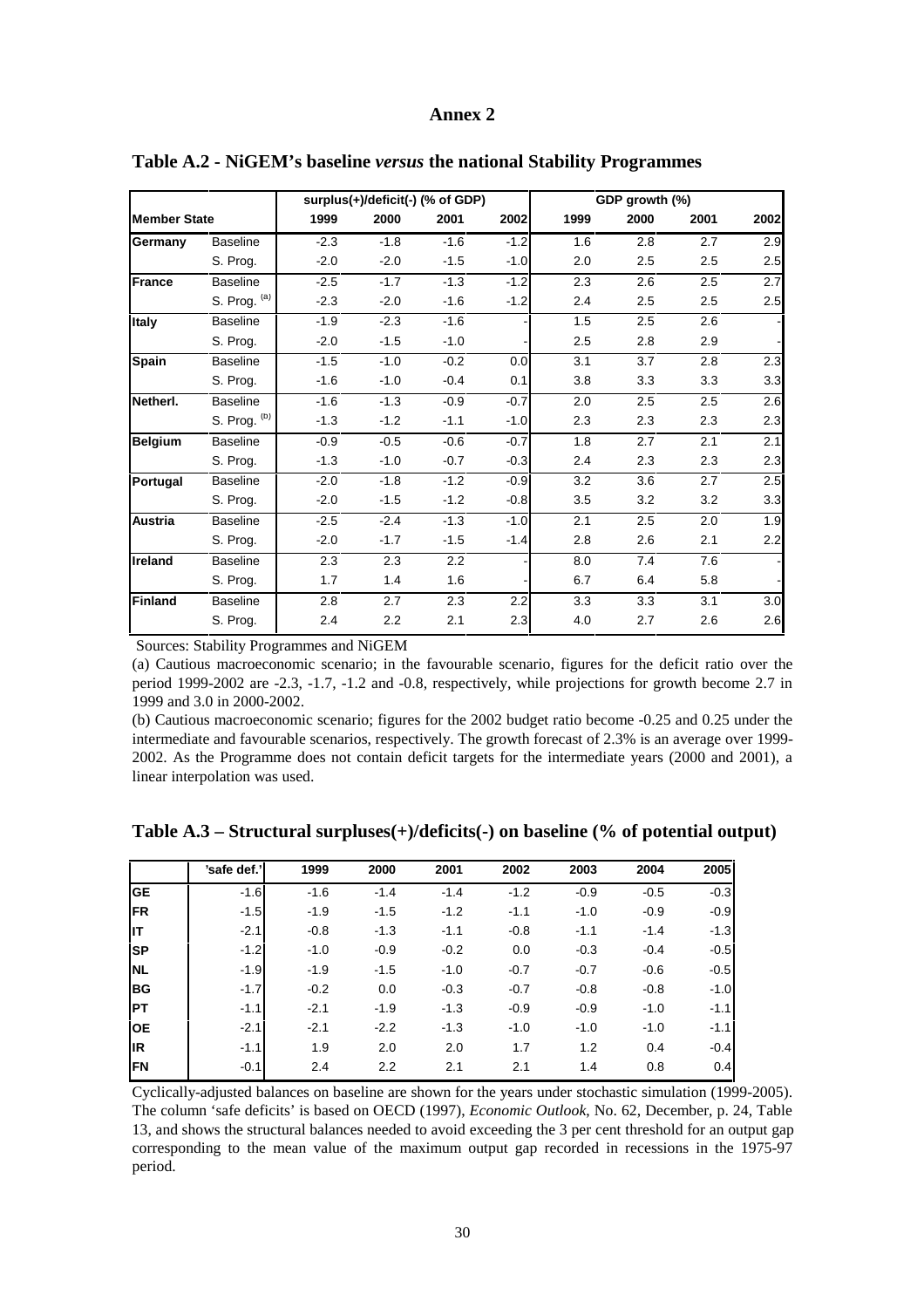### **Annex 3**

|           |              | $P(\text{def})$ |            | P(rec)         |              | P(def rec)           |            | P(def no rec)    |            | P(ED)          |            | P(waiv def&rec) |                          |
|-----------|--------------|-----------------|------------|----------------|--------------|----------------------|------------|------------------|------------|----------------|------------|-----------------|--------------------------|
|           |              | reg. 1          | reg. 2     | reg. 1         | reg. 2       | reg. 1               | reg. 2     | reg. 1           | reg. 2     | reg. 1         | reg. 2     | reg. 1          | reg. 2                   |
| <b>GE</b> | 1999         | 8.5             | 0.0        | 5.0            | 6.5          | 100.0                | 0.0        | $\overline{3.7}$ | 0.0        | 3.5            | 0.0        | 100.0           |                          |
|           | 2000         | 2.0             | 0.0        | $5.5\,$        | 8.5          | 9.1                  | 0.0        | 1.6              | 0.0        | 1.0            | 0.0        | 100.0           |                          |
|           | 2001         | 0.5             | 0.0        | 8.0            | 14.0         | 0.0                  | 0.0        | $0.5\,$          | 0.0        | 0.5            | 0.0        |                 |                          |
|           | 2002<br>2003 | 0.5<br>0.5      | 0.0<br>0.0 | 9.5<br>7.5     | 12.5<br>11.5 | 5.3<br>6.7           | 0.0<br>0.0 | 0.0<br>0.0       | 0.0<br>0.0 | 0.0<br>0.0     | 0.0<br>0.0 | 100.0<br>100.0  |                          |
|           | 2004         | 0.0             | 0.0        | 7.0            | 11.0         | 0.0                  | 0.0        | 0.0              | 0.0        | 0.0            | 0.0        | $\blacksquare$  |                          |
| FR        | 1999         | 2.5             | 0.0        | 0.0            | 0.0          | $\blacksquare$       |            | 2.5              | 0.0        | 2.5            | 0.0        |                 |                          |
|           | 2000         | 0.0             | 0.0        | 0.0            | 0.0          |                      |            | 0.0              | 0.0        | 0.0            | 0.0        |                 |                          |
|           | 2001         | 0.0             | 0.0        | 0.0            | 0.0          |                      |            | 0.0              | 0.0        | $0.0\,$        | 0.0        |                 |                          |
|           | 2002         | 0.0             | 0.0        | 0.5            | 0.5          | 0.0                  | 0.0        | 0.0              | 0.0        | 0.0            | 0.0        |                 |                          |
|           | 2003         | 0.0             | 0.0        | 0.0            | 0.0          |                      |            | 0.0              | 0.0        | 0.0            | 0.0        |                 |                          |
|           | 2004         | 0.0             | 0.0        | 0.0            | 0.0          |                      |            | 0.0              | 0.0        | 0.0            | 0.0        |                 |                          |
| lιT       | 1999         | 0.0             | 0.0        | 0.0            | 0.0          | $\blacksquare$       |            | 0.0              | 0.0        | 0.0            | 0.0        |                 |                          |
|           | 2000         | 0.0             | 2.5        | 0.0            | 0.5          |                      | 0.0        | 0.0              | 2.5        | 0.0            | 2.5        |                 |                          |
|           | 2001<br>2002 | 0.0<br>0.0      | 0.0        | 0.0<br>$0.0\,$ | 0.0<br>0.5   |                      | 0.0        | 0.0<br>0.0       | 0.0<br>0.0 | 0.0<br>$0.0\,$ | 0.0<br>0.0 |                 |                          |
|           | 2003         | 0.0             | 0.0<br>0.0 | 0.5            | 1.0          | 0.0                  | 0.0        | 0.0              | 0.0        | 0.0            | 0.0        |                 |                          |
|           | 2004         | 0.0             | 0.0        | 0.5            | 1.0          | 0.0                  | 0.0        | 0.0              | 0.0        | 0.0            | 0.0        |                 |                          |
| <b>NL</b> | 1999         | 0.5             | 0.0        | 0.0            | 0.0          |                      |            | 0.5              | 0.0        | 0.5            | 0.0        |                 |                          |
|           | 2000         | 0.5             | 0.0        | 1.5            | 2.5          | 33.3                 | 0.0        | 0.0              | 0.0        | 0.0            | 0.0        | 100.0           |                          |
|           | 2001         | 0.0             | $0.0\,$    | 4.5            | 5.0          | 0.0                  | 0.0        | $0.0\,$          | 0.0        | 0.0            | 0.0        |                 |                          |
|           | 2002         | 0.0             | 0.0        | 3.0            | 5.0          | 0.0                  | 0.0        | 0.0              | 0.0        | 0.0            | 0.0        |                 |                          |
|           | 2003         | 1.5             | 0.0        | 4.0            | 4.0          | 37.5                 | 0.0        | 0.0              | 0.0        | 0.0            | 0.0        | 100.0           |                          |
|           | 2004         | 0.0             | 0.0        | 0.5            | 2.0          | 0.0                  | 0.0        | 0.0              | 0.0        | 0.0            | 0.0        |                 |                          |
| ВG        | 1999         | 0.0             | 0.0        | 0.5            | 0.5          | 0.0                  | 0.0        | 0.0              | 0.0        | 0.0            | 0.0        |                 |                          |
|           | 2000<br>2001 | 0.0<br>0.5      | 0.0        | 1.0            | 1.0          | 0.0                  | 0.0        | 0.0              | 0.0<br>0.0 | 0.0            | 0.0<br>0.0 |                 |                          |
|           | 2002         | 0.5             | 0.0<br>0.0 | 3.0<br>2.5     | 2.0<br>3.0   | 16.7<br>20.0         | 0.0<br>0.0 | 0.0<br>0.0       | 0.0        | 0.0<br>0.0     | 0.0        | 100.0<br>100.0  |                          |
|           | 2003         | 0.0             | 0.0        | 0.5            | 1.5          | 0.0                  | 0.0        | 0.0              | 0.0        | 0.0            | 0.0        | $\overline{a}$  |                          |
|           | 2004         | 0.0             | 0.0        | 3.5            | 3.5          | 0.0                  | 0.0        | 0.0              | 0.0        | 0.0            | 0.0        |                 |                          |
| <b>SP</b> | 1999         | 0.0             | 0.0        | 0.0            | 0.0          |                      |            | 0.0              | 0.0        | 0.0            | 0.0        |                 |                          |
|           | 2000         | 0.0             | 0.0        | 0.0            | 0.0          |                      |            | 0.0              | 0.0        | 0.0            | 0.0        |                 |                          |
|           | 2001         | 0.0             | 0.0        | 4.0            | 3.5          | 0.0                  | 0.0        | 0.0              | 0.0        | 0.0            | 0.0        |                 |                          |
|           | 2002         | 0.0             | 0.0        | 10.0           | 13.5         | 0.0                  | 0.0        | 0.0              | 0.0        | 0.0            | 0.0        |                 |                          |
|           | 2003<br>2004 | 2.5<br>1.5      | 0.0<br>0.0 | 9.5<br>5.5     | 17.0<br>9.5  | 10.5<br>9.1          | 0.0<br>0.0 | 1.7<br>1.1       | 0.0<br>0.0 | 2.0<br>0.5     | 0.0<br>0.0 | 50.0<br>100.0   |                          |
| <b>PT</b> | 1999         | 0.0             | 0.0        | $0.0\,$        | 0.0          |                      |            | 0.0              | 0.0        | 0.0            | 0.0        |                 |                          |
|           | 2000         | 0.0             | 0.0        | 0.0            | 0.0          |                      |            | 0.0              | 0.0        | 0.0            | 0.0        |                 |                          |
|           | 2001         | 0.0             | 0.0        | 0.0            | 0.0          |                      |            | 0.0              | 0.0        | 0.0            | 0.0        |                 |                          |
|           | 2002         | 0.0             | 0.0        | 0.0            | 0.0          |                      |            | 0.0              | 0.0        | 0.0            | 0.0        |                 |                          |
|           | 2003         | 0.0             | 0.0        | 0.0            | 0.0          |                      |            | 0.0              | 0.0        | 0.0            | 0.0        |                 |                          |
|           | 2004         | 0.0             | 0.0        | 0.0            | 0.5          |                      | 0.0        | 0.0              | 0.0        | 0.0            | 0.0        |                 |                          |
| OЕ        | 1999         | 19.5            | 0.0        | 2.5            | 2.5          | 100.0                | 0.0        | 17.4             | 0.0        | 19.5           | 0.0        | 0.0             |                          |
|           | 2000         | 11.0            | 0.0        | 4.5            | 8.5          | 44.4                 | 0.0        | 9.4              | 0.0        | $7.5\,$        | 0.0        | 100.0           |                          |
|           | 2001         | 0.0             | 0.0        | 11.0<br>11.0   | 14.0         | 0.0                  | 0.0        | 0.0              | 0.0        | 0.0            | 0.0        |                 |                          |
|           | 2002<br>2003 | 0.0<br>0.0      | 0.0<br>0.0 | 8.0            | 14.0<br>11.5 | 0.0<br>0.0           | 0.0<br>0.0 | 0.0<br>0.0       | 0.0<br>0.0 | 0.0<br>0.0     | 0.0<br>0.0 |                 |                          |
|           | 2004         | 0.0             | 0.0        | 8.0            | 9.0          | 0.0                  | 0.0        | 0.0              | 0.0        | 0.0            | 0.0        |                 |                          |
| <b>IR</b> | 1999         | 0.0             | 0.0        | 0.0            | 0.0          | $\blacksquare$       |            | 0.0              | 0.0        | 0.0            | 0.0        | ÷               |                          |
|           | 2000         | 0.0             | 0.0        | 0.0            | 0.0          | $\blacksquare$       |            | 0.0              | 0.0        | 0.0            | 0.0        |                 |                          |
|           | 2001         | 0.0             | 0.0        | 0.5            | 0.0          | 0.0                  |            | 0.0              | 0.0        | 0.0            | 0.0        |                 |                          |
|           | 2002         | 0.0             | 0.0        | 0.0            | 0.5          | $\blacksquare$       | 0.0        | 0.0              | 0.0        | 0.0            | 0.0        |                 |                          |
|           | 2003         | 0.0             | 0.0        | 2.0            | 3.0          | 0.0                  | 0.0        | 0.0              | 0.0        | 0.0            | 0.0        |                 | $\overline{\phantom{a}}$ |
|           | 2004         | 0.5             | 0.0        | 5.0            | 6.5          | 10.0                 | 0.0        | 0.0              | 0.0        | 0.0            | 0.0        | 100.0           |                          |
| <b>FN</b> | 1999<br>2000 | 0.0<br>0.0      | 0.0<br>0.0 | 0.0<br>0.0     | 0.0          | ÷,<br>$\blacksquare$ |            | 0.0<br>0.0       | 0.0<br>0.0 | 0.0<br>0.0     | 0.0<br>0.0 | ÷,              |                          |
|           | 2001         | 0.0             | 0.0        | 0.0            | 0.0<br>0.0   |                      |            | 0.0              | 0.0        | 0.0            | 0.0        |                 | $\overline{\phantom{a}}$ |
|           | 2002         | 0.0             | 0.0        | 0.0            | 0.0          |                      |            | 0.0              | 0.0        | 0.0            | 0.0        |                 |                          |
|           | 2003         | 0.0             | 0.0        | 0.0            | 0.0          |                      | -          | 0.0              | 0.0        | 0.0            | 0.0        |                 |                          |
|           | 2004         | 0.0             | 0.0        | 0.0            | 0.0          |                      |            | 0.0              | 0.0        | 0.0            | 0.0        |                 |                          |

**Table A.4 – Probabilities (%) of deficits and recessions: detailed simulation results**

Table A.4 presents, for each country, year and regime, the estimated probabilities of the following events:

(i) budget deficits over 3% of GDP ('def');

(ii) recessions, defined as annual GDP falls of at least 0.75% ('rec');

(iii) deficits over 3% conditional on the occurrence of a recession ('def|rec');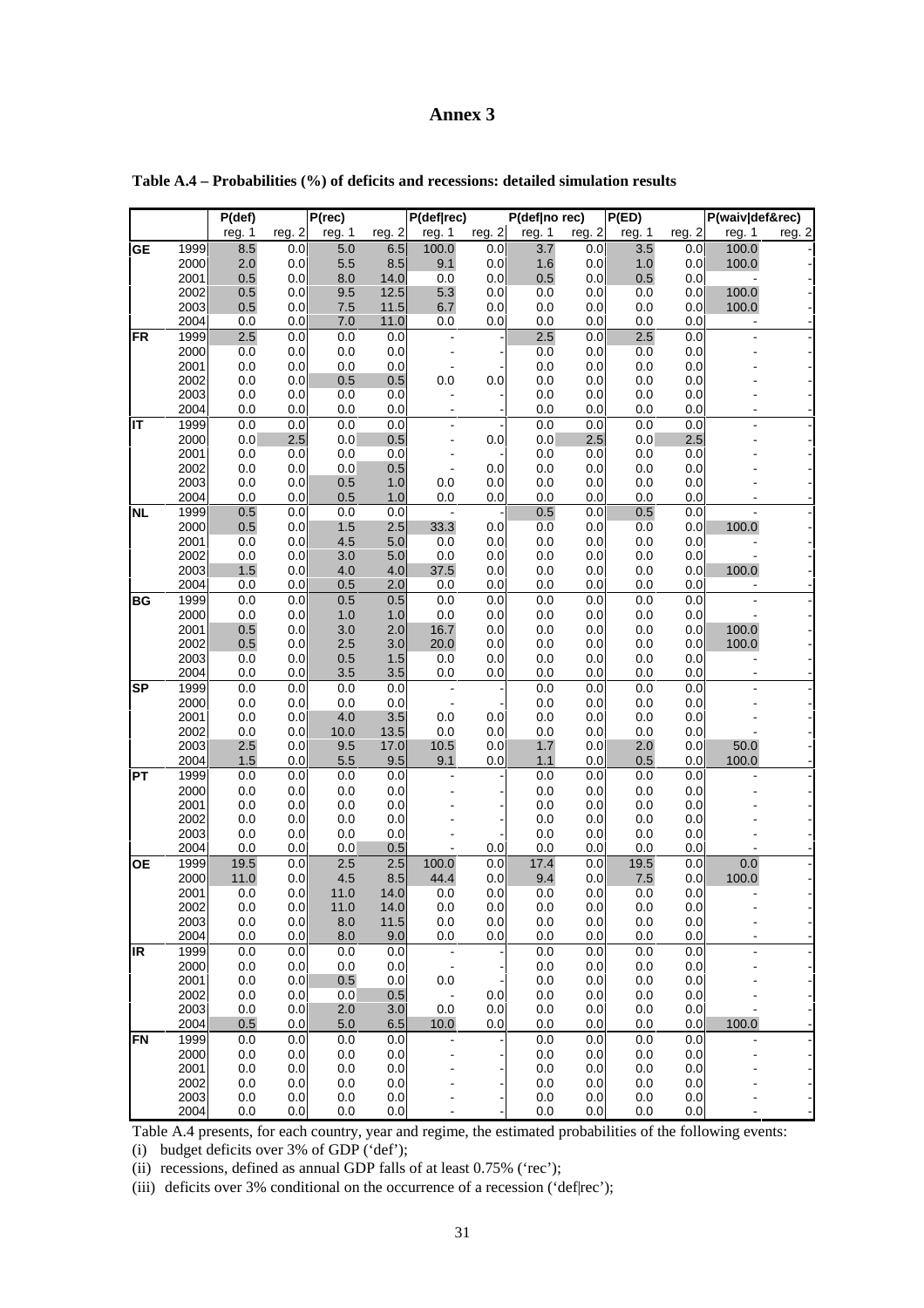(iv) deficits over 3% conditional on there being no recession ('def|no rec');

(v) excessive deficits, i.e., deficits over 3% which are not regarded as exceptional, temporary and close to the reference value ('ED');

(vi) deficits over 3% being 'waived' (i.e., not deemed excessive) conditional on the occurrence of a recession ('waiv|def&rec').

Results for  $(v)$  and  $(vi)$  refer to the year in which deficits actually take place – i.e., the year before they are either declared as excessive or waived. As a consequence, no probabilities are reported for 2005: decisions regarding those deficits would be taken only in 2006, already beyond the end of the period under stochastic simulation. For readability, all non-zero entries are shaded.

|                |               | Y growth | Inflation | C growth | Def/Y | i (short)      | i (long) |
|----------------|---------------|----------|-----------|----------|-------|----------------|----------|
| Germany        | <b>Reg. 1</b> | 2.10     | 0.88      | 1.22     | 0.65  |                |          |
|                | Reg. 2        | 2.58     | 1.03      | 1.97     | 0.12  |                |          |
| <b>France</b>  | Reg. 1        | 1.05     | 0.57      | 0.67     | 0.45  |                |          |
|                | Reg. 2        | 1.12     | 0.62      | 0.80     | 0.15  |                |          |
| Italy          | Reg. 1        | 1.16     | 0.79      | 0.67     | 0.31  | $\blacksquare$ |          |
|                | Reg. 2        | 1.22     | 0.86      | 0.76     | 0.32  |                |          |
| Netherl.       | Reg. 1        | 1.66     | 0.57      | 0.39     | 0.70  | $\blacksquare$ |          |
|                | Reg. 2        | 1.76     | 0.62      | 0.54     | 0.08  |                |          |
| <b>Belgium</b> | Reg. 1        | 1.39     | 0.60      | 1.56     | 0.58  |                |          |
|                | Reg. 2        | 1.45     | 0.65      | 1.81     | 0.29  |                |          |
| Spain          | Reg. 1        | 1.96     | 0.98      | 1.48     | 0.97  |                |          |
|                | Reg. 2        | 2.26     | 1.13      | 2.46     | 0.19  |                |          |
| Portugal       | Reg. 1        | 1.11     | 0.65      | 0.80     | 0.35  | ۰              |          |
|                | Reg. 2        | 1.23     | 0.70      | 0.95     | 0.22  |                |          |
| Austria        | Reg. 1        | 1.92     | 0.88      | 1.08     | 0.58  |                |          |
|                | Reg. 2        | 2.18     | 0.98      | 1.49     | 0.09  |                |          |
| <b>Ireland</b> | Reg. 1        | 2.33     | 0.97      | 2.35     | 0.54  | ۰              |          |
|                | Reg. 2        | 2.50     | 1.06      | 2.60     | 0.05  |                |          |
| <b>Finland</b> | Reg. 1        | 0.82     | 0.46      | 1.21     | 0.33  | $\blacksquare$ |          |
|                | Reg. 2        | 0.88     | 0.50      | 1.47     | 0.31  |                |          |
| Euroland       | Reg. 1        | 1.34     | 0.53      | 0.65     |       | 0.68           | 0.09     |
|                | Reg. 2        | 1.50     | 0.60      | 0.91     |       | 0.77           | 0.11     |

**Table A.5 – Macroeconomic volatility: RMSDs**

See Table 5 (in the main text) for details on definitions of variables and computation of RMSDs.